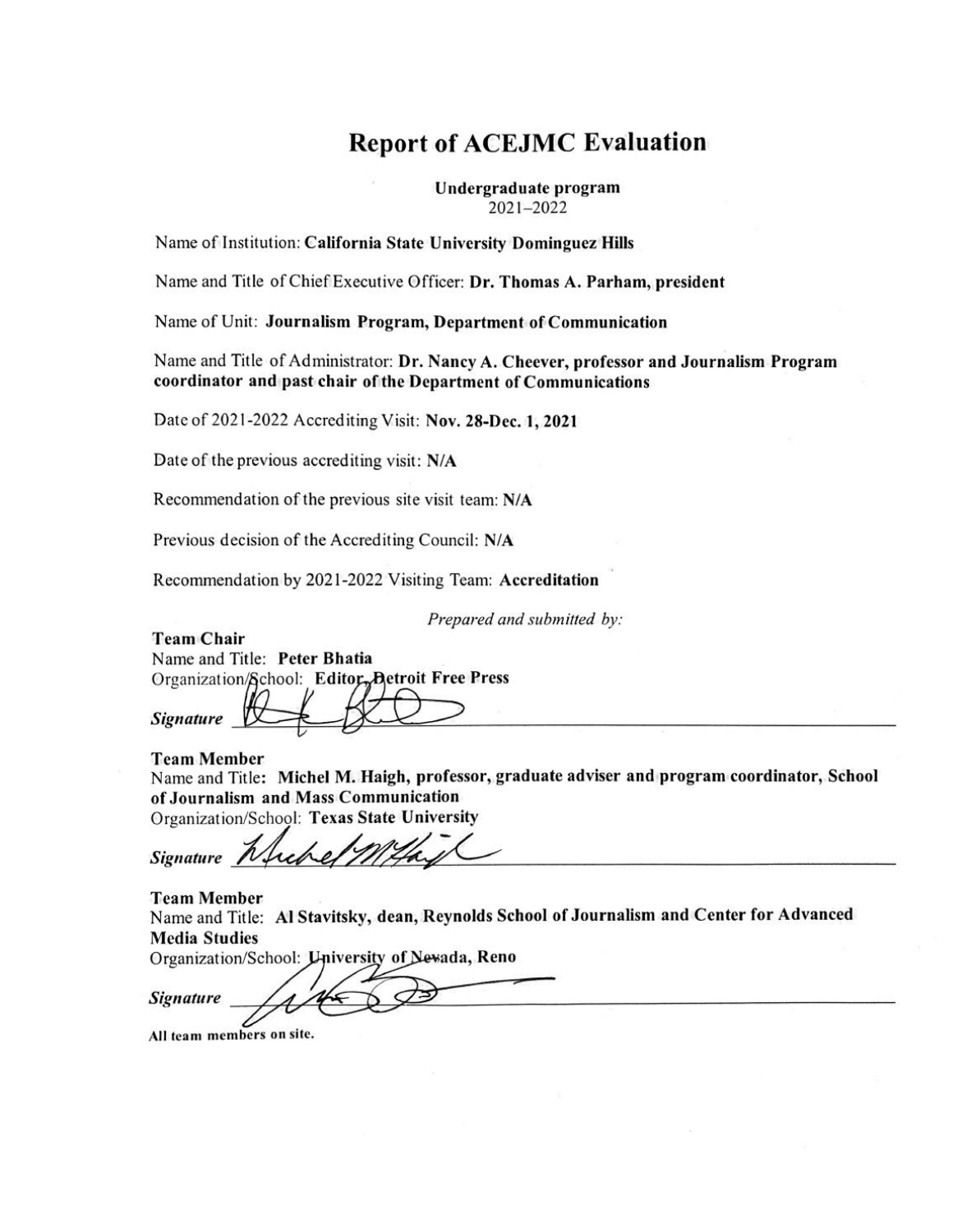*Report of evaluation of undergraduate programs for 2021-2022 Visits* 

# **PART I: General Information**

**Name of Institution**: California State University Dominguez Hills

**Name of Unit**: Journalism Program

**Year of Visit**: 2021

#### **1. Check regional association by which the institution now is accredited.**

- \_\_\_ Higher Learning Commission
- \_\_\_ Middle States Commission on Higher Education
- \_\_\_ New England Commission on Higher Education
- \_\_\_ Northwest Commission on Colleges and Universities
- \_\_\_ Southern Association of Colleges and School Commission on Colleges
- \_X\_Western Association of Schools and Colleges

*If the unit seeking accreditation is located outside the United States, provide the name(s) of the appropriate recognition or accreditation entities: N/A*

#### **2. Indicate the institution's type of control; check more than one if necessary.**

Private \_X\_ Public \_\_\_ Other (specify)

**3. Provide assurance that the institution has legal authorization to provide education beyond the secondary level in your state. It is not necessary to include entire authorizing documents. Public institutions may cite legislative acts; private institutions may cite charters or other authorizing documents.**

California State University Dominguez Hills is authorized to provide higher education under U.S.C. Title 20 (Education Code) and the California Higher Education Act. The California Code of Regulations (Title 5, Division 5) can be found [here.](https://govt.westlaw.com/calregs/Index?transitionType=Default&contextData=%28sc.Default%29) The link from the CSU Chancellor's Office about authorization is below as well as the page from our own WASC accreditation information.

<https://www2.calstate.edu/csu-system/about-the-csu/accreditation>

<https://www.csudh.edu/academic-affairs/accreditation/>

#### **4. Has the journalism/mass communications unit been evaluated previously by the Accrediting Council on Education in Journalism and Mass Communications?**

\_\_\_ Yes \_X\_ No

If yes, give the date of the last accrediting visit: N/A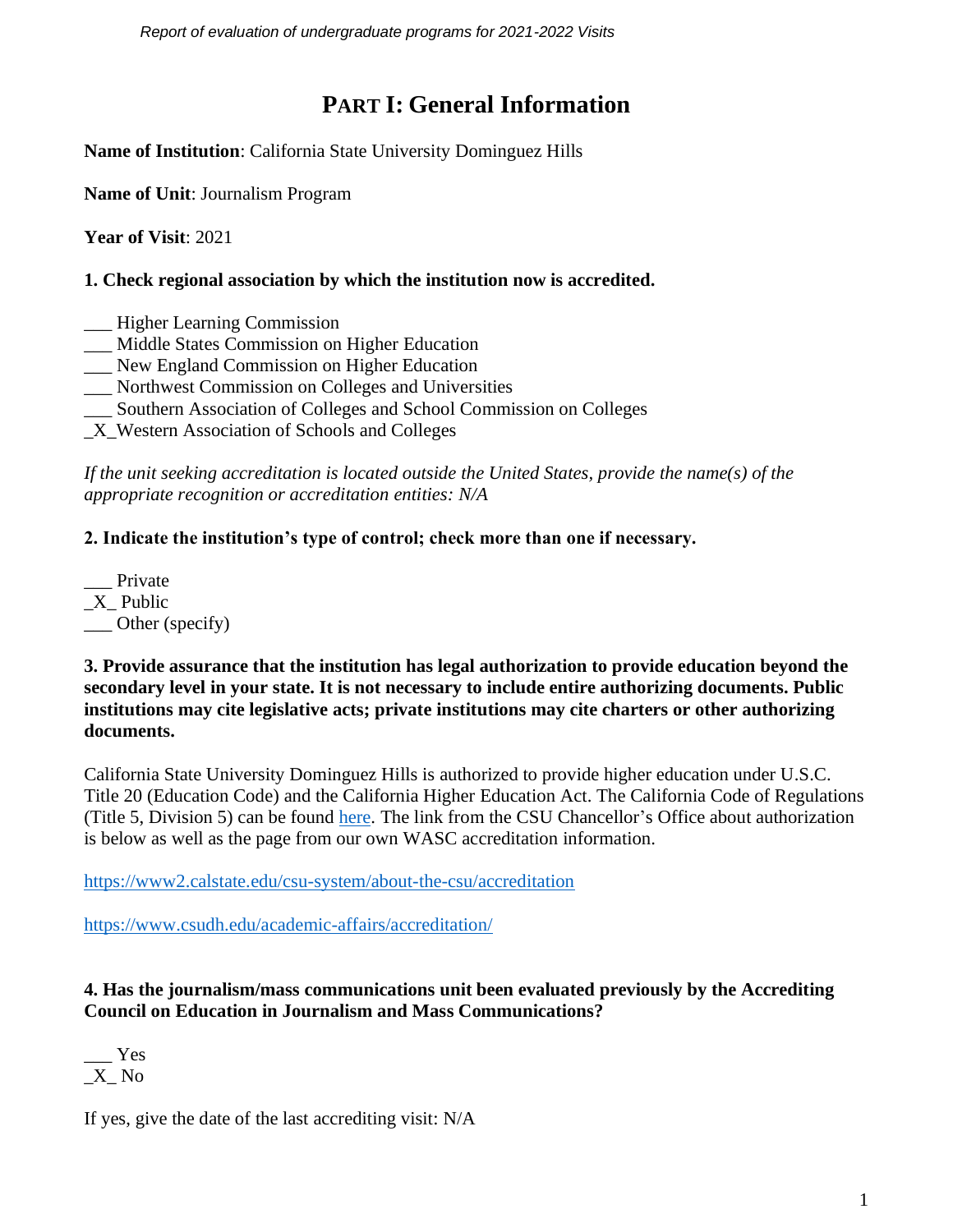## **5. When was the unit or sequences within the unit first accredited by ACEJMC?**

N/A

## **6. Provide the unit's mission statement. Statement should give date of adoption and/or last revision.**

A journalist's role in the ever-changing media landscape is essential to serve the public interest and to hold dominant institutions accountable. To meet this responsibility of journalists, the faculty of the Journalism Program in the Department of Communications are committed to applying their expertise to cultivate students' distinct voices, ideals and professional standards in the practice of journalism, and teach them how to serve their communities with knowledge, skill, integrity and a commitment to diversity. Our guiding principle is rooted in the understanding that our surrounding multi-ethnic and multicultural communities provide a unique perspective on how news, information and ideas are exchanged and understood.

Adopted: 2/28/2017 Revised: 1/21/2019 Revised: 4/13/2021

# **7. What are the type and length of terms?**

Semesters of 16 weeks Summer sessions of 6 and 12 weeks Spring Intersessions of 15 weeks Winter session of 4 weeks

#### **8. Check the programs offered in journalism/mass communications:**

X Bachelor's degree

Master's degree

Ph.D. degree

#### **9. List the specific undergraduate degrees as well as the majors or sequences being reviewed by ACEJMC. \*Indicate online degrees.**

Bachelor of Arts in Journalism

#### **10. Credit hours required by the university for an undergraduate degree: (Specify semester-hour or quarter-hour credit.)**

120 semester-hour credits

## **11. Give the number of credit hours students may earn for internship experience. (Specify semester-hour or quarter-hour credit.)**

3 semester-hour credits

Students earn three semester units/credits through the department's internship course, COM 496: Internship. This course is required of all Journalism majors.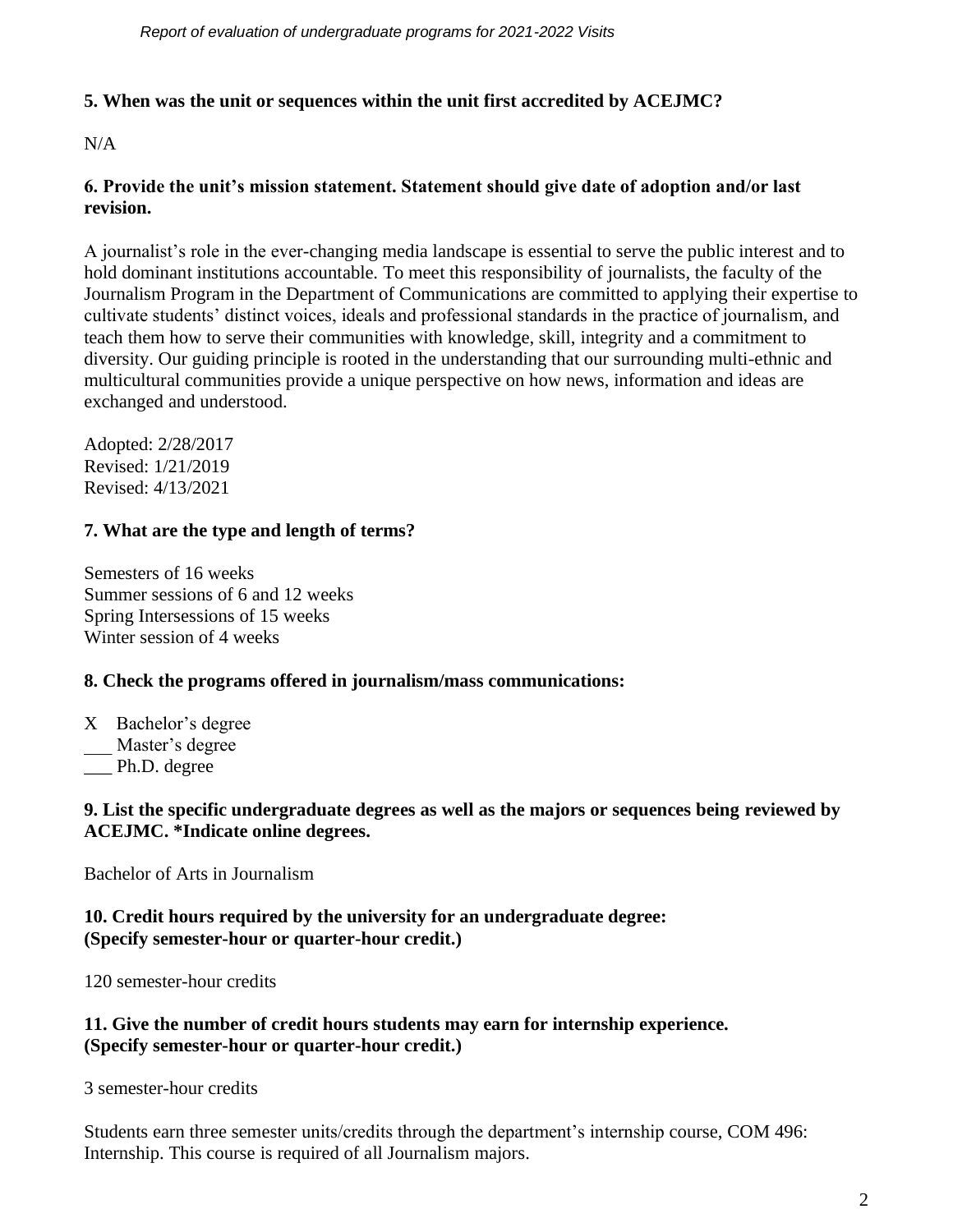#### **12. List each professional journalism or mass communications sequence or specialty offered and give the name of the person in charge.**

*Name of Sequence or Specialty Person in Charge* Journalism Nancy A. Cheever, Ph.D.

#### **13. Number of full-time students enrolled in the institution:**

|           | Undergraduate | Graduate                | <b>Totals</b> |
|-----------|---------------|-------------------------|---------------|
| Full-Time | 11,617        | 1,108                   | 12,725        |
| Part-Time | 3,453         | 738                     | 4.191         |
|           |               | <b>Total Enrollment</b> | 16.916        |

**14. Number of undergraduate majors in the accredited unit, by sequence and total (if the unit has pre-major students, list them as a single total).** 

| Major Program | Undergraduate Majors |
|---------------|----------------------|
| Journalism    | 91                   |
| Total         | 90                   |

**15. Number of students in each section of all skills courses (newswriting, reporting, editing, photography, advertising copy, broadcast news, public relations writing, etc.). List enrollment by section for the term during which the visit will occur and the preceding term. Submit two semesters with the self-study, and update as needed when the site team arrives on site. Attach separate pages if necessary. Include a separate list for online skills courses, which also must meet the 20-1 ratio. (The Council has ruled that campaigns courses are exempt from the 20-1 ratio.)**

| <b>Spring 2021 Skills Courses</b> |          |           |                        |                                 |          |            |  |
|-----------------------------------|----------|-----------|------------------------|---------------------------------|----------|------------|--|
|                                   | Course # | Section # | Title                  | Mode <sup>1</sup><br>Enrollment |          | Actual     |  |
|                                   |          |           |                        |                                 | Capacity | Enrollment |  |
| <b>COM</b>                        | 106      | 01        | Digital Toolkit        | Alternative                     | 20       | 20         |  |
| <b>COM</b>                        | 106      | 02        | Digital Toolkit        | Alternative                     | 20       | 20         |  |
| <b>COM</b>                        | 106      | 05        | Digital Toolkit        | Alternative                     | 20       | 20         |  |
| <b>COM</b>                        | 106      | 06        | Digital Toolkit        | Alternative                     | 20       | 20         |  |
| COM                               | 106      | 07        | Digital Toolkit        | Alternative                     | 20       | 20         |  |
| <b>COM</b>                        | 107      | 01        | Digital Toolkit Lab    | Alternative                     | 20       | 20         |  |
| <b>COM</b>                        | 107      | 02        | Digital Toolkit Lab    | Alternative                     | 20       | 19         |  |
| <b>COM</b>                        | 107      | 05        | Digital Toolkit Lab    | Alternative                     | 20       | 18         |  |
| <b>COM</b>                        | 107      | 06        | Digital Toolkit Lab    | Alternative                     | 20       | 19         |  |
| <b>COM</b>                        | 107      | 07        | Digital Toolkit Lab    | Alternative                     | 20       | 18         |  |
| <b>COM</b>                        | 110      | 01        | Intro to Digital Media | Hybrid                          | 20       | 17         |  |
|                                   |          |           | Production             |                                 |          |            |  |
| <b>COM</b>                        | 110      | 02        | Intro to Digital Media | Hybrid                          | 20       | 17         |  |
|                                   |          |           | Production             |                                 |          |            |  |

 $1$  All Spring 2021 courses, except COM 110/111 and COM 355 and those already designated as "online" were delivered in an alternative format because of the pandemic. Alternative format courses met via Zoom during specified days and times, and all teaching and learning was done remotely.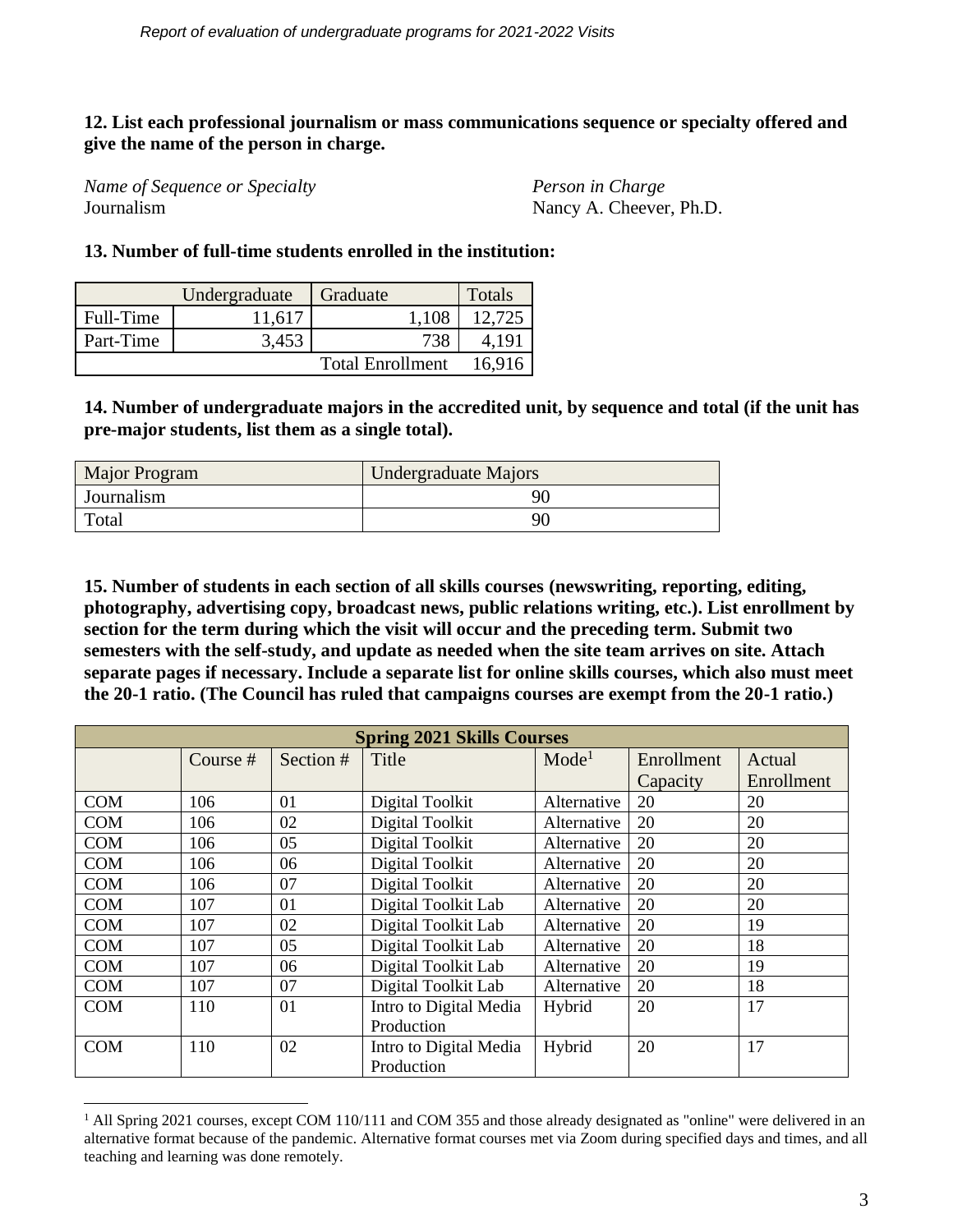| <b>COM</b> | 110 | 03 | Intro to Digital Media<br>Production     | Hybrid      | 20 | 17 |
|------------|-----|----|------------------------------------------|-------------|----|----|
| <b>COM</b> | 110 | 04 | Intro to Digital Media<br>Production     | Hybrid      | 20 | 20 |
| <b>COM</b> | 110 | 06 | Intro to Digital Media<br>Production     | Hybrid      | 20 | 15 |
| COM        | 111 | 01 | Intro to Digital Media<br>Production Lab | Hybrid      | 20 | 17 |
| <b>COM</b> | 111 | 02 | Intro to Digital Media<br>Production Lab | Hybrid      | 20 | 17 |
| <b>COM</b> | 111 | 03 | Intro to Digital Media<br>Production Lab | Hybrid      | 20 | 17 |
| <b>COM</b> | 111 | 04 | Intro to Digital Media<br>Production Lab | Hybrid      | 20 | 20 |
| <b>COM</b> | 111 | 06 | Intro to Digital Media<br>Production Lab | Hybrid      | 20 | 14 |
| <b>COM</b> | 250 | 01 | Newswriting for the<br>Media             | Alternative | 20 | 19 |
| <b>COM</b> | 250 | 02 | Newswriting for the<br>Media             | Alternative | 20 | 20 |
| <b>COM</b> | 250 | 41 | Newswriting for the<br>Media             | Online      | 20 | 20 |
| <b>COM</b> | 346 | 01 | News Gathering and<br>Reporting          | Alternative | 20 | 20 |
| <b>COM</b> | 346 | 02 | News Gathering and<br>Reporting          | Alternative | 20 | 20 |
| <b>COM</b> | 355 | 01 | <b>News Production</b><br>Workshop       | Hybrid      | 20 | 19 |
| <b>COM</b> | 355 | 02 | <b>News Production</b><br>Workshop       | Hybrid      | 20 | 19 |
| <b>COM</b> | 368 | 01 | Investigative<br>Journalism              | Alternative | 20 | 20 |
| <b>COM</b> | 490 | 03 | Senior Project                           | Alternative | 20 | 20 |
| <b>COM</b> | 490 | 04 | Senior Project                           | Alternative | 20 | 20 |

| <b>Fall 2021 Skills Courses</b> |          |           |                            |             |            |            |  |
|---------------------------------|----------|-----------|----------------------------|-------------|------------|------------|--|
|                                 | Course # | Section # | Title<br>Mode <sup>2</sup> |             | Enrollment | Actual     |  |
|                                 |          |           |                            |             | Capacity   | Enrollment |  |
| <b>COM</b>                      | 106      | 01        | Digital Toolkit            | Alternative | 20         | 20         |  |
| COM                             | 106      | 02        | Digital Toolkit            | Alternative | 20         | 9          |  |
| <b>COM</b>                      | 106      | 04        | Digital Toolkit            | Alternative | 20         | 13         |  |
| <b>COM</b>                      | 106      | 05        | Digital Toolkit            | Alternative | 20         | 19         |  |
| <b>COM</b>                      | 106      | 06        | Digital Toolkit            | Alternative | 20         | 14         |  |
| COM                             | 106      | 07        | Digital Toolkit            | Alternative | 20         | 18         |  |
| <b>COM</b>                      | 107      | 01        | Digital Toolkit Lab        | Hybrid      | 20         | 19         |  |
| COM                             | 107      | 02        | Digital Toolkit Lab        | Hybrid      | 20         | 9          |  |
| COM                             | 107      | 04        | Digital Toolkit Lab        | Hybrid      | 20         | 13         |  |
| <b>COM</b>                      | 107      | 05        | Digital Toolkit Lab        | Hybrid      | 20         | 19         |  |
| <b>COM</b>                      | 107      | 06        | Digital Toolkit Lab        | Hybrid      | 20         | 15         |  |

 $2$  All Fall 2021 courses, except COM 107, COM 110/111 and COM 355 and those already designated as "online" are being delivered in an alternative format because of the pandemic. Alternative format courses meet via Zoom during specified days and times, and all teaching and learning is done remotely. Hybrid courses meet partly online and partly in person.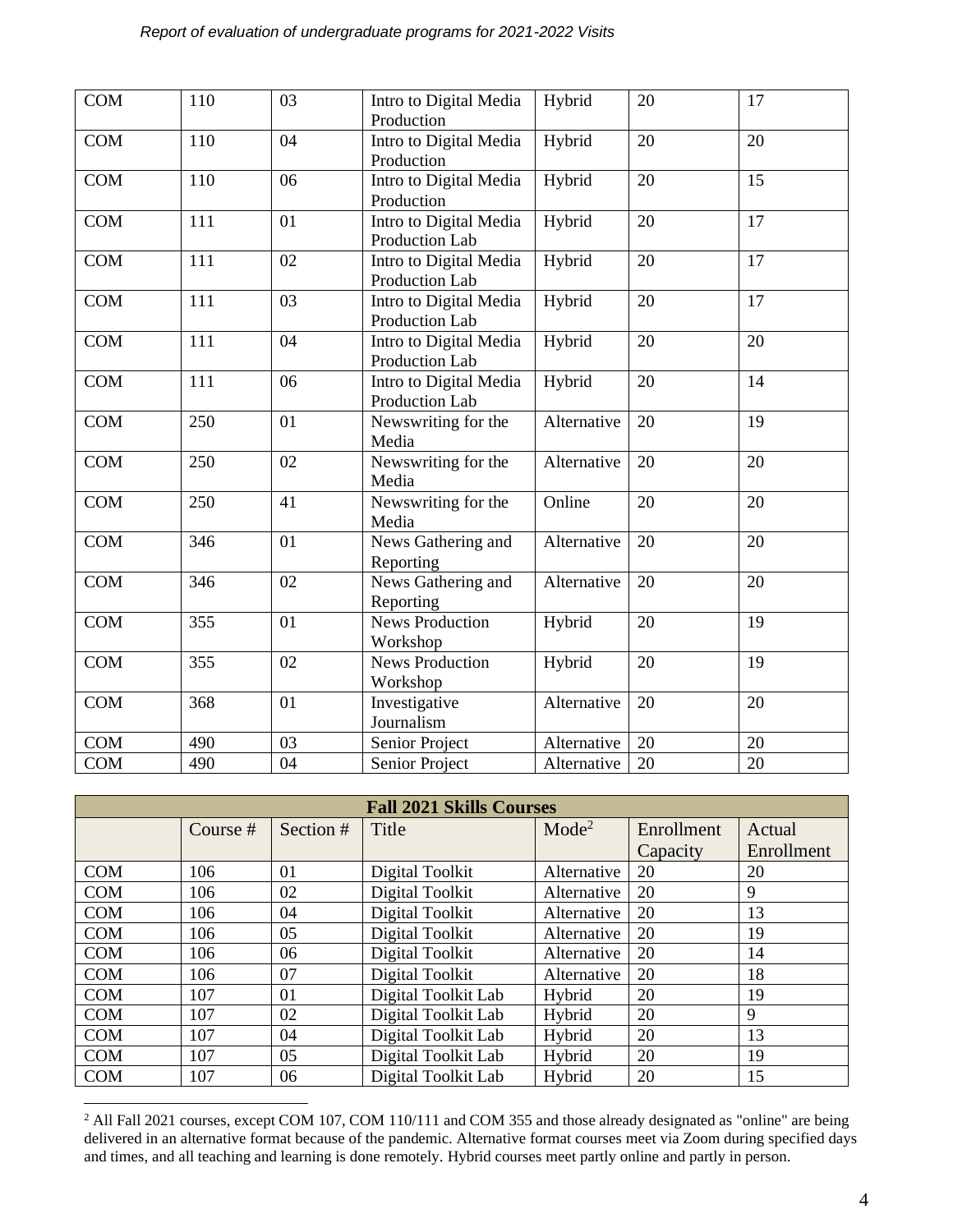| <b>COM</b> | 107 | 07 | Digital Toolkit Lab    | Hybrid      | 20 | 18 |
|------------|-----|----|------------------------|-------------|----|----|
| COM        | 110 | 01 | Intro to Digital Media | Hybrid      | 20 | 18 |
|            |     |    | Production             |             |    |    |
| <b>COM</b> | 110 | 02 | Intro to Digital Media | Hybrid      | 20 | 20 |
|            |     |    | Production             |             |    |    |
| <b>COM</b> | 110 | 04 | Intro to Digital Media | Hybrid      | 20 | 16 |
|            |     |    |                        |             |    |    |
|            |     |    | Production             |             |    |    |
| <b>COM</b> | 110 | 05 | Intro to Digital Media | Hybrid      | 20 | 17 |
|            |     |    | Production             |             |    |    |
| <b>COM</b> | 110 | 06 | Intro to Digital Media | Hybrid      | 20 | 18 |
|            |     |    | Production             |             |    |    |
| <b>COM</b> | 111 | 01 | Intro to Digital Media | Hybrid      | 20 | 18 |
|            |     |    | Production Lab         |             |    |    |
| <b>COM</b> | 111 | 02 | Intro to Digital Media | Hybrid      | 20 | 20 |
|            |     |    | Production Lab         |             |    |    |
| <b>COM</b> | 111 | 04 | Intro to Digital Media | Hybrid      | 20 | 14 |
|            |     |    | Production Lab         |             |    |    |
|            |     |    |                        |             |    |    |
| <b>COM</b> | 111 | 05 | Intro to Digital Media | Hybrid      | 20 | 17 |
|            |     |    | Production Lab         |             |    |    |
| <b>COM</b> | 111 | 06 | Intro to Digital Media | Hybrid      | 20 | 19 |
|            |     |    | Production Lab         |             |    |    |
| <b>COM</b> | 250 | 01 | Newswriting for the    | Alternative | 20 | 13 |
|            |     |    | Media                  |             |    |    |
| <b>COM</b> | 250 | 02 | Newswriting for the    | Alternative | 20 | 10 |
|            |     |    | Media                  |             |    |    |
| <b>COM</b> | 250 | 41 | Newswriting for the    | Online      | 20 | 19 |
|            |     |    | Media                  |             |    |    |
|            |     |    |                        |             |    |    |
| <b>COM</b> | 250 | 42 | Newswriting for the    | Online      | 20 | 20 |
|            |     |    | Media                  |             |    |    |
| <b>COM</b> | 250 | 43 | Newswriting for the    | Online      | 20 | 19 |
|            |     |    | Media                  |             |    |    |
| <b>COM</b> | 328 | 01 | Entertainment and      | Alternative | 20 | 14 |
|            |     |    | Lifestyle Journalism   |             |    |    |
| <b>COM</b> | 333 | 01 | Digital Journalism     | Alternative | 20 | 20 |
| <b>COM</b> | 334 | 01 | Digital Journalism     | Alternative | 20 | 20 |
|            |     |    | Lab                    |             |    |    |
| COM        | 346 | 01 | News Gathering and     | Alternative | 20 | 9  |
|            |     |    |                        |             |    |    |
|            |     |    | Reporting              |             |    |    |
| COM        | 346 | 02 | News Gathering and     | Alternative | 20 | 9  |
|            |     |    | Reporting              |             |    |    |
| COM        | 346 | 03 | News Gathering and     | Alternative | 20 | 6  |
|            |     |    | Reporting              |             |    |    |
| COM        | 346 | 04 | News Gathering and     | Alternative | 20 | 6  |
|            |     |    | Reporting              |             |    |    |
| COM        | 352 | 01 | Feature and Critical   | Alternative | 20 | 14 |
|            |     |    | Writing                |             |    |    |
| COM        | 352 | 02 | Feature and Critical   | Alternative | 20 | 14 |
|            |     |    |                        |             |    |    |
|            |     |    | Writing                |             |    |    |
| COM        | 355 | 01 | <b>News Production</b> | Hybrid      | 20 | 16 |
|            |     |    | Workshop               |             |    |    |
| COM        | 355 | 02 | News Production        | Hybrid      | 20 | 16 |
|            |     |    | Workshop               |             |    |    |
| <b>COM</b> | 490 | 03 | Senior Project         | Alternative | 20 | 11 |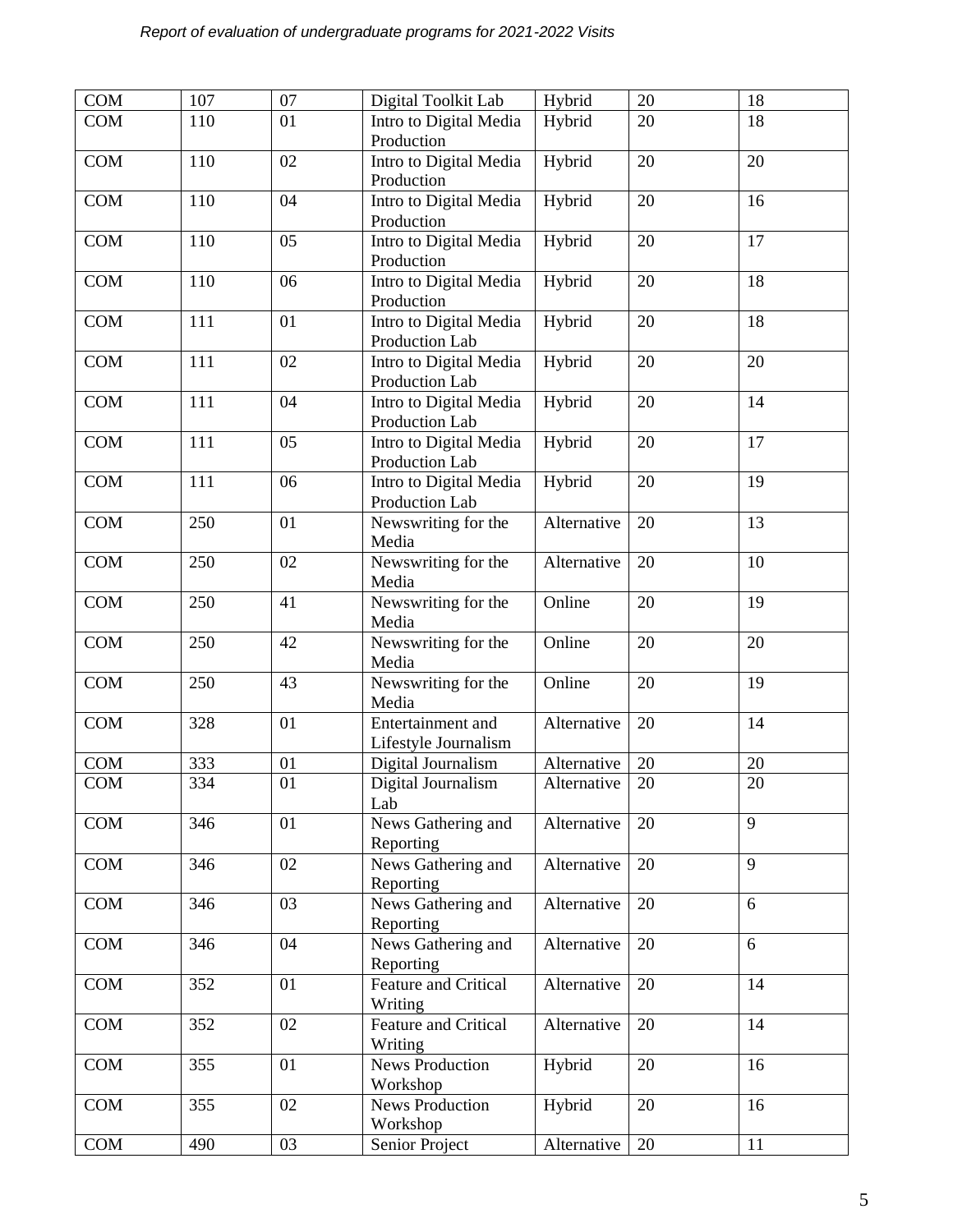#### **16. Total expenditures planned by the unit for the 2021–2022 academic year:** \$546,965

Give percentage increase or decrease in three years:  $\sim$ 22% increase<sup>3</sup>

Amount expected to be spent this year on full-time faculty salaries: \$342,484

**17. List name and rank of all full-time faculty in the accredited unit in fall 2021. (Full-time faculty refers to those defined as such by the university.) Identify those not teaching because of leaves, sabbaticals, etc.**

Journalism Program Faculty

Nancy A. Cheever, Ph.D., Professor Brant Burkey, Ph.D., Associate Professor Ana de la Serna, Ph.D., Assistant Professor Fernando Severino, Ph.D., Assistant Professor Lisa Mastramico, Full-Time Lecturer (Internship Coordinator)

Other Faculty in the Communications Department (not part of Journalism program) Sharon Sharp, Ph.D., Associate Professor, Film, Television and Media Program Ryan Bowles Eagle, Ph.D., Associate Professor, Film, Television and Media Program Toddy Eames, Associate Professor, Film, Television and Media Program (on sabbatical) Miriam Hernandez, Assistant Professor, Advertising/Public Relations Program John Vanderhoef, Ph.D., Assistant Professor, Film, Television and Media Program

**18. List names of part-time/adjunct faculty teaching at least one course in fall 2021. Also list names of part-time faculty teaching spring 2021. (If your school has its accreditation visit in spring 2022, also provide the spring 2022 adjunct list when the team arrives for the visit.)**

Emily Barnes Marisol Barrios Joel Beers Erica Berardi Antonio Dodero Paul Fornelli Komal Kapoor<sup>4</sup> Marina Litvinsky<sup>5</sup> Derek Mateo Catherine Risling Jennifer Peters

<sup>&</sup>lt;sup>3</sup> Increase is mainly due to faculty hires.

<sup>&</sup>lt;sup>4</sup> First semester teaching shared courses COM 100 and COM 106/07. Previously taught AD/PR courses.

<sup>5</sup> New faculty member teaching first time in Fall 2021.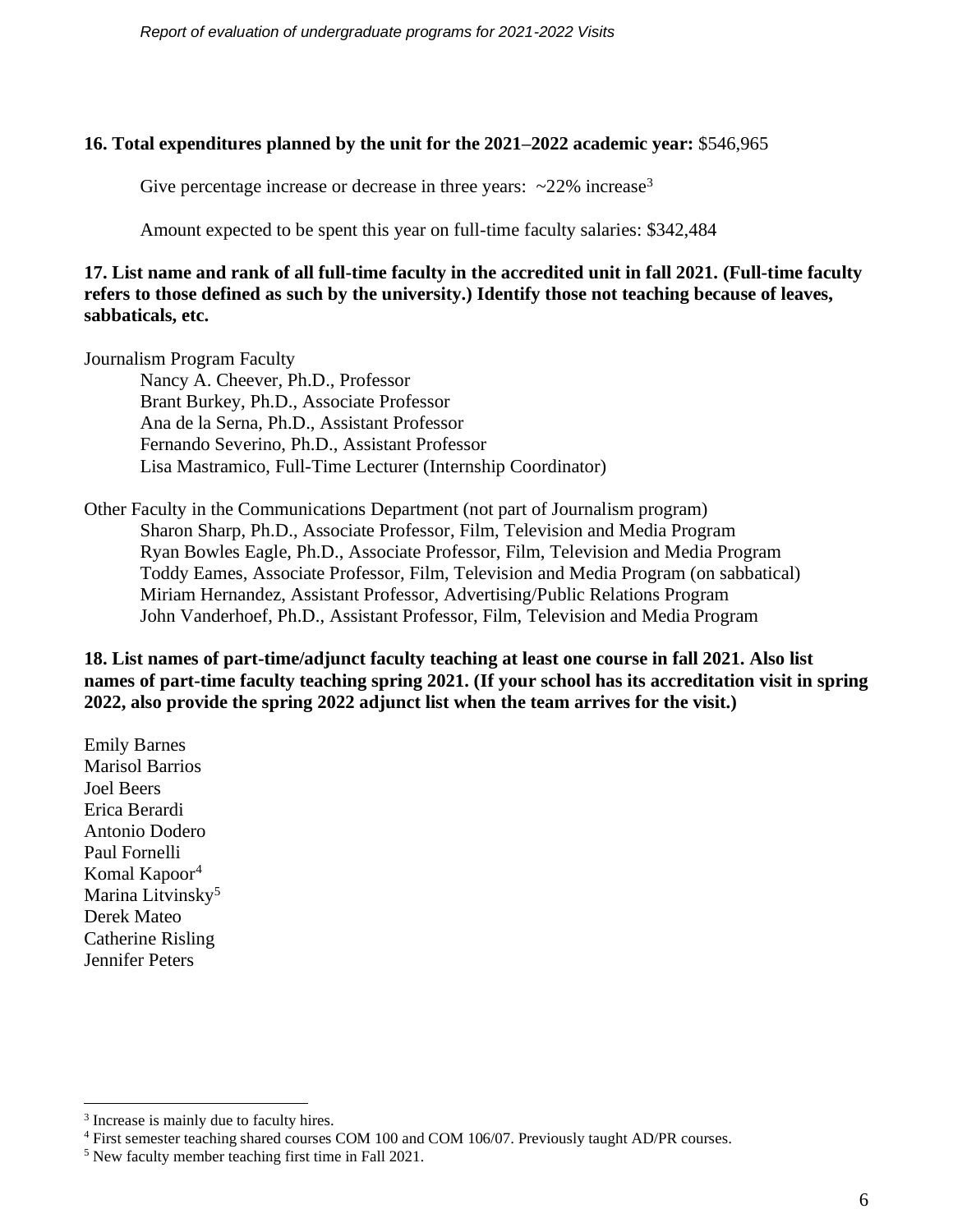# **19. Schools on the semester system:**

#### **For each of the last two academic years, please give the number and percentage of graduates who earned 72 or more semester hours outside of journalism and mass communications.**

|                            | 72 or more semester hours<br>outside of journalism and mass communications |                         |         |  |  |  |
|----------------------------|----------------------------------------------------------------------------|-------------------------|---------|--|--|--|
| Year                       | Total<br>Graduates                                                         | Number<br>in Compliance | Percent |  |  |  |
| 2020-2021<br>academic year | 32                                                                         | 31                      | 97%     |  |  |  |
| 2019-2020<br>academic year | 20                                                                         |                         | 100%    |  |  |  |

# **20. Schools on the quarter system: N/A**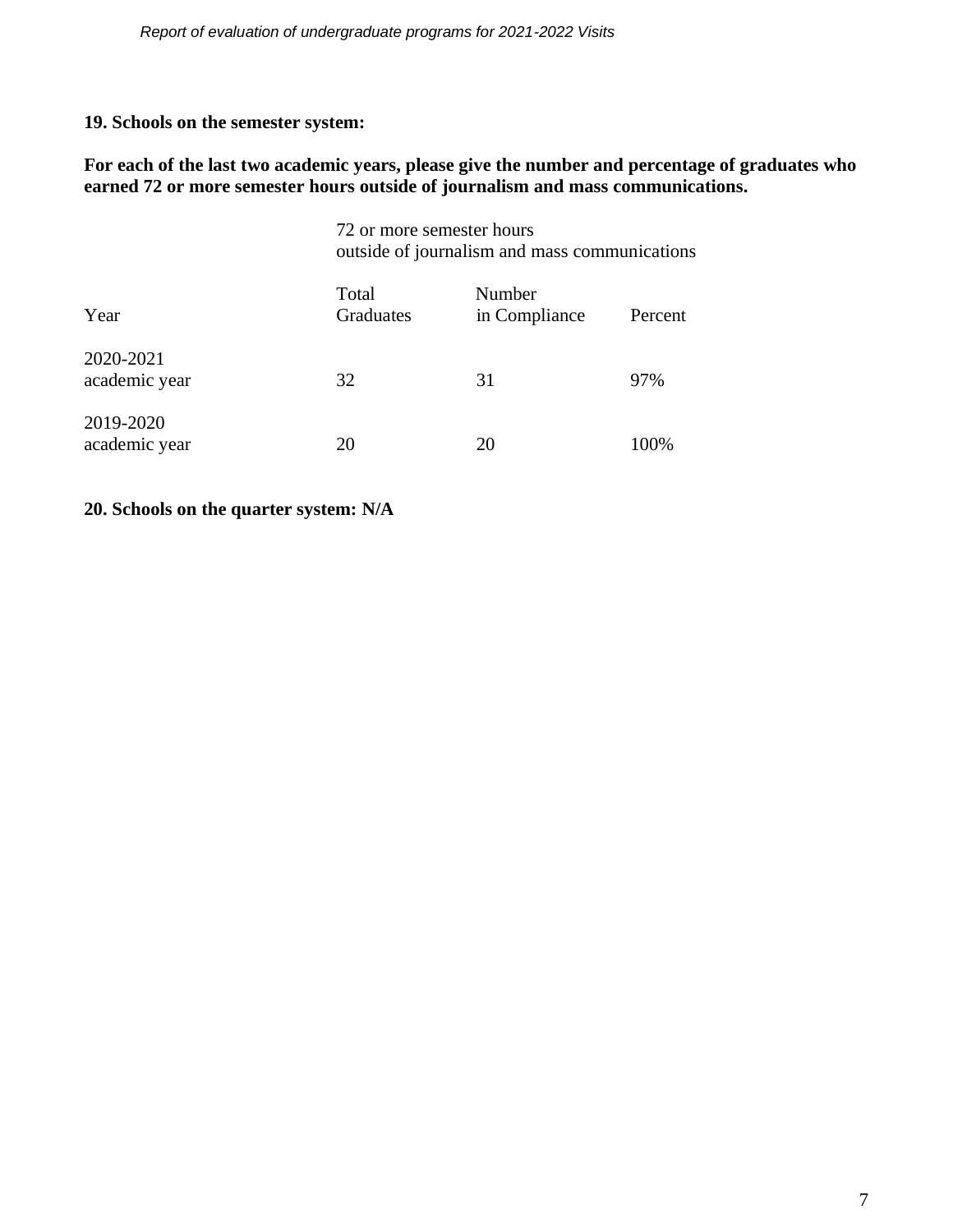#### **PART II — Standard 1: Mission, Governance and Administration**

California State University Dominguez Hills is one of the 23 campuses in the CSU system with a total enrollment of approximately 17,000 undergraduate and graduate students. It was founded in 1960 as South Bay State College and began educating students in 1965 in a bank building in Palos Verdes. The campus moved to Carson in response to the 1965 Watts riots with the aim of helping a community rebuild. The campus sits on land once belonged to the Tongva indigenous nation and was once part of the first private land grant in Southern California -- the Rancho San Pedro. Juan José Dominguez (1736- 1809), a Spanish soldier, received the original grant of 75,000 acres in 1784 from King Carlos III of Spain. While much of the acreage has been sold and developed, portions remain in the possession of Dominguez descendants. The site chosen for the university was known as the Dominguez Hills, named after the family.

Journalism has a long history at CSUDH, starting as a concentration within the Communications major and is today a standalone major. The Bachelor of Arts in Journalism program was established in 2018 after a curriculum redesign in which the Communications Department's three concentrations were elevated to separate degree programs.

The Communications Department was established in the early 1970s with a Bachelor of Arts in Communications degree and by the early 1980s included Electronic Media Production and Programming, Public Relations, and Journalism. In Fall 2010, the department implemented three new concentrations advertising/public relations, journalism, and media studies. From 2010 to 2018, the Communications major grew exponentially from about 125 majors to more than 600, the largest in the College of Arts and Humanities.

The department initiated another round of curriculum revisions in 2015 to reflect changes in the field and student demand. The department dropped all of its concentrations and added the three distinct Bachelor of Arts programs: Advertising/Public Relations; Film, Television and Media; and Journalism, all of which were approved in summer of 2018 and implemented in the Fall of 2018. The first students to graduate with a Bachelor of Arts in Journalism were in summer of 2019.

The program is in the College of Arts and Humanities, one of six colleges in the Academic Affairs division at CSUDH. The department as a whole has about 560 majors; the Journalism program currently has approximately 90 majors, 93% of whom are ethnic minorities.

The Journalism program has four tenure-track faculty -- one full professor who is the program coordinator, one associate professor and two assistant professors -- and lecturer faculty. The unit runs and has fiscal control over the student newspaper *The Bulletin.*

It has been a long-held goal of the Communications Department's Journalism faculty to gain accreditation. The process was formally initiated in 2016 with support from the college and university administration and the resources to make substantive changes to meet ACEJMC standards. The program has implemented many changes in seeking accreditation. These include creation of a mission statement, a strategic plan, an advisory board, a diversity plan and a formal channel of communication with its alumni.

The department seeks accreditation only of its Journalism program and hopes to seek accreditation for its advertising/PR program in the future.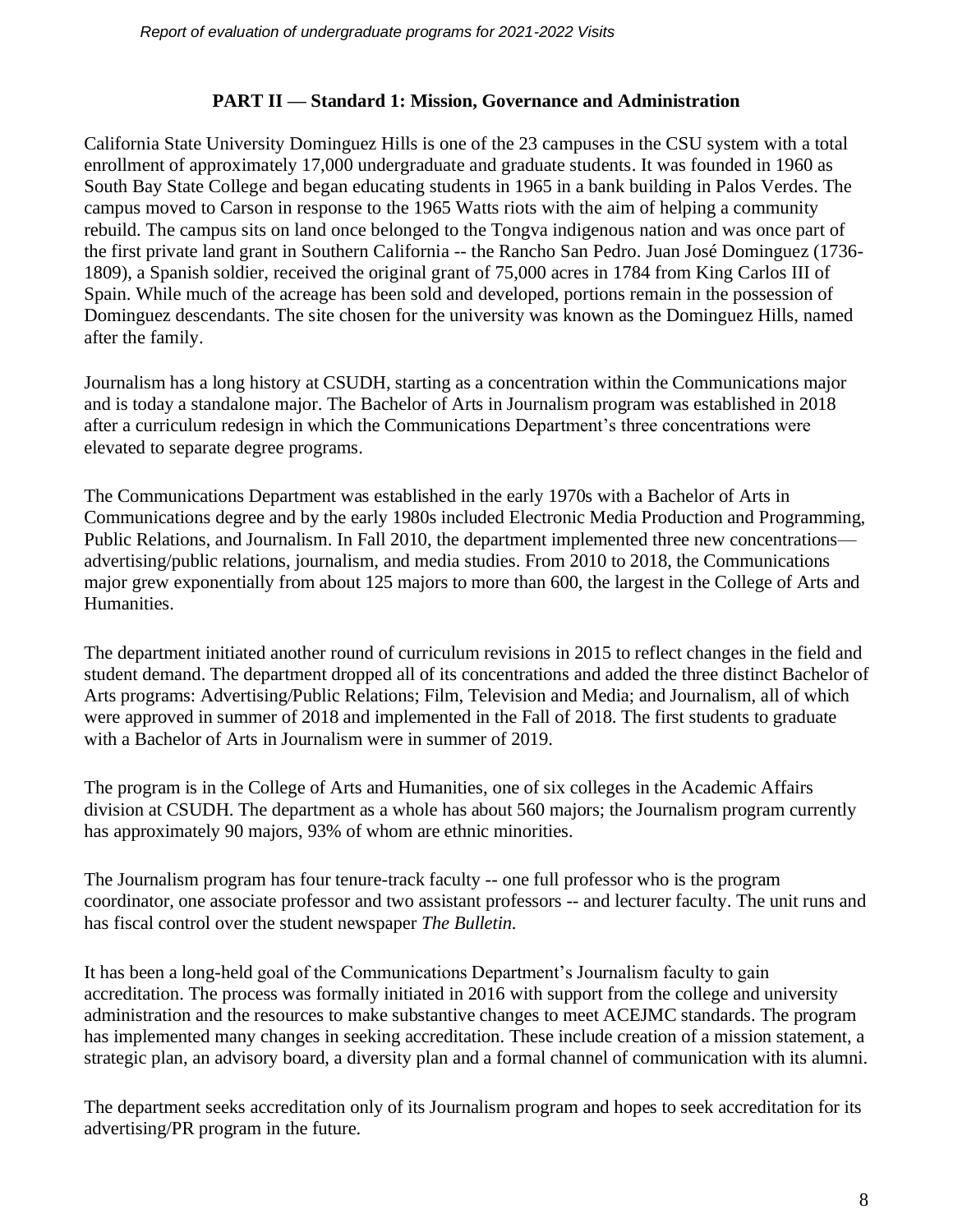The program used the self-study process to assess its strengths and weaknesses as reported in the selfstudy document:

# **Strengths**

## *Focus on student learning and success*

The university's primary mission is teaching and preparing students to be successful in their pursuits. In the Journalism program, teaching is the primary function of the faculty, who take great pride in their responsibilities to their students. We strive to make every learning experience meaningful and transformative. We have a dedicated academic advisor for the department, and our full-time internship coordinator ensures an essential pre-work experience for all of our majors. We also have a laboratory technician who manages equipment check out and ensures our computer lab runs properly.

#### *A committed and diverse student population*

Students in our program *believe* in the tenets of Journalism -- they are invested in and dedicated to Journalistic principles and practices. Students in our program *want* to be here and care about their degrees. The social and cultural context of our students motivates them to succeed in their careers. The largest proportion of Journalism students in our program come from immigrant families; they highly value hard work and understand the importance of their education for themselves, and for their communities. They possess qualities that create a rich experience for all, and an environment free of entitled attitudes and behaviors and full of deep participation and engagement. The Journalism faculty agree that teaching at CSUDH is a gratifying experience that they have not experienced anywhere else.

# *Faculty collegiality*

Faculty in the Journalism program are supportive and willing to collaborate. We provide mentorship and assistance to each other. We communicate effectively and purposefully to maintain a productive, collegial and encouraging working environment, and maximize our individual strengths to benefit our community.

# *RTP guidelines*

Faculty in the Journalism program—along with our colleagues in the Communications Department created clear Reappointment, Tenure and Promotion standards and guidelines. Our RTP documents have been lauded by the university provost and other department heads. The document is the result of significant collaborative thinking, contributions of all faculty, and continuous re-evaluation from all fulltime faculty members.

# *Department size*

Compared to other Journalism programs and Communications departments in the region and nation, we are considered rather small, in number of majors and faculty. However, we consider this a strength in that all faculty share decisions about the department and program. We all have a say in who we hire, the direction of the program and department, assessment practices, curriculum, and more. Our faculty serve as the department chair on a rotating basis, and we all participate in shared governance of the department so all our voices are heard. This mechanism would prove more difficult in a larger department or one with an endowed chair.

# *Adaptable*

One of our strengths is that we adapt to changes in the field, changes in university administration, and changes to our physical spaces. We have doubled our faculty since 2014, created a standalone major,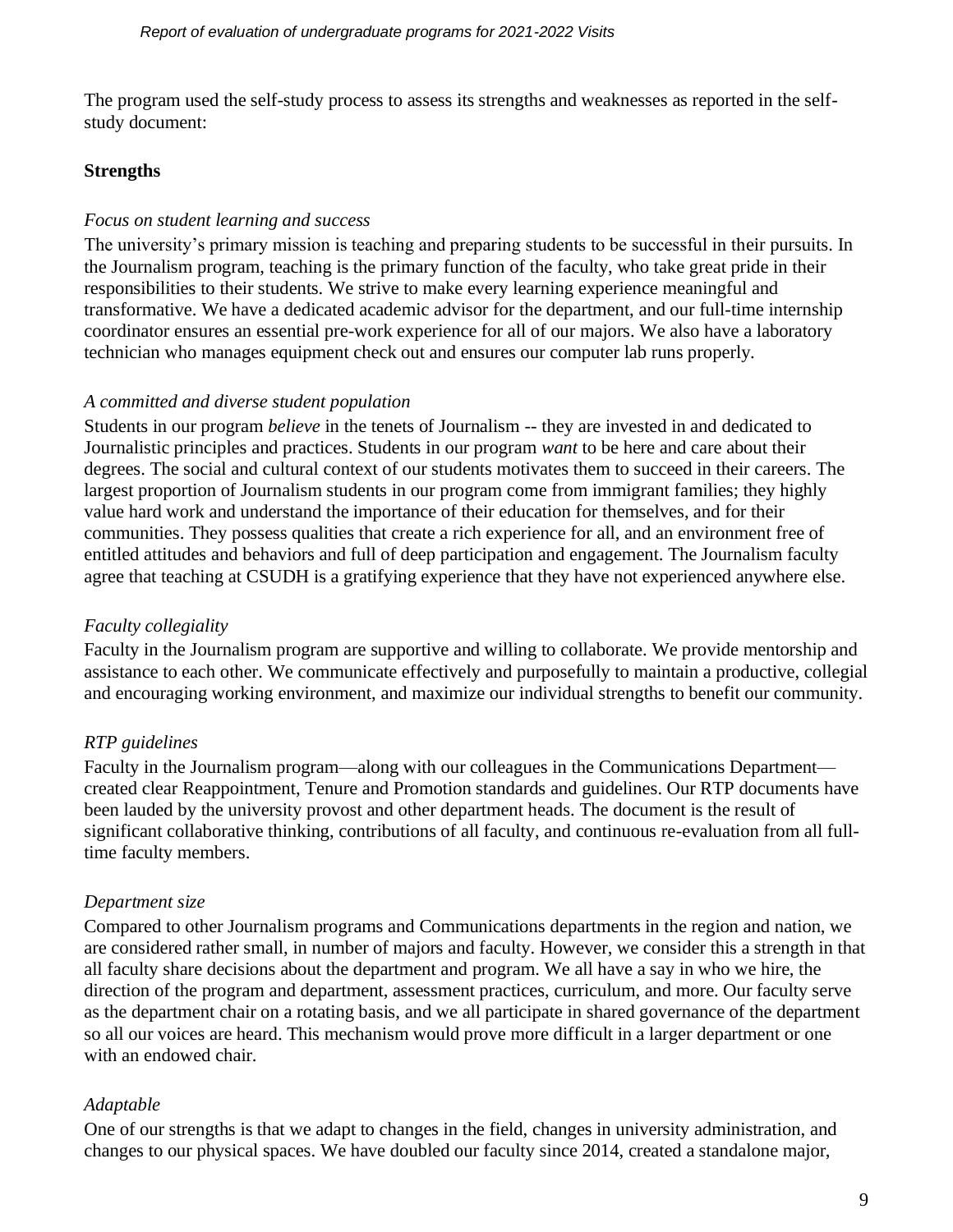moved to a more suitable building, and were able to create the changes that we envisioned for the program. Even though we do not have control over how much money and resources we receive in a given year, we do have control over many other aspects of the program. We have a shared vision and we are able to work together to complete our major initiatives.

## *Sense of community*

Students feel a sense of belonging and support by faculty and staff. This is enhanced by our dedicated staff. Having an academic advisor and internship coordinator has helped to foster that sense of community and improve student success, including our time-to-graduation average, which is a whole year less than the university average. Students have the support they need to succeed and encounter very few roadblocks to graduation. Further, the department, student-run media, clubs, faculty offices and conference room are housed in one building, further fostering a sense of community.

# *Continued support after graduation*

Our faculty maintain relationships with our alumni, writing letters of recommendation, maintaining mentorship roles, inviting them to department events and as guest speakers, offering career advice, and assisting with graduate school admissions processes.

# **Weaknesses**

# *Workload*

As wonderful as it is to have a small department, faculty do more and fill more roles that create a work overload. We have the advantage of being in a media-rich environment, but because we are a small program, we do not have the resources to create connections with these organizations in a way that would best benefit our students, our funding, or other opportunities. Having additional faculty is necessary to grow our program and alleviate the service load.

# *Facilities and equipment*

While we appreciate the spaces we have, we could provide students with a more enriching experience if we had more modern facilities and more equipment, such as a television studio with sound-proofing, dropped ceiling with lighting, and an editing bay.

---

The interim dean of the College of Arts and Humanities gives high marks to the Journalism program and Communications Department for its collegiality, good leadership and equitable work distribution. "The faculty works so hard – they are here because they want to be," he said.

Noting the complexity of funding within the CSU system, he says the program and department need more tenure-track faculty (a new Advertising/PR tenure-track professor was hired as the site team was visiting) and better space. He is also an advocate for a more up-to-date and comprehensive journalism lab.

"Never has there been a more urgent need for journalists who can tell fact-based stories," he said.

Both the interim dean and provost support more development and marketing efforts on behalf of the program and department. The provost sees Journalism as a place of innovation for concepts he is pushing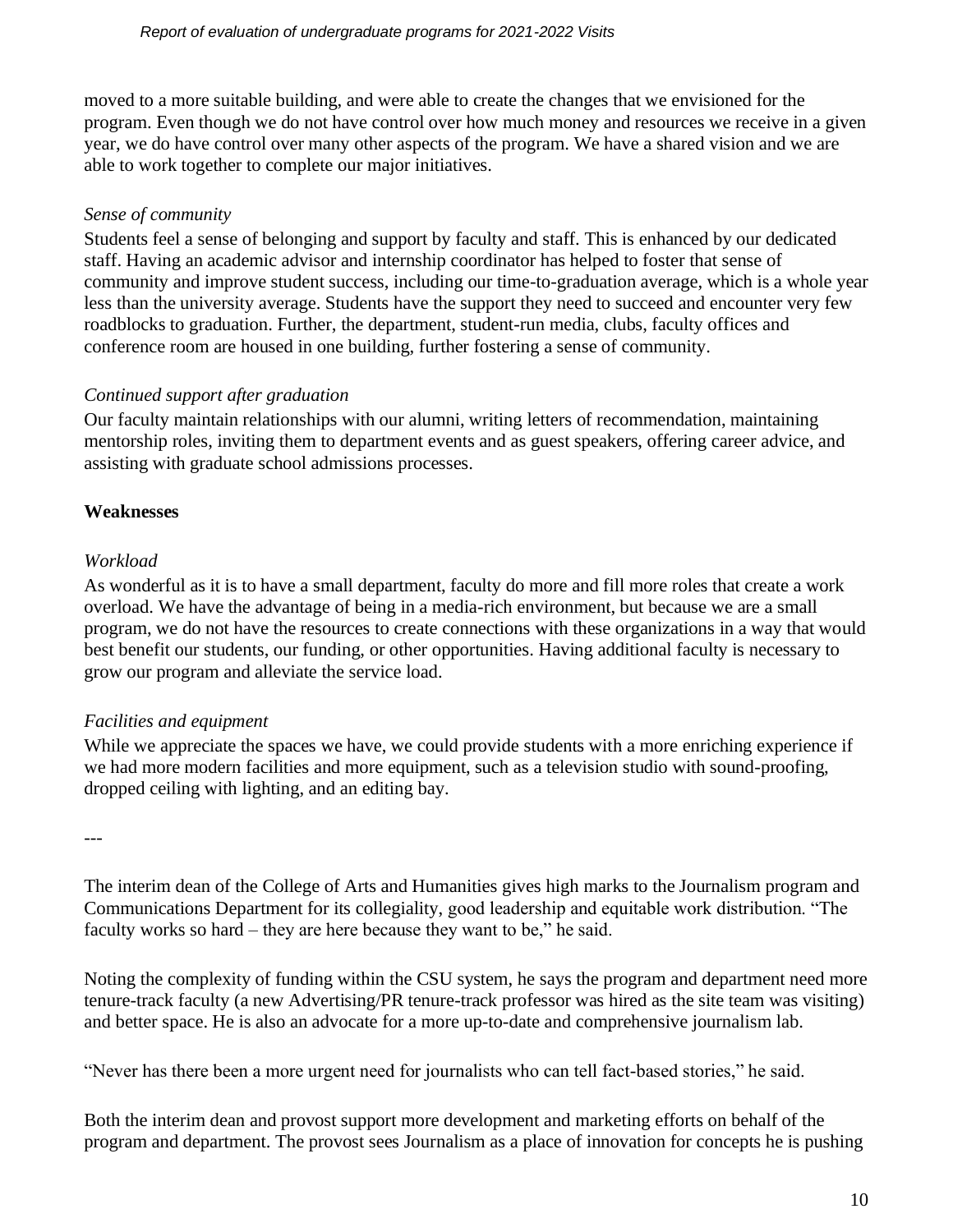that include more emphasis on learning competencies, micro-specialties courses as part of undergraduate and return-to-campus learning for graduates, and partnerships within the community. He calls it futureproofing the university.

COVID notes: CSUDH currently conducts about 20% of its classes on campus. The plan for the upcoming spring semester is to go to 80% on campus. Journalism program enrollment dipped to 70 students in fall 2021-22, because of COVID. The university expects a short-term surge in new enrollments from junior-college transfers as the pandemic abates.

#### **Unit performance with regard to indicators:**

**a). The unit has a written mission statement and a written strategic or long-range plan that provides vision and direction for its future, identifies needs and resources for its mission and goals and is supported by university administration outside the unit.** 

The program's mission statement was most recently revised this year:

*A journalist's role in the ever-changing media landscape is essential to serve the public interest and to hold dominant institutions accountable. To meet this responsibility of journalists, the faculty of the Journalism Program in the Department of Communications are committed to applying their expertise to cultivate students' distinct voices, ideals and professional standards in the practice of journalism, and teach them how to serve their communities with knowledge, skill, integrity and a commitment to diversity. Our guiding principle is rooted in the understanding that our surrounding multi-ethnic and multicultural communities provide a unique perspective on how news, information and ideas are exchanged and understood.* 

In the spring 2017, when Journalism was a concentration and before it was its own Bachelor of Arts program, the faculty met to discuss its short- and long-term goals, and developed a comprehensive, fiveyear Strategic Plan. The faculty developed five distinct objectives, under which are specific goals and strategies for each. The plan was modified when Journalism became its own program, including some reduction of desired outcomes to reflect resources available. The plan is due for revision and potential expansion in 2022.

The five objectives are:

- **Provide education and training for journalists who will practice in the digital, multimedia, global** environment of the  $21<sup>st</sup>$  century
- $\blacksquare$  Highlight and promote diversity of students and community
- **Strengthen faculty growth and development**
- **Formation of partnerships with alumni and professionals**
- Gain ACEJMC accreditation

It is an ambitious plan and might be characterized as a lengthy list of tasks that as accomplished will improve and grow the program. Notable are plans to launch a Latinx program within Journalism next academic year.

The program reports: Many of our goals were met before the pandemic; however, we acknowledge areas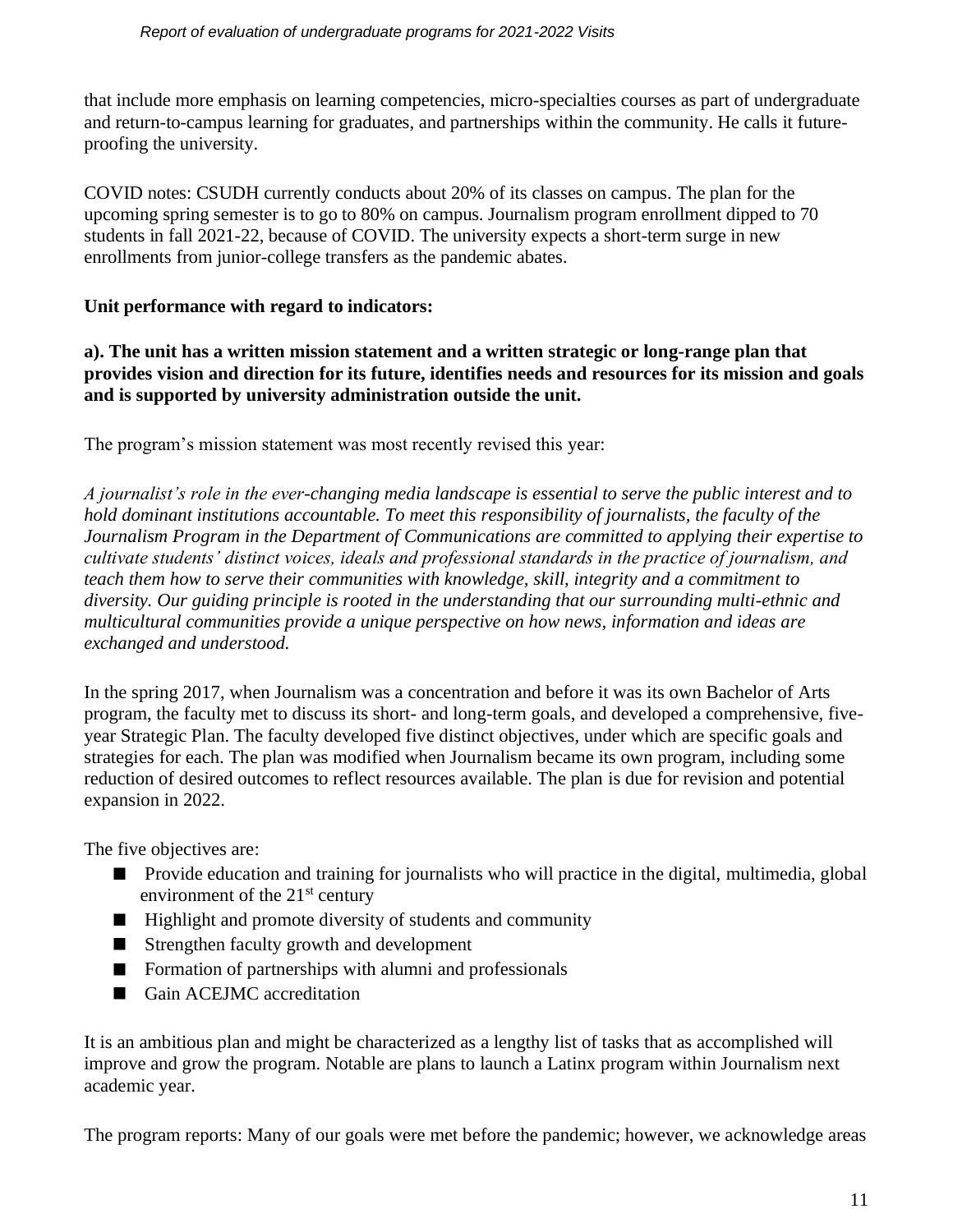that were less attended to and still need improvement. When COVID-19 hit in March 2020, our progress was severely delayed due to the stay-at-home order and our focus shifting from improving our program to training faculty to deliver courses in an alternate modality. Of the goals we set in the 2017 Strategic Plan, however, we have achieved most of them despite the pandemic.

The plan provides vision and direction for the program's future by identifying the areas in which we need to improve upon, and to crystalize the vision of what we want the program to become. We envisioned a stand-alone B.A. program that had more faculty, course options, and a stronger focus on digital competencies that addressed the unique needs of our students. For instance, we initiated a curriculum revision in early 2016, which was approved in 2018 and adopted that fall. The new standalone B.A. program included a new curriculum that expanded and diversified our course offerings and met modern industry standards and competencies. We have initiated the process of implementing a new Latinx Journalism concentration. We have improved the overall student experience by improving our facilities, diversifying faculty, expanding student media, securing grants for Journalism programs and fellowships, included students in research, and enhanced experiential learning activities including the student club and internship opportunities. We also reoriented our senior project course to focus on a project that culminates in a multimodal portfolio that students can show to potential employers. We have improved our facilities by securing a dedicated newsroom, a media laboratory, a redesigned computer laboratory, and additional equipment.

Graduation and retention rates are posted on the program's web site.

# **b). The unit has policies and procedures for substantive faculty governance that ensure faculty oversight of educational policy and curriculum.**

Full-time faculty serve on different committees as part of their service responsibilities. The Curriculum Committee is where faculty from the department discuss ways to advance and improve all the department's programs. This committee has no limit on the number of faculty involved, and historically all full-time faculty participate in curriculum development. Journalism faculty meet separately to discuss curriculum changes and proposals, and bring them to the committee. Committees such as Reappointment, Tenure and Promotion (RTP), the Part-Time Faculty Evaluation Committee and Diversity Committee play roles in faculty governance. There are also committees overseeing scholarship and awards, faculty searches and communication and outreach. The program has an Assessment Committee and Strategic Planning committee, on which the full-time faculty serve.

The university Office of Faculty Affairs and Development has a Faculty Handbook, where professors can find the relevant content regarding the Governance and Collective Bargaining Agreement (CBA) of the California State University system. Article 8 of the CBA highlights the ways for faculty to participate in shared governance with the support of the California Faculty Association, which is the union that advocates for faculty. The university has dozens of standing committees that faculty are elected to including the university RTP committee, the GE Committee, the Program Review Panel, the University Planning Committee, the WASC Accreditation Committee and many more.

In 2020-2021, the Communications tenure-track faculty met every other week during hour and 15 minute faculty meetings. Meetings have been by Zoom since the beginning of the pandemic. Journalism faculty meet at least three to four times per month, and sometimes more frequently depending on the work. Part-time faculty participate in faculty meetings when agenda items pertain to pedagogy, department policies and procedures, and campus-wide issues such as safety and student conduct. The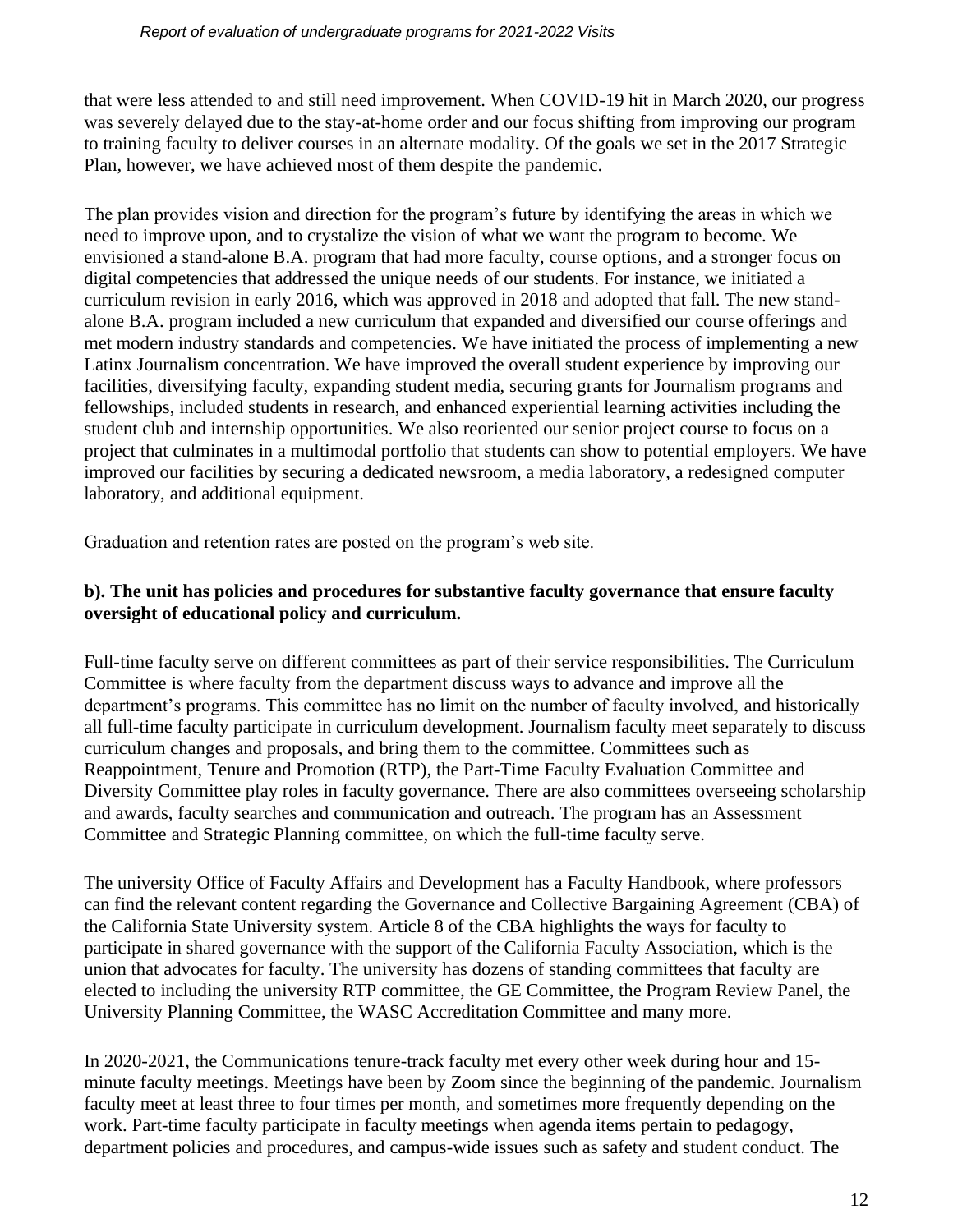department chair prepares an agenda on the Monday prior to the Wednesday meetings and sends it to all faculty. Faculty may ask for additional agenda items.

The Journalism faculty are highly engaged in shared governance at all levels. Tenure-track faculty are encouraged to participate in committee work at the department level during their first two years. After that, faculty may engage in college and university service and then chair committees. Part-time faculty are not required to participate in service though some do.

Shared governance was endorsed by the university president, chair of the Academic Senate and president of the Associated Students in a defining document dated Jan. 14, 2020. It includes this statement:

*Consultation, trust, and respect for each other's roles and responsibilities are key components of effective shared governance. Consultation between the faculty, staff, students, and the administration within this context is defined as a mutual exchange of information, ideas, opinions, and recommendations from initial formulation to final determination of policy and procedures affecting the operations of those areas where primary responsibility rest s with the faculty. Consultation is meaningful if input provided is able to influence outcomes of decision-making and reflects the mutuality of all stakeholders' efforts to ensure success.*

#### **c). The unit's administration provides effective leadership within the unit and effectively represents it in dealings with university administration outside the unit and constituencies external to the university**.

There is consistent and prolonged applause for the leadership of this small, but mighty department. The current Journalism program coordinator served as Communication Department chair for eight years before handing the reins to a longtime colleague for the current two-year term. As is described in the next indicator, leadership is shared, collegial and has rested in the capable hands of long-time professors. The leadership has the strong support of the faculty, rave reviews from alums and friends of the program, and from the university's leadership. The collegiality is quite remarkable to see, especially with the added burdens of COVID and remote learning.

#### **d). The institution and/or the unit defines and uses a process for selecting and evaluating its administrators.**

The administrative selection process speaks to the collegiality of the department and its manageable size.

From the self-study: The Journalism program has a coordinator, and the department has a chairperson, both potentially rotating positions. Any tenured faculty member in the department can volunteer for the chair position, and any tenure-track faculty member with expertise in the respective field may volunteer for the coordinator position. For the department chair position, the dean's office initiates the selection process by emailing or having a conversation with the current chair and informing them that their term is reaching completion. The chair communicates this with the full-time faculty, usually during a spring semester faculty meeting. Once faculty volunteer for the chair position, a faculty member who is not the chair sends a nomination ballot to all full- and part-time faculty who teach in the Communications Department. The name of the faculty member with the most votes is sent to the dean for approval. He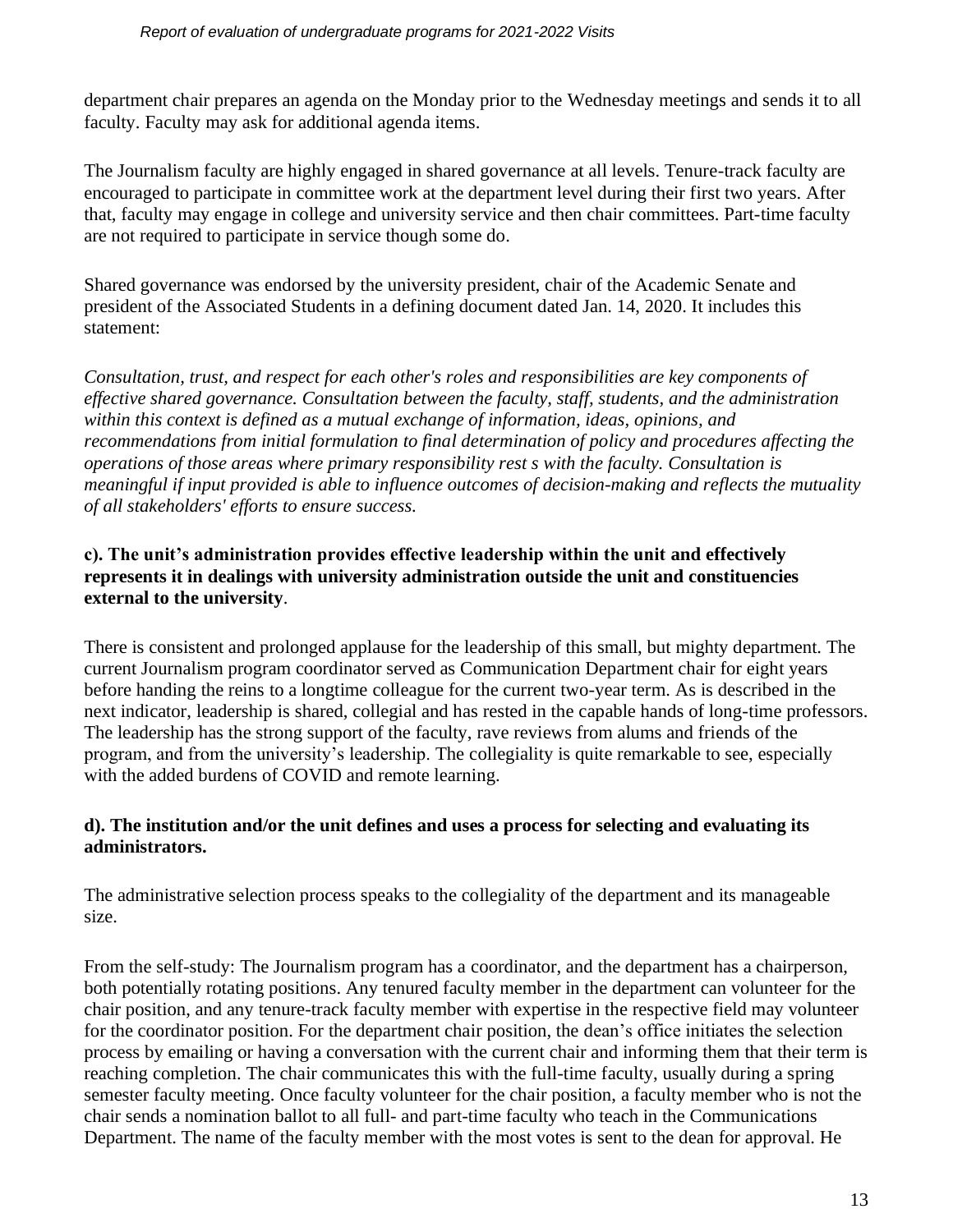---

then sends the name to the president or his/her designee, who appoints the chair. Chairs serve two-year terms, and in some cases three-year terms. Program coordinators are selected through an informal conversation at a faculty meeting, where potential coordinators volunteer for the position. Coordinators serve two-year terms.

Faculty members are selected through a national search. Evaluation of administrators by those who report to them is not common at CSUDH. However, faculty and staff are asked to evaluate administrators and managers anonymously on a rotating basis.

#### **e). Faculty, staff and students have avenues to express concerns and have them addressed.**

Faculty and staff unions play an important role in the filing and resolution of complaints. The unions' Collective Bargaining Agreements lay out specific language regarding a host of employee-related issues.

Most faculty complaints are resolved at the program/department or college level. If the complaint cannot be resolved, the faculty member may file a grievance, which is reviewed by the California Faculty Association representative on campus. The CFA representative works on behalf of the faculty member to resolve the issue with the administration. For sexual harassment or discrimination claims, faculty may file a complaint with the Office of Equity and Inclusion.

Staff in the Communications Department fall under two different unions, the California State University Employees Union and the Academic Professionals of California. They have different CBAs, but each has similar language about the handling of complaints and grievances. The department's academic support coordinator is under CSUEU and academic advisor is under APC.

Student complaints and concerns generally start with the individual faculty member, program coordinator and/or department chair. If the complaint is related to a faculty member's conduct, the student meets with the department chair or program coordinator to discuss the behavior. The administrator then meets with the faculty member to discuss the issue. If the issue cannot be resolved, the student may contact the associate dean of the college for resolution. If the student complaint is related to a grade or unfair practices in the classroom, the student first meets with the faculty member. If the issue is not resolved, the student meets with the department chair, who acts as a neutral evaluator of the materials. If the department chair feels the student was unfairly graded, the chair has a discussion with the faculty member. This normally resolves the issue. If not, the student may file a formal appeal with the university's Grade Appeal Committee. The committee communicates directly with the student, informing them of their decision. The committee's decision is final and cannot be appealed or overturned.

**SUMMARY:** CSUDH's Journalism program is a little-known gem within the Southern California higher-education world. While a small program, its dedicated faculty and highly motivated students are preparing future professionals of color who will have (and are having) impact across the disciplines it serves. Its seeking accreditation speaks to the dedication of its faculty and in particular the current Journalism program coordinator (and former Communications Department chair), who made getting accreditation for the program a years-long mission that is fully endorsed by the provost and president. The small size of the program and the personalities of its faculty have led to a remarkable spirit of collegiality and collaboration that serves its students well.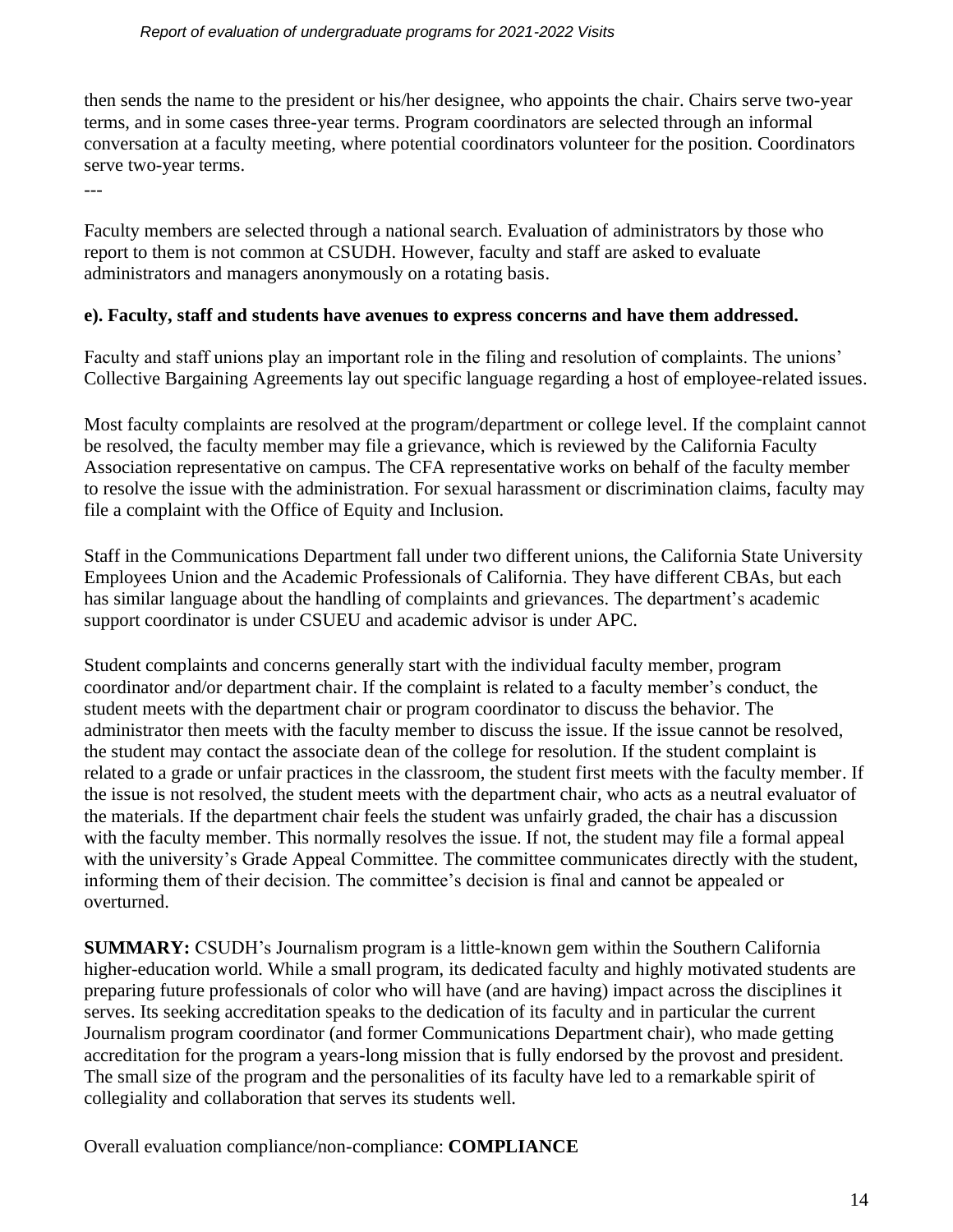*Report of evaluation of undergraduate programs for 2021-2022 Visits* 

#### **PART II — Standard 2: Curriculum and Instruction**

**Unit performance with regard to indicators:**

**a). The unit requires that students take a minimum of 72 semester credit hours (or 104 quarter credit hours) required for a baccalaureate degree outside of journalism and mass communications and meet the liberal arts and sciences-general education requirements of the institution. ACEJMC expects at least 95 percent of the graduating classes in the two academic years preceding an accreditation visit to meet this requirement.**

The program requirement for the Bachelor of Arts in Journalism is 45 to 48 credit hours, with 72 credits required outside of journalism and mass communications. With 120 credits required for graduation, the program is structured such that students can meet this requirement. Academic advisors – both the professional advisor and faculty advisors -- meet with students at least once per year to ensure students take sufficient outside hours.

For the 2019/2020 academic year, 100% of program graduates met the requirement; for 2020/2021, 97% of graduates met the requirement.

## **b). The unit provides a balance between theoretical and conceptual courses, professional skills courses, and courses that integrate theory and skills to achieve the range of student competencies listed by the Council.**

The program provides an appropriate balance of theoretical and conceptual courses, professional skills courses, and courses integrating theory and skills. The curriculum was designed with the 12 ACEJMC values and competencies in mind and addresses each of them accordingly. A curriculum matrix presented in the self-study demonstrates how various courses align with the competencies at the levels of awareness, understanding and application.

Current students and recent alumni told site team members that they believed the curriculum has prepared them well both for professional practice and for understanding the evolving nature of the field. "Every class had a point," an alumna, now working as a publication editor, noted. "These are courses I actively use."

The Bachelor of Arts in Journalism requires 45 to 48 hours in the major. All students complete a 36 hour core curriculum:

COM 100: Media & Society (3 hours) COM 106: Digital Toolkit (2) & COM 107: Digital Toolkit Laboratory (1) COM 110: Digital Media Production (2) & COM 111: Digital Media Production Laboratory (1) COM 250: Writing for the Media (3) COM 301: News & Information Literacy (3) COM 302: Law of the Mass Media (3) COM 338: Cross-Cultural Journalism (3) COM 346: News Gathering and Reporting (3) COM 355: News Production Workshop (3, may be repeated once) COM 379: Media Industries (3) COM 490: Senior Project (3)

COM 496: Internship (3)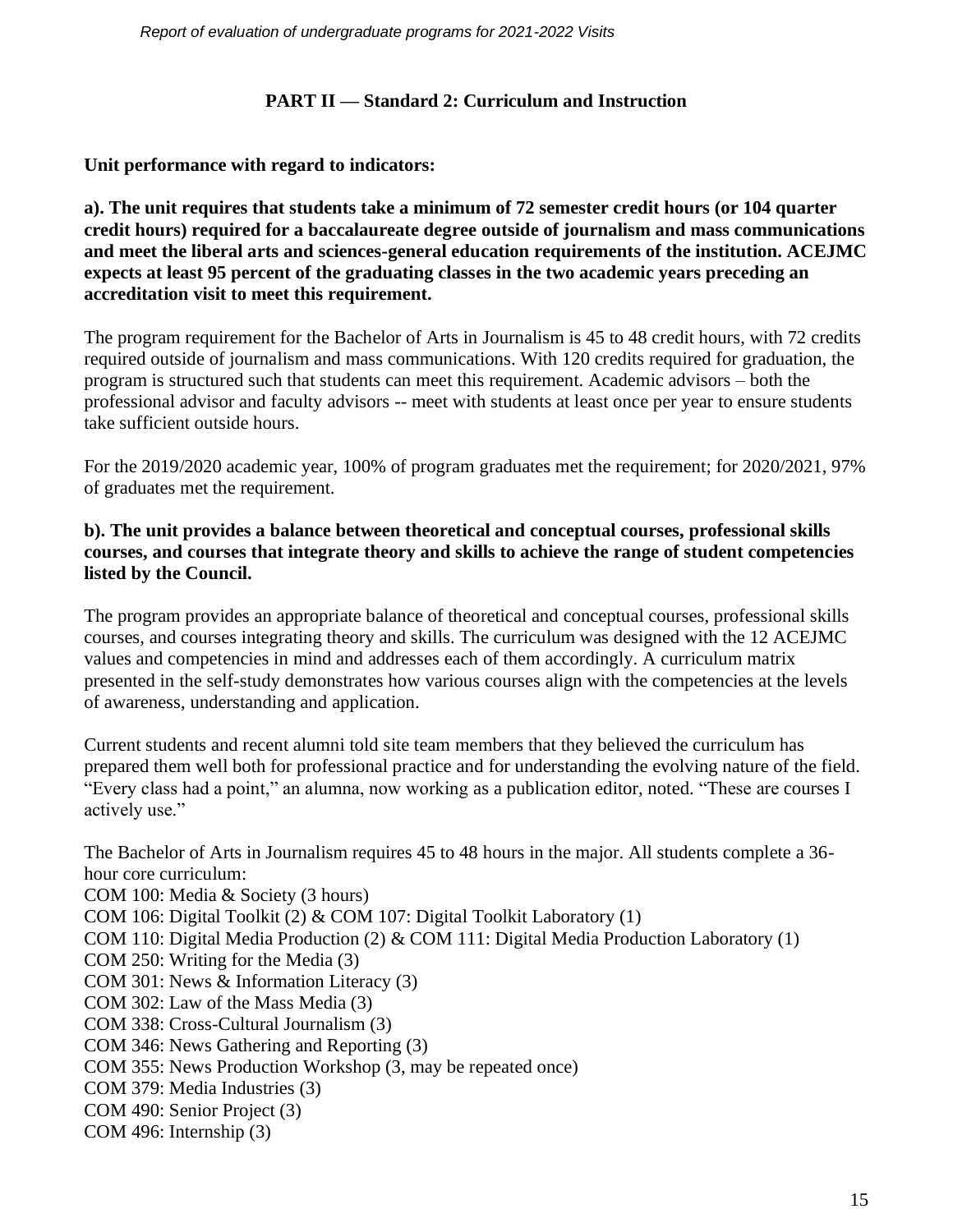Students select three or four elective courses (nine to 12 hours) from a list of 16 courses: COM 206: Photojournalism (3) COM 314: Broadcast Journalism (2) & Com 315: Broadcast Journalism Laboratory (1) COM 320: Sports Journalism (3) COM 328: Entertainment and Lifestyle Journalism (3) COM 333: Digital Journalism (2) & COM 334: Digital Journalism Laboratory (1) COM 347: Multi-Media Interviewing Practices (3) COM 348: News Editing and Design (3) COM 358: Communication Graphics (3) COM 360: Public Affairs and Editorial Writing (3) COM 368: Investigative Reporting (3) COM 352: Feature and Critical Writing (3) COM 388: Digital Magazine Production (2) & COM 389: Digital Magazine Production Lab (1) COM 400: Media Analysis and Research Methods (3) COM 435: Media Psychology (online) (3) COM 494: Independent Study (1-3) COM 495: Special Topics in Communications (Journalism) (3)

#### **c). Instruction, whether on-site or online, is demanding and current, and is responsive to professional expectations of digital, technological and multimedia competencies. Achievements in teaching and learning are recognized and valued.**

Current students and recent alumni reported that instruction is demanding and current. Because of CSU system-mandated pandemic restrictions, most courses were offered online at the time of the site visit, though team members were able to visit one class being taught on Zoom.

Instruction reflects professional expectations for digital, technological and multimedia competencies. As one faculty member explained, the Digital Toolkit course is intended to impart the fundamentals of how to use production software, a skillset that is "transferable" as technologies evolve. Students and alumni expressed comfort with the level of technical proficiency they attained through the curriculum.

Teaching and learning achievements are recognized by the university. Program faculty have received such honors as the Presidential Outstanding Professor Award, the CSU Faculty Innovation and Leadership Award and the Exceptional Levels of Service to Students Award (which recognizes achievement in curricular development).

#### **d). Student-faculty classroom ratios facilitate effective teaching and learning in all courses; the ratio in skills and laboratory sections, whether on-site or online, should not exceed 20-1.**

Ratios for skills and lab sessions did not exceed 20:1 in either of the spring 2021 or fall 2021 semesters, to facilitate effective teaching and learning. In spring 2021, skills and lab class ratios averaged 19:1; in fall 2021, the average was 15.3:1.

#### **e). The unit advocates and encourages opportunities for internship and other professional experiences outside the classroom and supervises and evaluates them when it awards academic credit.**

The unit has a robust, well-organized internship program, which includes a required three-credit course taken during the student's last semester before graduation. As noted in the self-study, "(t)he internship course provides the framework in which students find and apply for internships, report their hours (120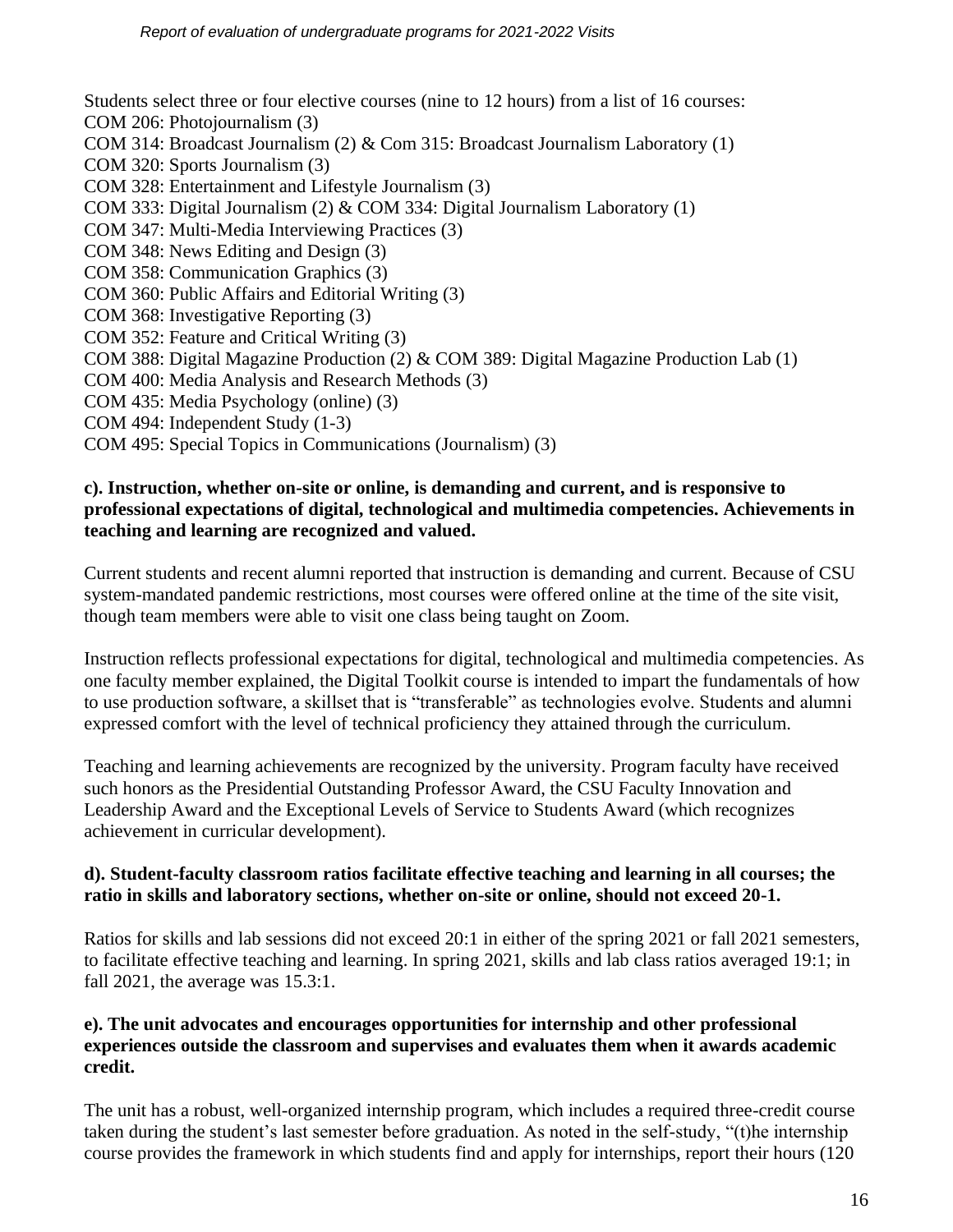are required), reflect on the work they are doing and have their work evaluated by the course instructor as well as the placement organization."

The unit has a dedicated internship coordinator, who serves not only journalism majors but also students in the department's other two programs. (The coordinator's appointment is formally in the College of Arts and Humanities, though the vast majority of her time is spent with students in the Department of Communications.) Students praised her organization and commitment to supporting their efforts to obtain and complete internship placements, particularly during the pandemic.

**SUMMARY:** The program met the 72-hour requirement for the two academic years prior to the site visit. The curriculum provides an appropriate balance among professional and conceptual courses, skills courses, and courses that integrate theory and skills. The curriculum was designed with the 12 ACEJMC values and competencies in mind and addresses each of them accordingly.

Current students and recent alumni reported that instruction is demanding and current, and reflects professional expectations for digital, technological and multimedia competencies. Ratios for skills and lab sessions did not exceed 20:1 in either of the two semesters prior to the visit.

The unit has a robust, well-organized internship program, which includes a required three-credit course taken during the student's last semester before graduation.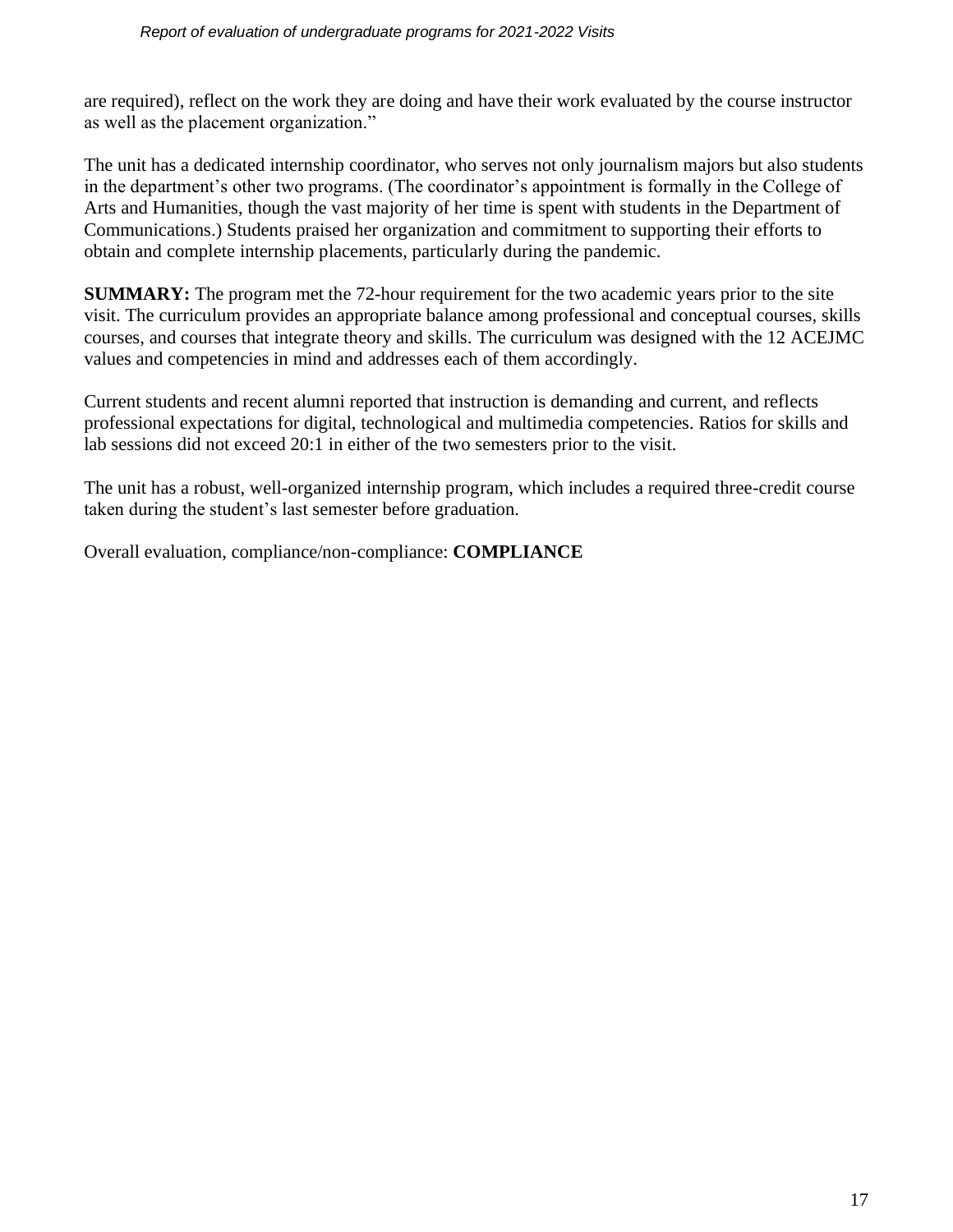## **PART II — Standard 3: Diversity and Inclusiveness**

**Unit performance with regard to indicators:**

**a). The unit has a written diversity plan for achieving an inclusive curriculum, a diverse faculty and student population, and a supportive climate for working and learning and for assessing progress toward achievement of the plan. The diversity plan should focus on domestic minority groups and, where applicable, international groups. The written plan must include the unit's definition of diversity and identify the under-represented groups.**

The department adopted its first Communications Department Diversity Plan in 2017. The diversity committee began implementing the plan in 2018. The unit's most recent plan is for the years 2021-2026. As part of that plan, the unit updated the name of its committee to be the Diversity, Equity and Inclusion Committee.

The plan states:

"We understand **diversity** as the many dimensions that describe human beings and speak to the human experience, such as race, ethnicity, gender and gender identity, sexual orientation, socio-economic status, language, culture, national origin, religious commitments, age, (dis)ability status, and family status.

**Equity** in this context, is the fair treatment, access, opportunity, and advancement for all members of the community, as well as identifying and eliminating barriers that prevent full participation of some groups or individuals. To achieve equity, we must acknowledge that "this includes elimination of policies, practices, attitudes and cultural messages that reinforce or fail to eliminate disproportional outcomes (economic, educational, health, criminal justice, etc.) by group identity" (Baltimore Racial Justice Action, 2016).

When we refer to **inclusion**, we refer to creating an environment that is conducive to cultural proficiency, leading community members to feel welcomed, respected, supported, and valued."

The unit has four goals in its plan. The first goal is to understand the needs and perceptions of the members of the community in terms of DEI. The second goal is to increase diverse faculty recruitment. The third goal is to support new faculty. The final goal is to promote practices that raise awareness and address the complex problems that come with a multiplicity of viewpoints and lived experiences. Each goal has two strategies and two ways of measuring each strategy.

#### **b). The unit's curriculum fosters understanding of issues and perspectives that are inclusive in terms of domestic concerns about gender, race, ethnicity and sexual orientation. The unit's curriculum includes instruction in issues and perspectives relating to mass communications across diverse cultures in a global society.**

Gender, race, ethnicity and sexual orientation are discussed in the program and department's curricula. The self-study discusses how curricula was updated to include cultural proficiency across it. Cross-Cultural Journalism was added and is a required course. The course provides students with tools needed to communicate about diverse communities and issues such as: SES status, sex and gender, LGBTQI+, religion, international reporting, immigration, race and generational divide.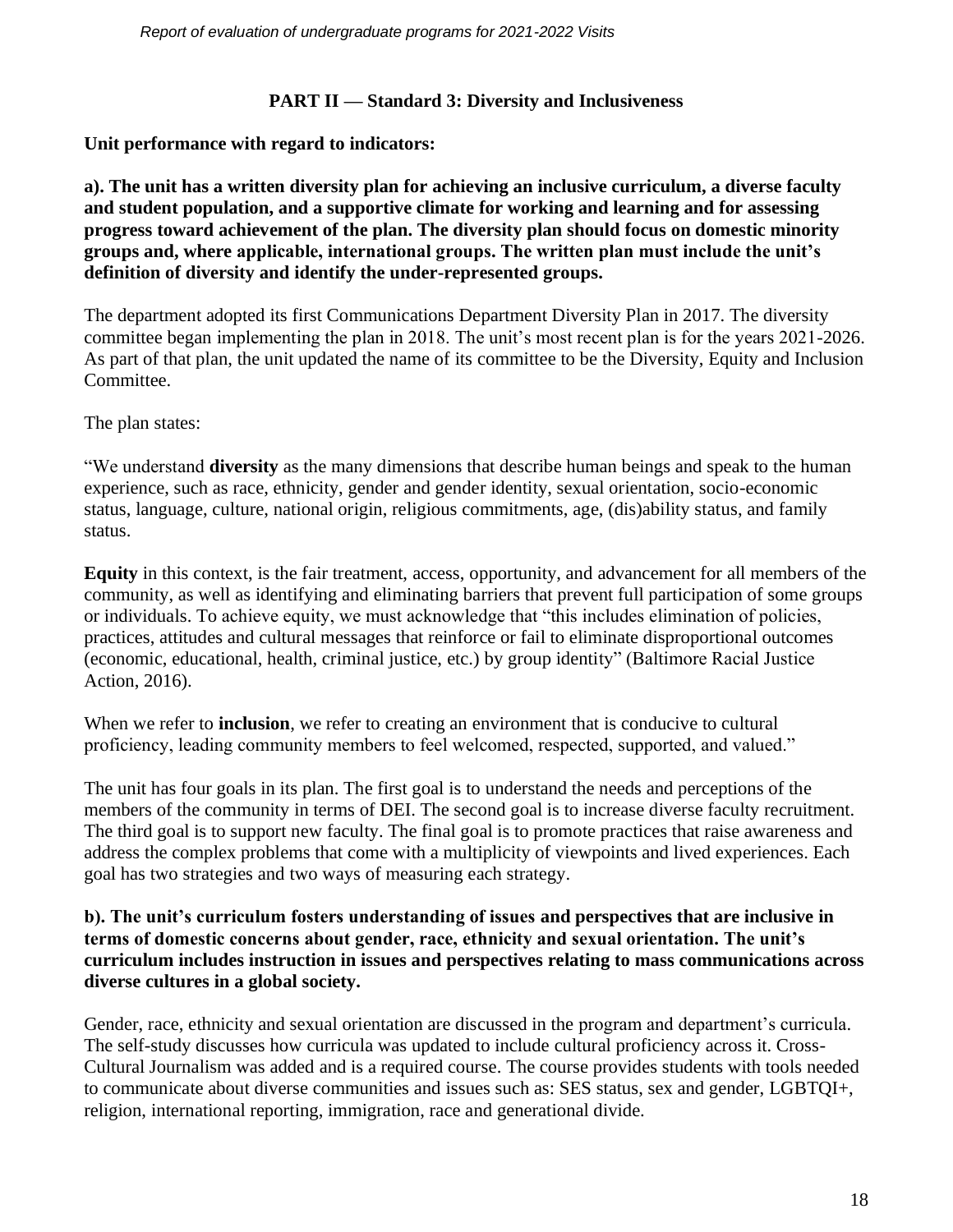The program will offer Newswriting in Spanish and Latinx Culture and News Media in the U.S. as part of a Latinx journalism concentration planned for fall of 2022.

All course syllabi now include a diversity statement approved by the program's Diversity, Equity and Inclusion Committee. All courses also have one learning objective tied to DEI issues, and one class a semester devoted to DEI topics.

The diversity of the student population encourages students to feel that class is a safe space to express opinions, concerns and have open and frank discussions. At a student meeting, the team heard from students, who were all of color, that the white faculty members create an environment where they feel safe asking questions and expressing concerns. One student of color noted she came to this campus because it's known as a safe haven, and that the unit fosters that same climate and atmosphere.

The students stated they felt diversity and inclusiveness and diverse cultures in global society were topics discussed across the curriculum. They indicated professors encouraged them to look for stories on underrepresented populations. They felt confident they could work with people from diverse cultures and backgrounds in the professional setting.

The unit has hosted various diverse guest speakers. The students raved about the Chile-U.S. International Perspectives in Journalism event supported by a grant from the U.S. Embassy in Chile. It allowed students from both universities to meet in small groups and talk about international collaboration of journalism. There was also a keynote presentation and faculty of both universities discussed their international journalism experience. They learned from the speakers – even in a Zoom environment – and were happy to see faculty making the effort of including diverse voices in the classroom.

#### **c). The unit demonstrates effective efforts to recruit women and domestic minority faculty and professional staff and, where feasible, recruits international faculty and professional staff.**

The department has made an effort at recruiting women and minority faculty. In the 2018-2019 academic year, the unit had one opening. They had eight females in the hiring pool, two of which were finalists. They had 14 minorities in the hiring pool for the position. A female minority was hired. The unit posted a position in the 2019-2020 academic year. They offered the position to two minority female candidates. However, the position went unfilled. During the 2020-2021 academic year, they conducted another search. There were 10 females in the pool, 11 minorities in the pool. The position went to a male originally from Chile.

#### **d). The unit demonstrates effective efforts to help recruit and retain a student population reflecting the diversity of the population eligible to enroll in institutions of higher education in the region or population it serves, with special attention to recruiting under-represented groups.**

According to the self-study, the program's student body is representative of the local population. The Los Angeles County population is predominantly Latinx, and 70% of the program's student body is Latinx. The department focuses on local recruitment including partnerships with nearby community colleges. Faculty members also participate in events to support local high schools. The university as a whole has a diverse student body. In the fall of 2021 92% of journalism majors are ethnic minorities, and 59 percent are female.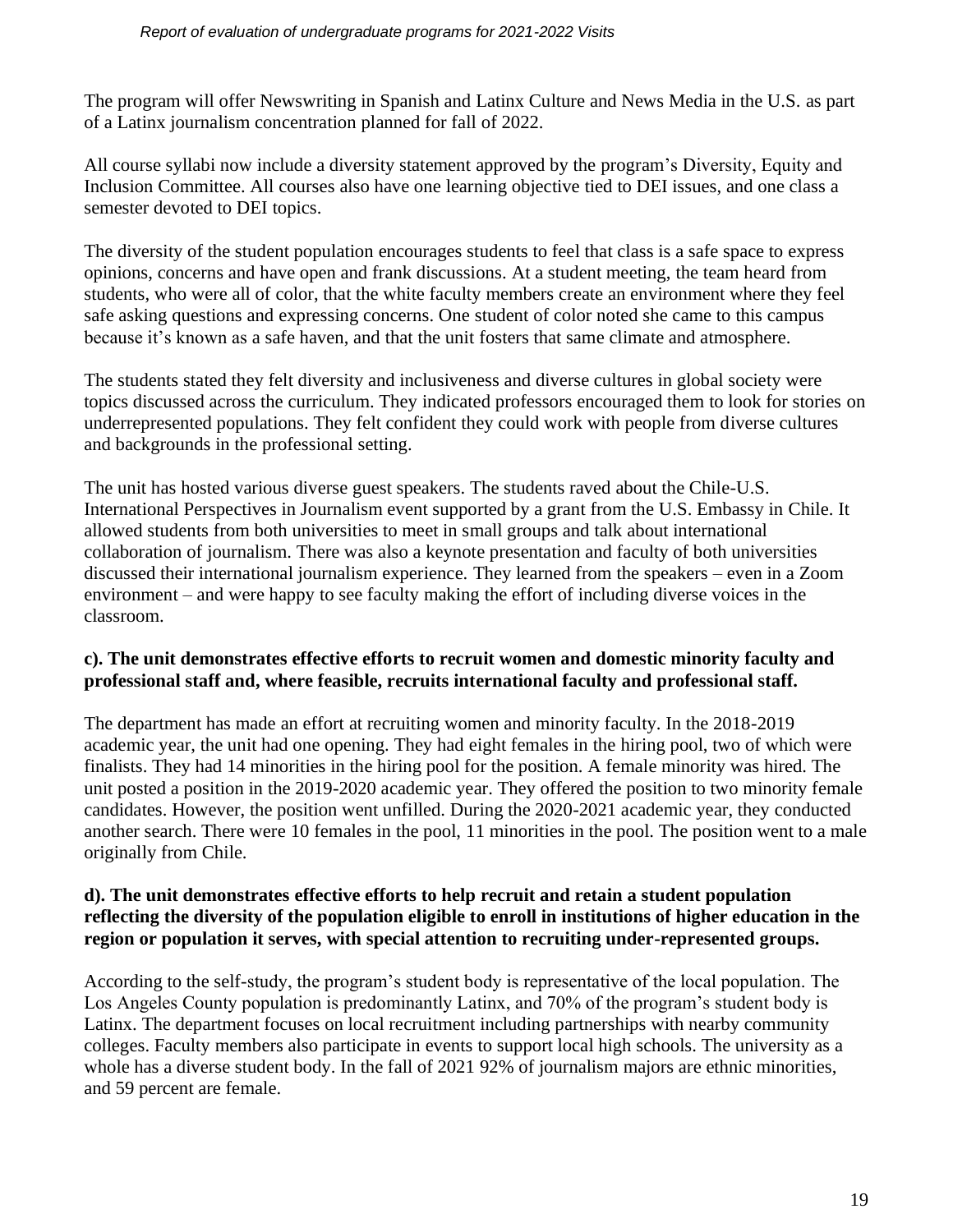Around 75% of the journalism students are Pell Grant eligible. Faculty work to keep the cost of textbooks and materials down. The program offers fellowships and research assistantships to encourage students to stay involved and on track with their studies.

**e) The unit has a climate that is free of harassment and all forms of discrimination, in keeping with the acceptable cultural practices of the population it serves, accommodates the needs of those with disabilities, and values the contributions of all forms of diversity. Accreditation site visit teams will apply this standard in compliance with applicable federal and state laws and regulations, as well as the laws of the countries in which non-U.S. institutions are located.**

The unit prohibits all forms of discrimination and harassment. The self-study indicates they have faculty training on the policies and programs in place. The unit facilitated an LGBTQ+ workshop for all faculty. It also facilitated workshops with the Student Disability Resource Center to better understand how to make course materials compliant with ADA. They produced a statement of support for the Black Lives Matter movement. There are action items they are currently working on – so there are actions behind the words.

**SUMMARY:** The unit has a strong diversity plan. They have infused diversity, equity and inclusiveness across the curriculum. They have a diverse faculty who teach a diverse student population. The university was moved to its current site in 1965, after the Watts Rebellion. The Dominguez Hills campus was created to bring accessible college education to the minority population. The journalism program continues to meet that mission. Students feel comfortable, welcomed, nurtured, have a sense of belonging and like that their peers look like them. One student who grew up in Orange County knew Dominguez Hills would be a "safe haven for people of color." Another who has family in Carson, where CSUDH is located, said he came back to school so he could be a good example for his family. He selected Dominguez Hills because of its good reputation.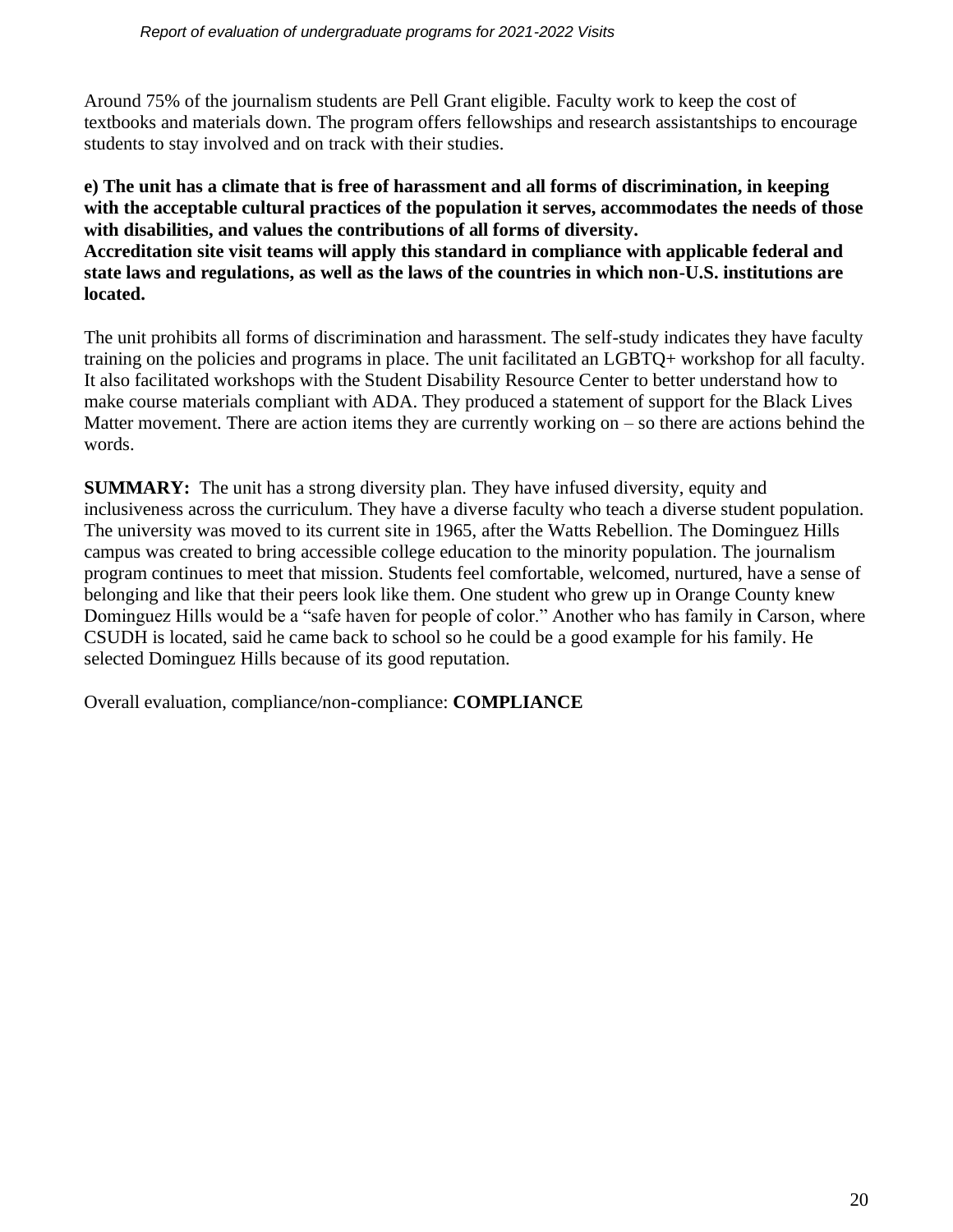#### **Table 6. Faculty Populations, Full-Time and Part-Time**

#### **6a. Academic Year 2020-2021 Full-Time Faculty (Tenure-Track: N=4; Full-Time Lecturer: N=1)**

| <b>Group</b>                     | <b>Female</b>  | % of total<br>faculty | <b>Male</b> | % of total<br>faculty |
|----------------------------------|----------------|-----------------------|-------------|-----------------------|
| <b>Black/African American</b>    |                |                       |             |                       |
| White                            | $\overline{2}$ | 40%                   |             | 20%                   |
| American Indian/Alaskan Native   |                |                       |             |                       |
| Asian                            |                |                       |             |                       |
| Latinx                           |                | 20%                   |             | 20%                   |
| Native Hawaiian/Pacific Islander |                |                       |             |                       |
| Two or more races                |                |                       |             |                       |
| Other                            |                |                       |             |                       |
| International                    |                |                       |             |                       |

#### **6b. Academic Year 2020-2021 Part-Time Faculty in Journalism Program (N=11<sup>6</sup> )**

| Group                            | <b>Female</b>  | % of total | <b>Male</b> | % of total |
|----------------------------------|----------------|------------|-------------|------------|
|                                  |                | faculty    |             | faculty    |
| <b>Black/African American</b>    |                |            |             |            |
| White                            | $\overline{5}$ | 45%        | 3           | 27%        |
| American Indian/Alaskan Native   |                |            |             |            |
| Asian                            |                | 9%         |             | 9%         |
| Latinx                           |                | 9%         |             |            |
| Native Hawaiian/Pacific Islander |                |            |             |            |
| Two or more races                |                |            |             |            |
| Other                            |                |            |             |            |
| International                    |                |            |             |            |

<sup>&</sup>lt;sup>6</sup> The part-time faculty here represent any who teach classes that Journalism students take. They are not necessarily for Journalism students only.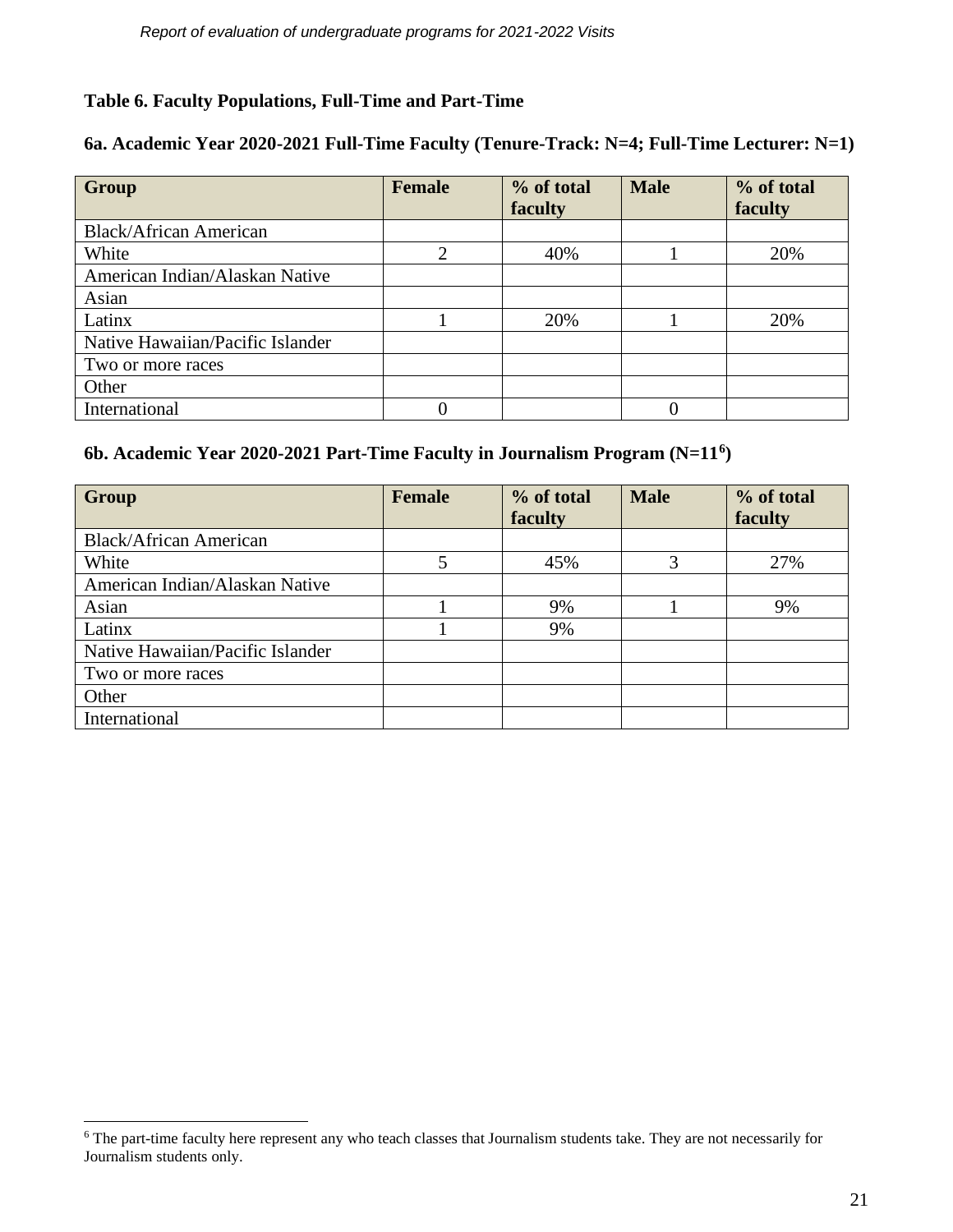## **PART II — Standard 4: Full-Time and Part-Time Faculty**

#### **Unit performance with regard to indicators:**

#### **a). The unit has written criteria for selecting and evaluating the performance of all full-time and part-time faculty and instructional staff.**

The university has detailed, written procedures describing the process for hiring. These procedures are also followed at the department level. There are procedures detailing the approval of the search, the appointment to the search committee and the development of the position description (including advertising and recruiting strategies). The program has a detailed explanation of how campus interviews are conducted and how the final hiring decisions are made.

The self-study indicates tenure-track faculty are evaluated in accordance with the Collective Bargaining Agreement of the faculty union (California Faculty Association). Faculty are evaluated by the department Reappointment, Tenure and Promotion Committee. They are then reviewed by a committee of full professors at the college level, the college dean, the university provost and president. Tenuretrack faculty are reappointed every year until they earn tenure and promotion. The re-appointment terms can be one or two years.

Non-tenured faculty have their professional development plan and self-assessment plan evaluated by the department committee and the dean during the first year. During the second and fourth year, the faculty member's working personnel action file which includes a narrative of teaching, research/creative activity/professional practice and service activities is evaluated by all levels (department, college committee, college dean, university provost and president). A faculty member asks to be considered for tenure and promotion during their sixth year.

Part-time faculty are evaluated during their first semester of teaching as well as their second year of teaching. Part-time faculty teaching more than six consecutive semesters are given a three-year contract. Those faculty are reviewed the year before their contract is up for renewal. The part-time faculty are reviewed by the part-time faculty evaluation committee that consists of tenured faculty.

## **b). Full-time faculty have primary responsibility for teaching, research/creative activity and service.**

The journalism program has four tenured/tenure-track faculty, one full-time lecturer and 11 part-time lecturers. There is one full professor, one associate professor and two assistant professors.

Full-time tenured/tenure-track faculty are required to teach four courses a semester, conduct research or engage in creative activity/professional practice and engage in service to the department, college, university and community. The tenured/tenure-track faculty devote 50 percent of time to teaching, 25 percent to research/creative activity and 25 percent to service. Course releases may be awarded to faculty for research or performing other duties. The full-time faculty taught a majority of the courses and are responsible for the research/creative activity and service responsibilities of the unit.

During the 2018-2019, 2019-2020, and 2020-2021 academic years, 58 percent to 64 percent of the courses were taught by full-time faculty. The self-study explains one faculty member was the department chair and had a three-course release each semester as chair. Another faculty member received a research grant each year from 2018 and so his teaching load was reduced from four courses a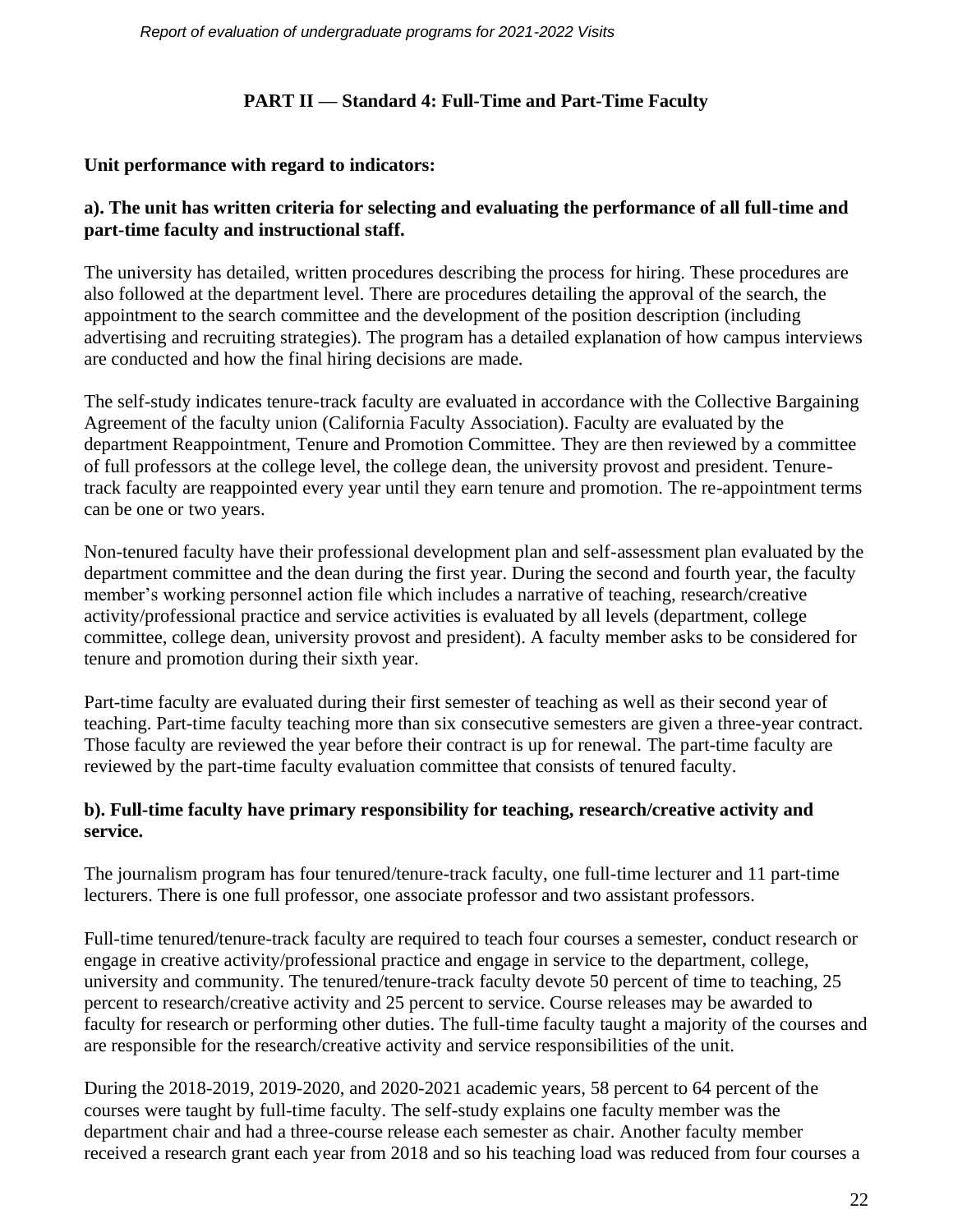semester to three courses a semester. Assistant professors also receive a course release each semester when joining the university.

#### **c). Credentials of the unit's faculty represent a balance of professional and scholarly experience and expertise kept current through faculty development opportunities, relationships with professional and scholarly associations, and appropriate supplementation of part-time and visiting faculty.**

The unit's faculty bring a blend of professional and scholarly experience. All four faculty have PhDs. All faculty bring years of industry experience and connections to the classroom. A majority of lecturers also have advanced degrees, and they all have professional experience.

The faculty are active members of local/regional organizations tied to the profession as well as national academic and professional associations such as: the Association for Education in Journalism and Mass Communication, Western Psychological Association, Western Social Sciences Association, the National Communication Association, the International Studies Association and the Southern Political Science Association.

The university has the Untenured Faculty Organization and the Faculty Development Center (FDC). According to the self-study, the organizations offer a variety of professional development opportunities for faculty. The UFO provides information on the tenure process, publishing process, and teaching strategies. The FDC provides faculty with resources to improve their teaching skills. The center offers faculty training on how to teach first-generation students, assessment, teaching online and creating an inclusive culture in the classroom.

Students noted the faculty were readily available for mentoring, advising and life advice. Faculty are quick to respond to student emails, provide their personal cell phone numbers and readily available outside of scheduled office hours.

#### **d). The unit regularly evaluates instruction, whether onsite or online, using multiple measures that include student input.**

There are two forms of teaching evaluations – peer evaluations and student evaluations. Faculty on tenure-track are evaluated by a peer every semester for the first two years. They are then evaluated by a peer once a year until they earn tenure. The student perceptions are measured by the Perceived Teaching Effectiveness evaluations. The evaluations are administered online. The PTE is administered in every class every semester for the tenure-track faculty. However, tenured faculty have the option of selecting two courses per semester to be evaluated rather than all four.

#### **e). The faculty has respect on campus for its university citizenship and the quality of education that the unit provides.**

Administrators and faculty on campus spoke positively about the unit's faculty members. They stated the faculty are active in the university, care about their students and are the "gold standard" because they are student centered, faculty driven and have plans that are actionable and measurable.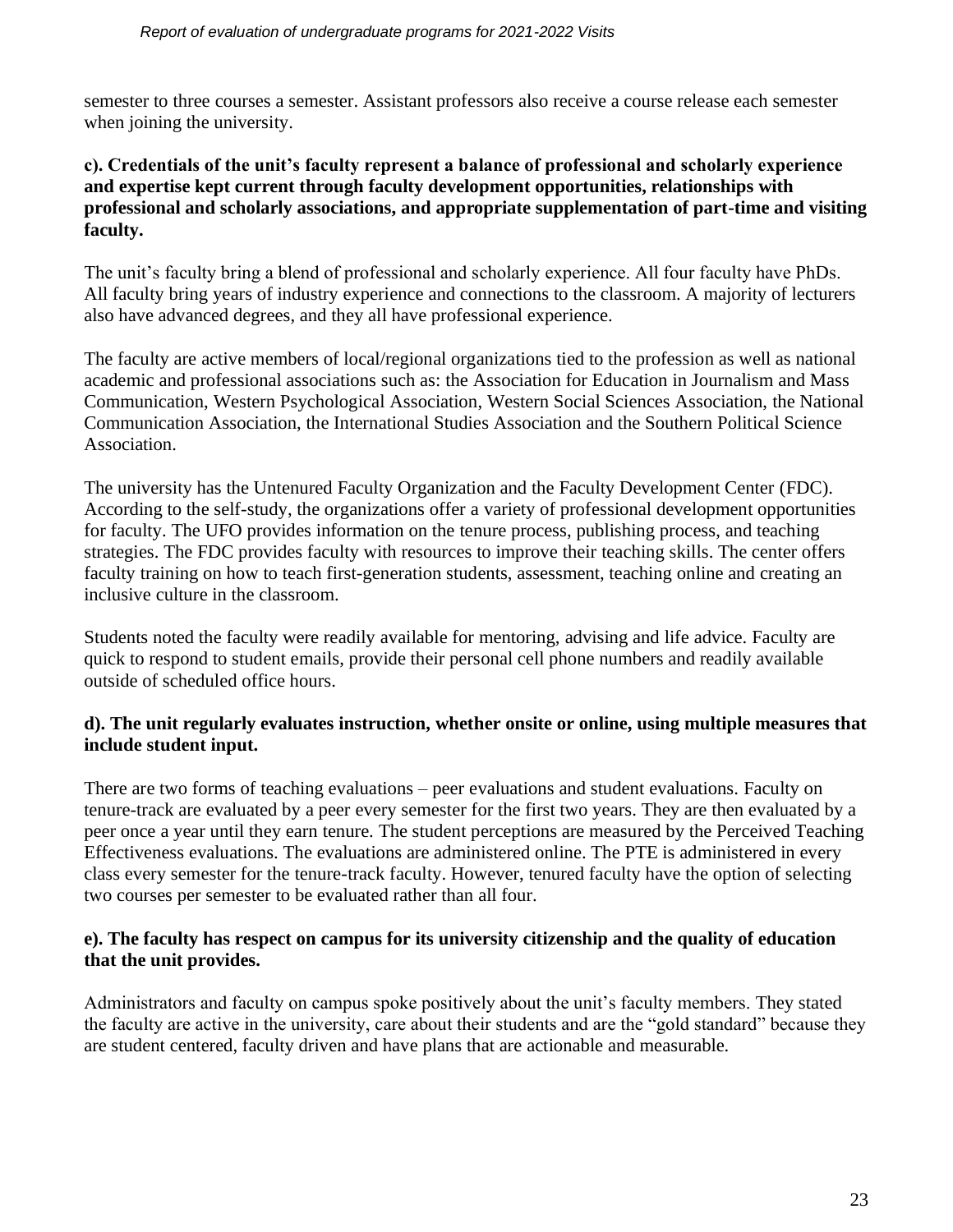**SUMMARY:** One of the unit's strengths is the dedicated faculty. The faculty put the students at the core of their decision-making. The full-time faculty are actively engaged in teaching, research and service. The faculty are well respected on campus for their initiative to update curriculum, update their RTP documents and serve as an exemplar for assessment.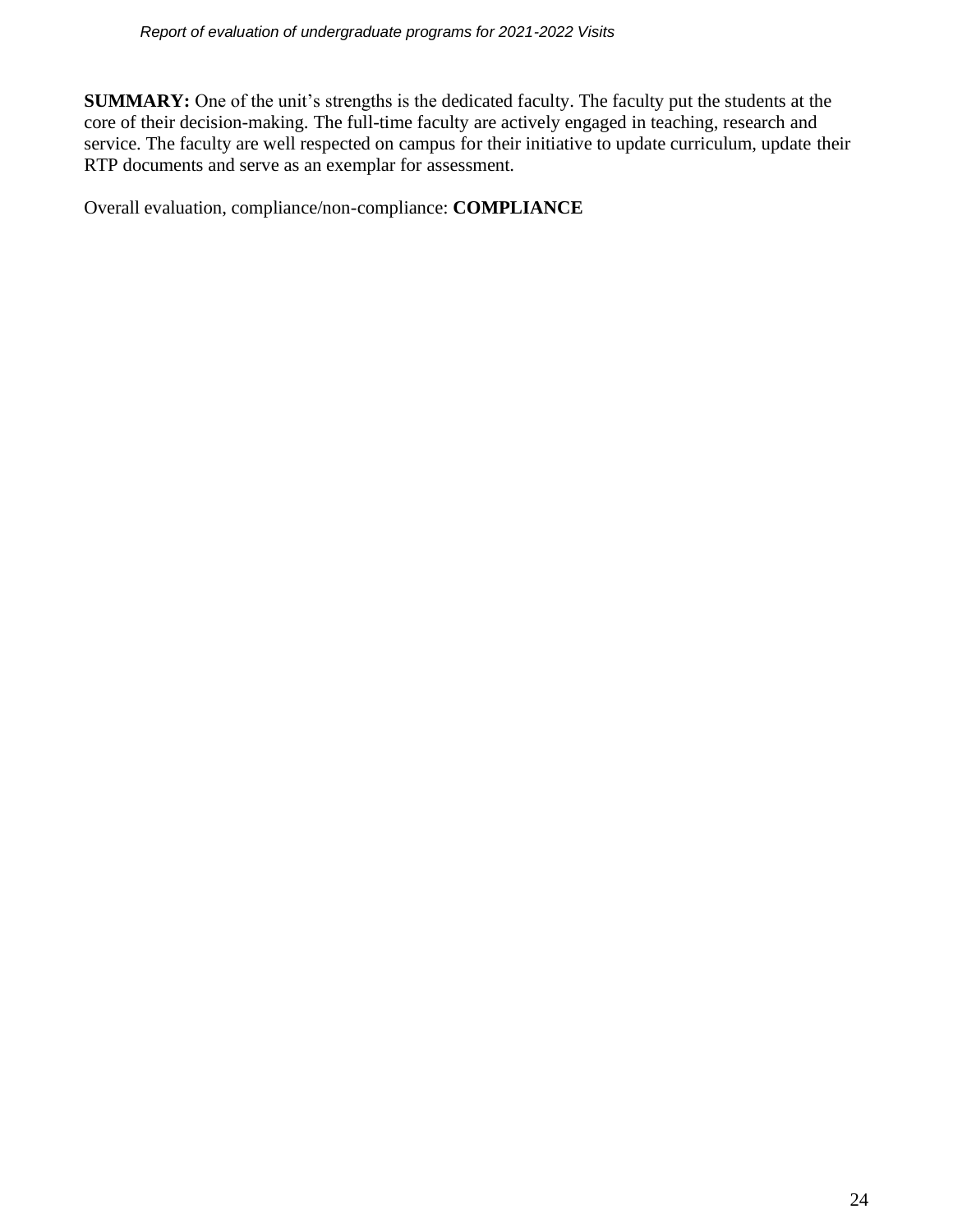## **PART II — Standard 5: Scholarship: Research, Creative and Professional Activity**

## **Unit performance with regard to indicators:**

## **a). The unit requires, supports and rewards faculty research, creative activity and/or professional activity.**

The unit encourages and supports research, creative activity and professional engagement. Their guidelines state "the department defines scholarship, creative activity and/or professional practice as original contributions to fields related to a faculty member's expertise recognized by peers and/or disseminated to the profession and/or public."

For each area of the department, the RTP document provides specific types of scholarship/scholarly/creative activity. It clearly states the impact a single-authored scholarly book has vs. a single-authored consumer book. It also discussed the difference in edited book, edited chapters, published, peer-review articles as well as those under review. The documents are very specific as to the different types of work considered for scholarship versus the types of work that would be considered for creative activity/professional practice.

The university offers the Faculty Intramural Grant Program that supports faculty research, scholarly and creative activities. If the faculty member's grant is selected, they can receive a course release during one semester. The college usually matches that and provides a course release in an alternate semester. One faculty member noted her grant was not funded at the university level, but the dean thought the research was worthwhile and provided a course release anyway. Tenure-track faculty are granted a course release their first two years of service to provide additional time for research.

Tenure-track/tenured faculty members feel supported. They stated they have the resources needed to pursue research in their areas of interest. The unit pays the membership fees to join a national association. They also cover the registration fees to participate in national research conferences. The college will pay for the hotel and air fare. Faculty are only responsible for incidentals.

## **b). The unit specifies expectations for research, creative activity and/or professional activity in criteria for hiring, promotion and tenure.**

The unit recently updated its expectations for research, creative activity/professional activity. Tenuretrack faculty noted the new guidelines are much easier to follow, and they know exactly what they need to produce in order to get tenure. The updated guidelines are also outline expectations and options for tenure-track faculty members to engage in scholarship, including traditional research, creative performances and productions, artistic expression and the study of teaching and learning. Numerous examples of relevant and appropriate scholarship and creative activities are provided in university documents.

#### **c). Evaluation criteria for promotion, tenure and merit recognition account for and acknowledge activities appropriate to faculty members' professional as well as scholarly specializations.**

The RTP document clearly states the evaluation criteria for promotion and tenure. The document is organized by the areas (Advertising/Public Relations; Film, Television and Media, and Journalism). Only the Journalism area is under review, but examining the RTP document indicates each program specifically states multiple categories/types of scholarly work. It clearly states faculty who have a Ph.D.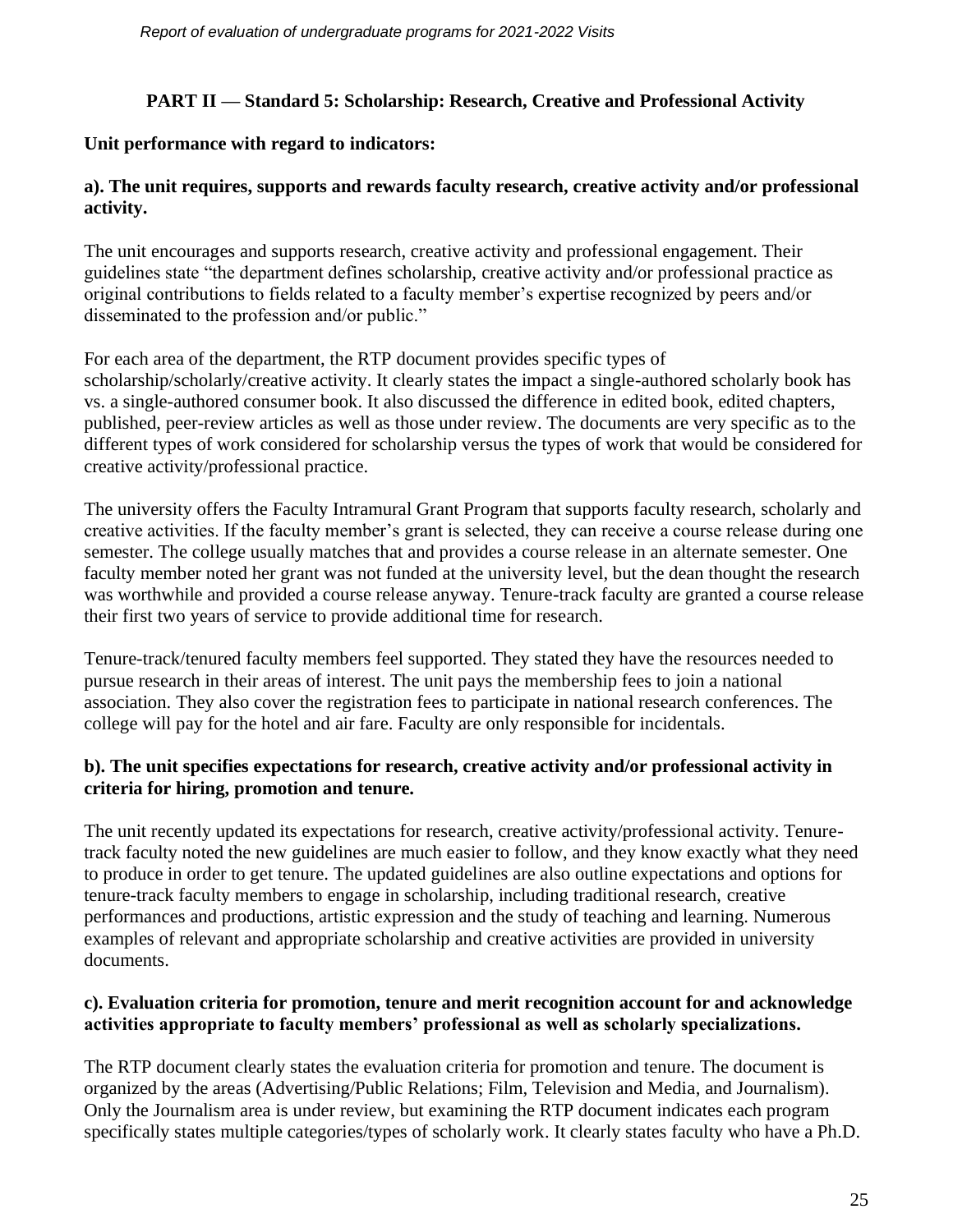must meet the scholarly criteria, but faculty hired with a M.A. or M.F.A. must meet the creative activity and/or professional practice criteria.

Faculty earn points based on the type of output created. There are different categories (books, book chapters, journal articles, etc.), and the points vary based on the type of output, authorship order and the category the output falls under. For example, Category A indicates a single-authored scholarly book is worth 20 points but a co-authored scholarly book published by a reputable publisher would only be 10 points. The categories A-D are extremely specific. They provide specific activities for the creative activity and/or professional service.

It is clear the unit values research/creative/professional activity. Faculty know exactly what they need to produce in order to earn promotion and or tenure.

#### **d). Faculty members communicate the results of research, creative and/or professional activity to other scholars, educators and practitioners through presentations, productions, exhibitions, workshops and publications appropriate to the activity and to the mission of the unit and institution.**

The table of scholarship, research, creative and professional activity indicates faculty are communicating their research findings. The faculty have received nine internal grants and two external grants. Within the past five years they have also produced two scholarly books, one edited book, four book chapters, 13 refereed journal articles, 20 conference paper and 30 academic presentations.

#### **e). The unit fosters a climate that supports intellectual curiosity, critical analysis and the expression of differing points of view.**

Faculty members indicate a variety of research methods and topics are welcomed. The department creates an atmosphere of curiosity and critical analysis. It values different points of view.

**SUMMARY:** All forms of research and creative activity are welcome. The unit is exhaustive in the RTP documents so faculty know exactly what type of activity fits where and how many points it is worth. The university supports research by covering registration, airfare and hotel costs to participate in national and international academic conferences. The university and the college also support activities in this area by awarding course releases.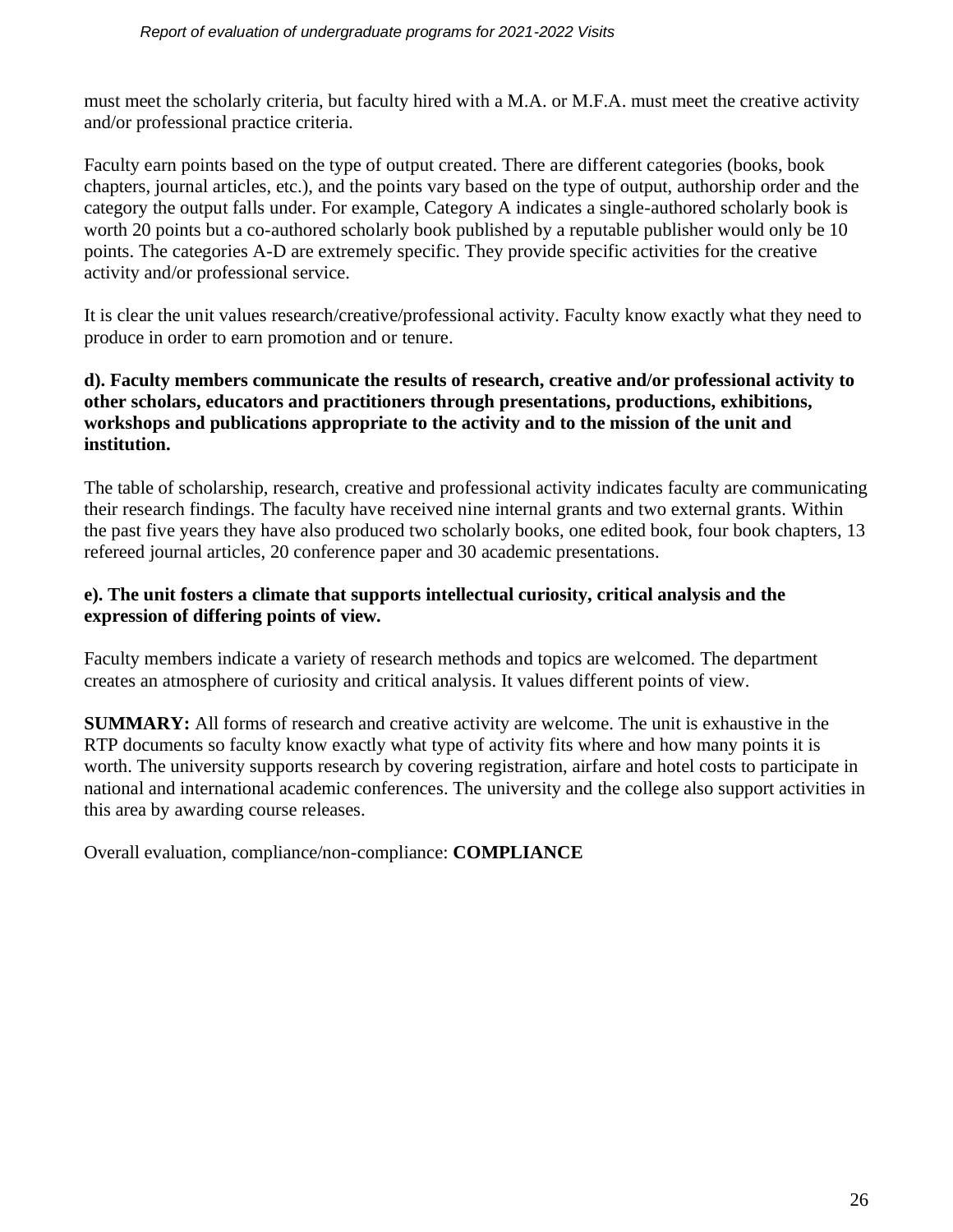| Scholarship,<br>Research,                        |                         | <b>Individuals</b>      |                         |                         |              |               |
|--------------------------------------------------|-------------------------|-------------------------|-------------------------|-------------------------|--------------|---------------|
| <b>Creative</b><br><b>Professional</b><br>and    | <b>Total</b>            | <b>Full</b>             | <b>Associat</b>         | <b>Assistant</b>        | <b>Other</b> | <b>Totals</b> |
| <b>Activities</b>                                | from                    | <b>Professo</b>         | e                       | <b>Professo</b>         | Faculty*     |               |
|                                                  | Unit*                   | <b>rs</b>               | <b>Professo</b>         | rs                      | *            | (XX)          |
|                                                  |                         | (1)                     | rs                      | (2)                     | (XX)         |               |
|                                                  |                         |                         | (1)                     |                         |              |               |
| <b>Awards and Honors</b>                         | 8                       | $\overline{\mathbf{4}}$ | $\overline{\mathbf{3}}$ | $\mathbf{1}$            |              |               |
| <b>Grants Received Internal</b>                  | 9                       | 3                       | 3                       | 3                       |              |               |
| <b>Grants Received External</b>                  | $\overline{2}$          | $\mathbf{1}$            | $\mathbf{1}$            | $\overline{\mathbf{4}}$ |              |               |
| <b>Scholarly Books, Sole- or Co-</b>             | $\overline{2}$          | $1 (+1)^7$              | $\boldsymbol{0}$        | $\boldsymbol{0}$        |              |               |
| authored                                         |                         |                         |                         |                         |              |               |
| <b>Textbooks,</b><br>Sole-<br>$Co-$<br><b>or</b> | $\mathbf{0}$            | $\boldsymbol{0}$        | $\mathbf{0}$            | $\boldsymbol{0}$        |              |               |
| authored                                         |                         |                         |                         |                         |              |               |
| <b>Books Edited</b>                              | $\mathbf{1}$            | $\mathbf{1}$            | $\mathbf{0}$            | $\boldsymbol{0}$        |              |               |
| <b>Book Chapters</b>                             | $\overline{\mathbf{4}}$ | $\overline{\mathbf{3}}$ | $\boldsymbol{0}$        | $\mathbf{1}$            |              |               |
| <b>Monographs</b>                                | $\boldsymbol{0}$        | $\boldsymbol{0}$        | $\boldsymbol{0}$        | $\bf{0}$                |              |               |
| <b>Articles in Refereed Journals</b>             | 13                      | 3                       | 5                       | 5                       |              |               |
| <b>Refereed Conference Papers</b>                | 20                      | $\overline{2}$          | $\overline{7}$          | 11                      |              |               |
| <b>Invited Academic Papers</b>                   | 3                       | 3                       | $\boldsymbol{0}$        | $\bf{0}$                |              |               |
| <b>Talks/Academic</b><br><b>Invited</b>          | 30                      | 6                       | $\overline{5}$          | 19                      |              |               |
| <b>Presentation</b>                              |                         |                         |                         |                         |              |               |
| <b>Book/Manuscript Reviews</b>                   | 25                      | 6                       | 13                      | 6                       |              |               |
| Non-refereed<br>in<br><b>Articles</b>            | $\bf{0}$                | $\boldsymbol{0}$        | $\bf{0}$                | $\bf{0}$                |              |               |
| <b>Publications</b>                              |                         |                         |                         |                         |              |               |
| <b>Juried Creative Works</b>                     | $\boldsymbol{0}$        | $\boldsymbol{0}$        | $\mathbf{0}$            | $\boldsymbol{0}$        |              |               |
| <b>Non-juried Creative Works</b>                 | $\boldsymbol{0}$        | $\bf{0}$                | $\bf{0}$                | $\boldsymbol{0}$        |              |               |
| Other (please specify)                           |                         |                         |                         |                         |              |               |
|                                                  |                         |                         |                         |                         |              |               |

\*Co-authored work should be counted as a single publication in the unit totals. However, if, for example, two members of the faculty are co-authors on the same journal article, it would be reported as a publication for both authors. \*\*Includes all full-time faculty who do not hold listed ranks, such as instructors and others on term appointments. Many faculty in this category may hold teaching appointments without significant scholarship, research or creative requirements.

 $<sup>7</sup>$  One book in progress: "Fake News and You" (out late 2022)</sup>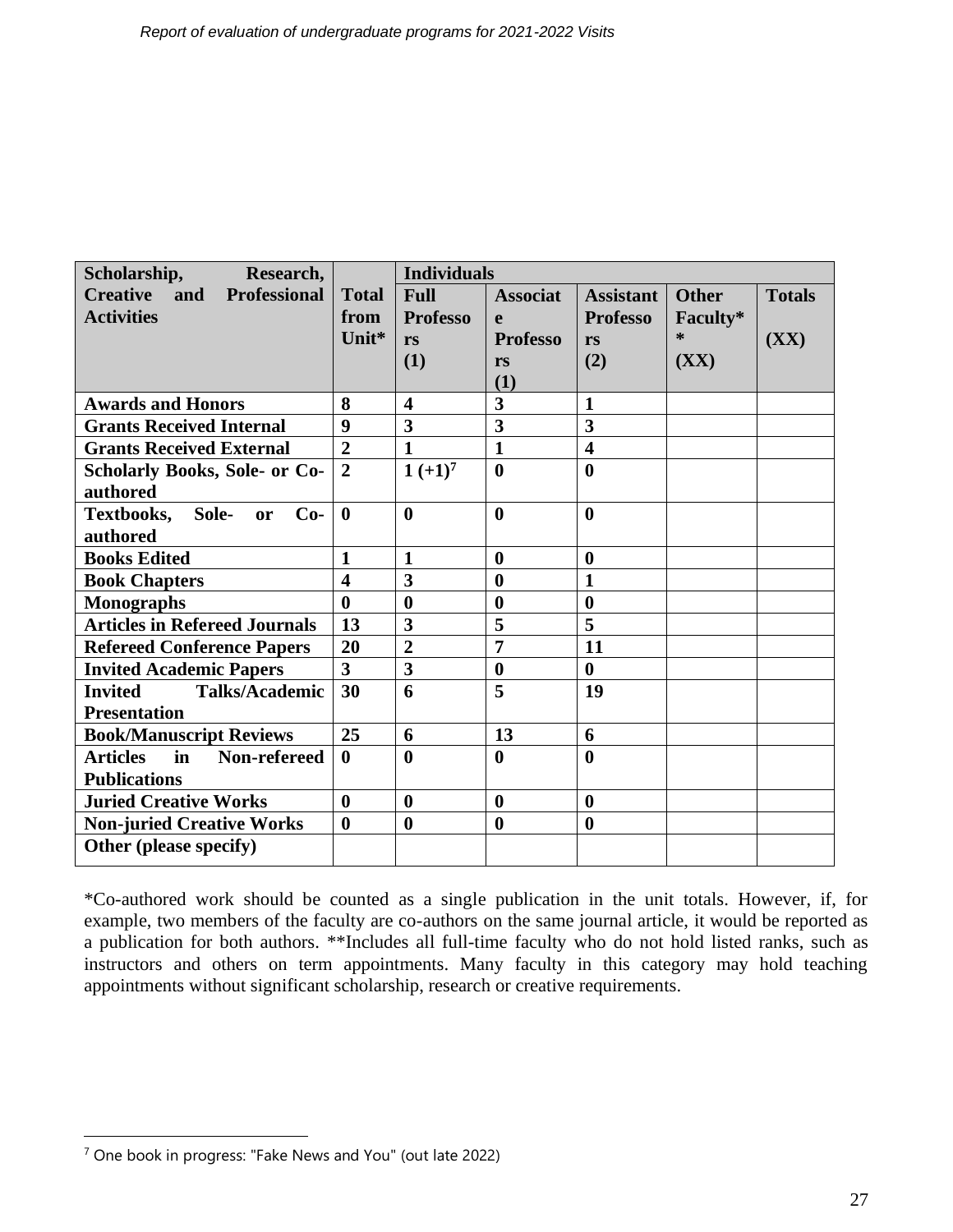## **PART II — Standard 6: Student Services**

## **Unit performance with regard to indicators:**

## **a). Faculty and/or professional advising staff ensure that students are aware of unit and institutional requirements for graduation and receive career and academic advising.**

Program students receive regular academic advising from the department's professional advisor, who receives high marks from students, both in surveys and in comments to the site team, for her commitment to providing them information on unit and university requirements. Students also noted her personal warmth; visiting her was "like meeting a buddy," one student told the site team.

Faculty members augment the professional advisor's work by engaging with students at pre-entrance orientations and by providing additional counsel on choosing classes, career and graduate school guidance, and advice on other aspects of the academic experience. The professional advisor facilitates this by referring students to individual faculty based upon student questions and interests for faculty advising. Students praised the dedication of their faculty advisors as well.

## **b). Faculty are available and accessible to students.**

Faculty are required to hold one office hour per course each week, per university policy. Students reported that the faculty are widely available and accessible, in some cases providing students with cell phone numbers. As noted above, students value the faculty role in advising and mentoring.

#### **c). The unit keeps students informed about the activities, requirements and policies of the unit.**

The program communicates regularly and in a variety of ways with students about its activities, requirements and policies. These include providing advising sheets at initial orientation, sending emails each semester in advance of registration, and preparing individual "graduation audits" for students upon application to graduate. Advising materials are comprehensive and clear.

In addition, the academic advisor proactively contacts students who have not come in for advising and/or are in academic difficulty and encourages them to come in for meetings to discuss their academic progress. Students are encouraged to seek advising each semester.

#### **d). The unit and the institution provide students with extra-curricular activities and opportunities that are relevant to the curriculum and develop their professional as well as intellectual abilities and interests.**

The program offers a rich variety of extra-curricular activities relevant to the curriculum. These include: *The Bulletin*, the student-run newspaper produced by the News Production Workshop course, published every other week in print and updated online and on social media; *Bulletin TV*, a YouTube channel connected to the newspaper (currently inactive as a result of the remote operations due to the pandemic); *Compendium*, an annual print and online publication for Communications Department alumni produced by department students; *Medium Magazine*, a print and digital publication on the intersection of media and culture, produced by students in the Digital Magazine Production course; and KDHR, the university's web-based radio station for students, which also offers internships to program students.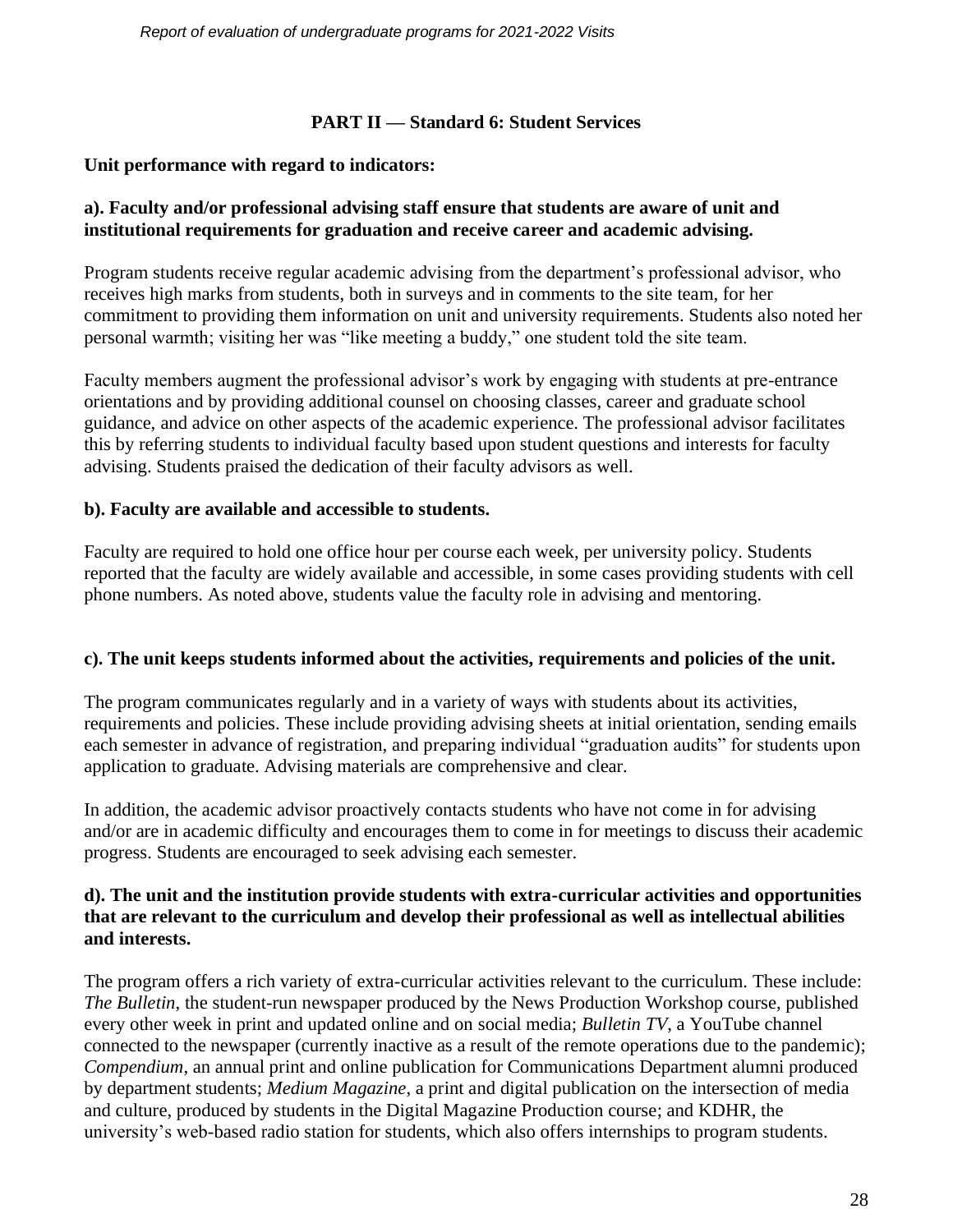Students and alumni particularly emphasized *The Bulletin* as a transformative learning experience and a highlight of their academic careers. Some noted that they also used the newsroom as a place to study and to visit with friends, underscoring the sense of community created through the shared Bulletin experience.

Other relevant activities include field trips to professional media organizations (on hiatus due to the pandemic), skills workshops in partnership with Facebook and other firms, CSU's DC Scholars Program (which provided, pre-pandemic, Washington, D.C.-based internships to Cal State students), and the university's Student Research Day, which features juried presentations of student research projects.

## **e). The accredited unit must gather, maintain and analyze enrollment, retention, graduation rates and other aggregate information for improving student services and reducing barriers to student success. The unit annually publishes retention and graduation information on its website.**

The unit tracks enrollment, retention and graduation information at both department and program levels. The department chair and program coordinator regularly review this data, including for determining optimal course scheduling.

The program's graduation rates compare favorably to those of the department, college and university overall.

**SUMMARY:** Program students receive academic advising from both the department's professional advisor and from faculty members who provide counsel on careers and graduate school, as well as advice on other aspects of the academic experience. Students offered high praise for the quality of their advising and mentoring support. Faculty are seen by students as widely available and accessible.

The program communicates regularly and in a variety of ways with students. Advising materials are comprehensive and clear.

The program offers a rich variety of extra-curricular activities relevant to the curriculum. Students and alumni particularly emphasized *The Bulletin* as a transformative learning experience and a highlight of their academic careers.

The unit tracks enrollment, retention and graduation information at both department and program levels. The program's graduation rates compare favorably to those of the department, college and university overall.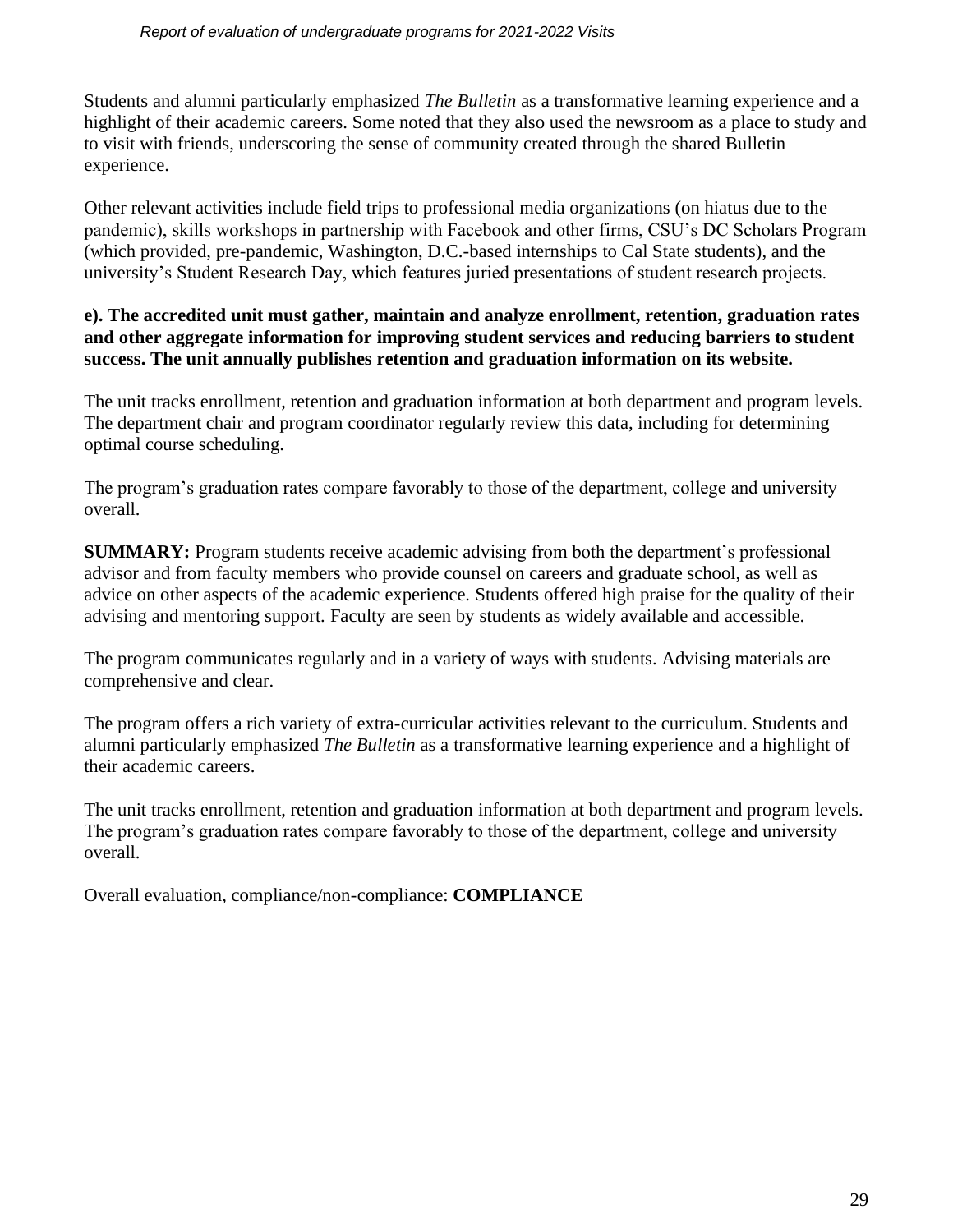#### **PART II — Standard 7: Resources, Facilities and Equipment**

#### **Unit performance with regard to indicators:**

#### **a). The unit has a detailed annual budget for the allocation of its resources that is related to its long-range, strategic plan.**

As one of three programs in the Department of Communications, much of the journalism program's budget is included in the overall department budget. According to the self-study, the program "shares its academic advisor, clerical staff, some facilities and spaces, equipment and operating budget with the other two programs" in the department. Journalism "faculty-related budget items" (primarily salaries and research-related expenses) and *The Bulletin* budget are unique to the program. The overall program budget of \$525,098 for academic year 2020/2021 (including its one-third share of department-wide costs) increased about 20% between 2018 and 2021, primarily due to the addition of a new faculty member in fall 2020.

The program, however, has little control over its budget: The State of California sets the CSU budget and the system's chancellor sets budgets for each of the 23 campuses. The central Academic Affairs office at CSU Dominguez Hills sets budgets for the university's colleges and the College of Arts and Humanities is responsible for departmental budgets. Within the Department of Communications, then, most of the budget goes to faculty salaries, with college-allocated operating funds shared across the three academic areas.

Because the budgeting process is largely outside the program's control, there is limited opportunity to link resources directly to the program's strategic plan. The program coordinator and department chair do consult and negotiate with the college dean regarding requests for new faculty lines, laboratory and other physical spaces, course releases to provide faculty with time for research, and for other resources, albeit in competition with other units in the college.

Program and department leadership have realized modest recent success with grant funding to augment state support and considers this an area with potential for future growth. The College of Arts and Humanities shares a development officer with the College of Education; the department has opportunity to work with this fundraiser on development initiatives.

#### **b). The resources that the institution provides are adequate to achieve the unit's mission. The resources are fair in relation to those provided other units.**

Program leadership and faculty say resources are adequate to achieve their mission. They see themselves treated fairly in relation to other units in the College of Arts and Humanities in terms of allocation of resources. (The department has twice as many majors as any unit in the college, according to the selfstudy.)

However, as the self-study notes, "while funding is adequate, growth is difficult." Program leadership is concerned about meeting enrollment demand without additional faculty lines, and as is discussed below, there is need for improved classrooms and facilities. *The Bulletin* is also underfunded, according to the self-study, dependent primarily upon central Instructionally Related Activities Grants (IRAs) and advertising sales, the amounts of which vary year to year.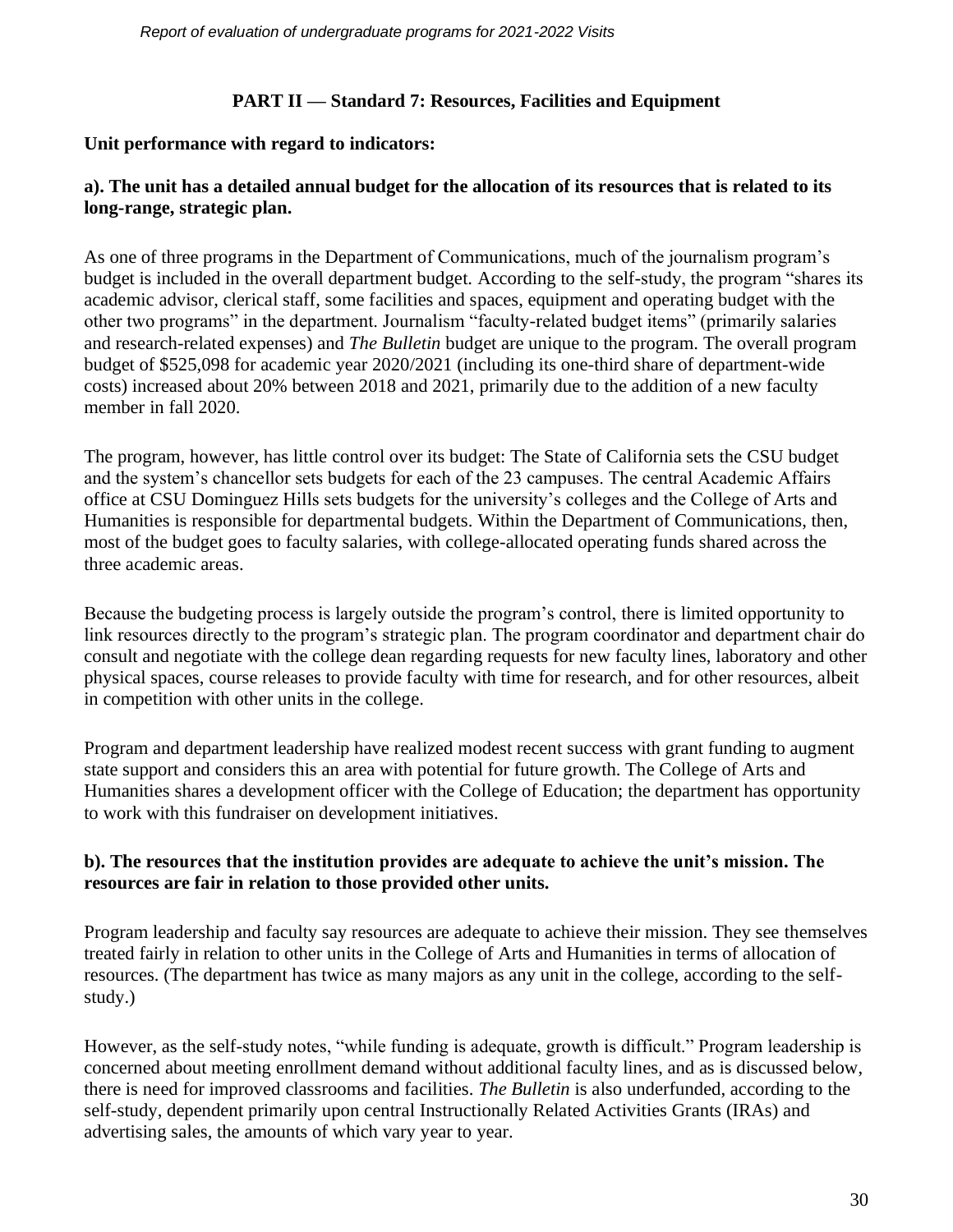The program is advantaged relative to other units in the college by having a dedicated academic advisor for the Department of Communications. (Other college departments have to rely upon a college-wide Student Success Center for student advising). Another benefit is access, in essence, to a dedicated internship coordinator.

#### **c). The facilities of the unit enable and promote effective scholarship, teaching and learning.**

The program is located within the Department of Communications on the fifth floor of the campus library building, sharing offices, conference rooms, and a media lab. The program's, and department's, computer lab is located a short walk from the library in the Field House building.

The program has upgraded its facilities considerably during the past five years, while in the planning stages to seek initial accreditation, but continued improvement is necessary. As highlighted in the selfstudy, "we now have a dedicated newsroom in the same building as the department and faculty offices, a renovated computer laboratory with modern work stations, a media lab in the Library building that we are getting ready for wide use, and have purchased additional audio and video equipment."

The computer lab, redesigned and refurbished in 2019, features 20 Mac G4 computers with multimedia software, a Smart Board projection system, and field-production equipment storage. Most of the department's skills courses are taught in the lab.

In some other cases, however, as the self-study noted, "we continue to teach in outdated classrooms, work on older computers, and lack adequate meeting rooms."

While *The Bulletin* newsroom is an attractive space with an open floor plan similar to professional media spaces, the media lab -- used for *Bulletin TV*, podcasting and other productions -- is located in an L-shaped room that is not optimal for the lighting and sound needs of video and audio production. (The department also has access to a more traditional television broadcasting studio in another campus building, Welch Hall, shared with other campus units.)

It should be noted that a positive development related to facilities occurred while the site team was on campus. The dean was able to secure space on behalf of the program and department for a new media lab in the Innovation and Instruction Building (I&I), the newest building on campus (opened in fall 2021) and home to the College of Business Administration and Public Policy. Coupled with a commitment for a gift of production equipment from a university alumnus, this allocation of space is expected to enable the department to open the new lab for classes by fall semester 2022. (The department plans to convert the current library media lab into a production space for student projects after the move to I&I.)

Department and program leadership are also working with the dean to try to secure additional space on the library's fifth floor to expand the department, add collaborative workspaces for students, a "smart" conference room and faculty break room. The dean is supportive of the program's (and department's) needs for expansion and an upgraded media lab, though new resources are limited. (As the dean told the site team, "We water the green spots," referring to his view of the department as a high-performing unit in the college.) The program plans to increase grant writing to secure funding for equipment, while continuing to lobby for space.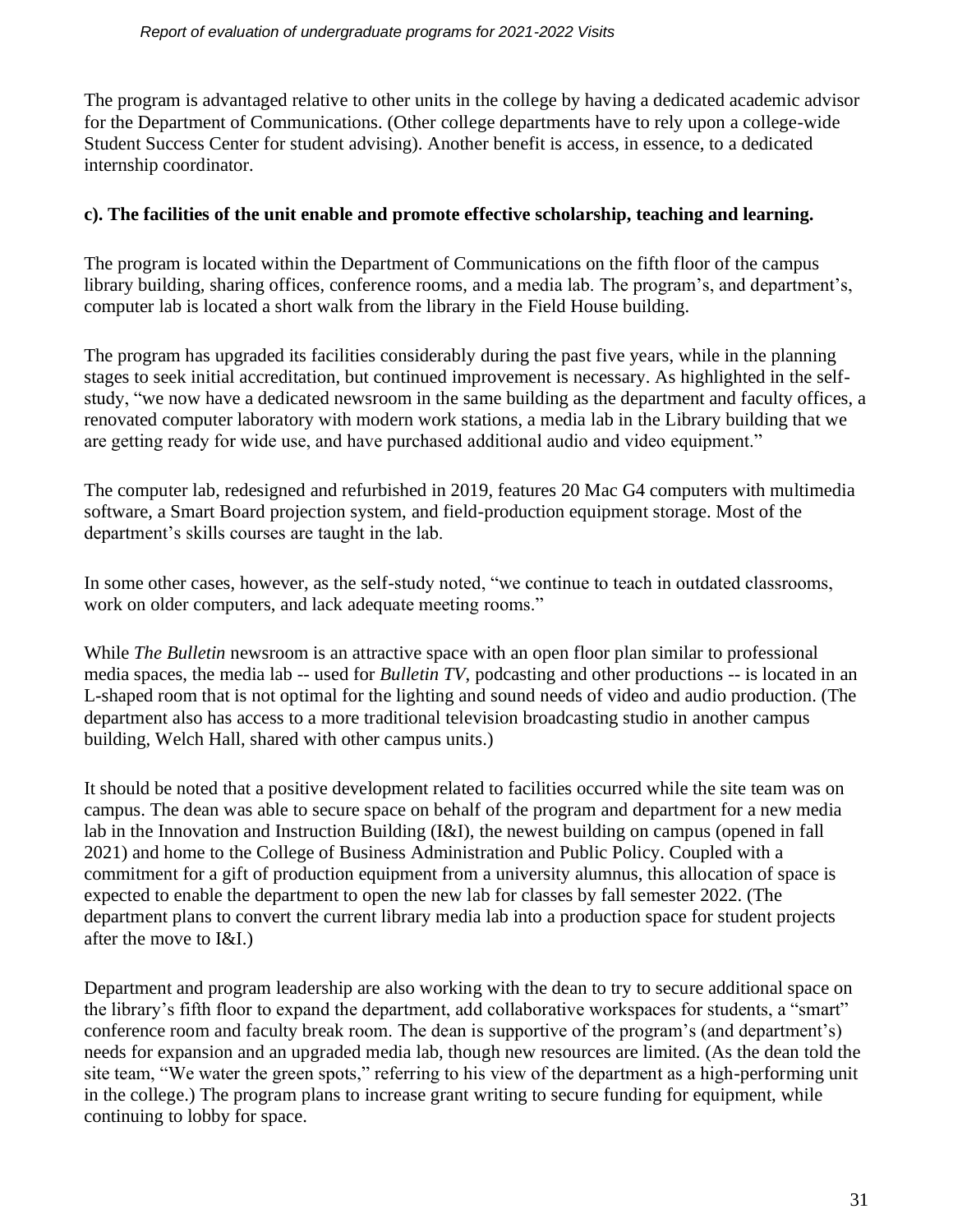## **d). The institution and the unit provide faculty and students with equipment or access to equipment to support its curriculum and the research, creative and professional activities of the faculty**.

Students and faculty report satisfactory access to equipment to support the instructional, research/creative and professional missions of the program and department.

As noted above, the computer lab in the Field House, in which most skills classes are taught, was upgraded in 2019. The infusion of federal CARES Act funding as a result of the pandemic enabled the department to purchase 50 new video cameras with microphones, as well as lighting kits and tripods. The new equipment was originally intended for use by students learning remotely while the university was closed to in-person instruction. However, when the university returns to largely on-campus learning, expected in spring 2022, the new equipment will be dedicated to the department's production classes.

## **e). The institution and the unit provide sufficient library and information resources to support faculty and student research and professional development.**

Program faculty report that the university provides sufficient library and information resources, particularly databases, to support faculty and student research and professional development. The department's office and most facilities are located in the campus Library building, offering convenient access to these resources.

**SUMMARY:** The overall program budget increased about 20% between 2018 and 2021, primarily due to the addition of a new faculty member in fall 2020. The program and department are treated equitably relative to other units in the college. However, as the self-study notes, "while funding is adequate, growth is difficult." Program leadership is concerned about meeting enrollment demand without additional faculty lines.

While the program has upgraded facilities considerably in recent years, there is need for improved classrooms and facilities. An allocation of lab space in the newest campus building, coupled with a gift of production equipment, should result in a new media laboratory by fall 2022. Students and faculty report satisfactory access to equipment, a situation improved by CARES Act purchases of video cameras and other gear. Library and information resources, including databases, are sufficient to support student and faculty research and professional development.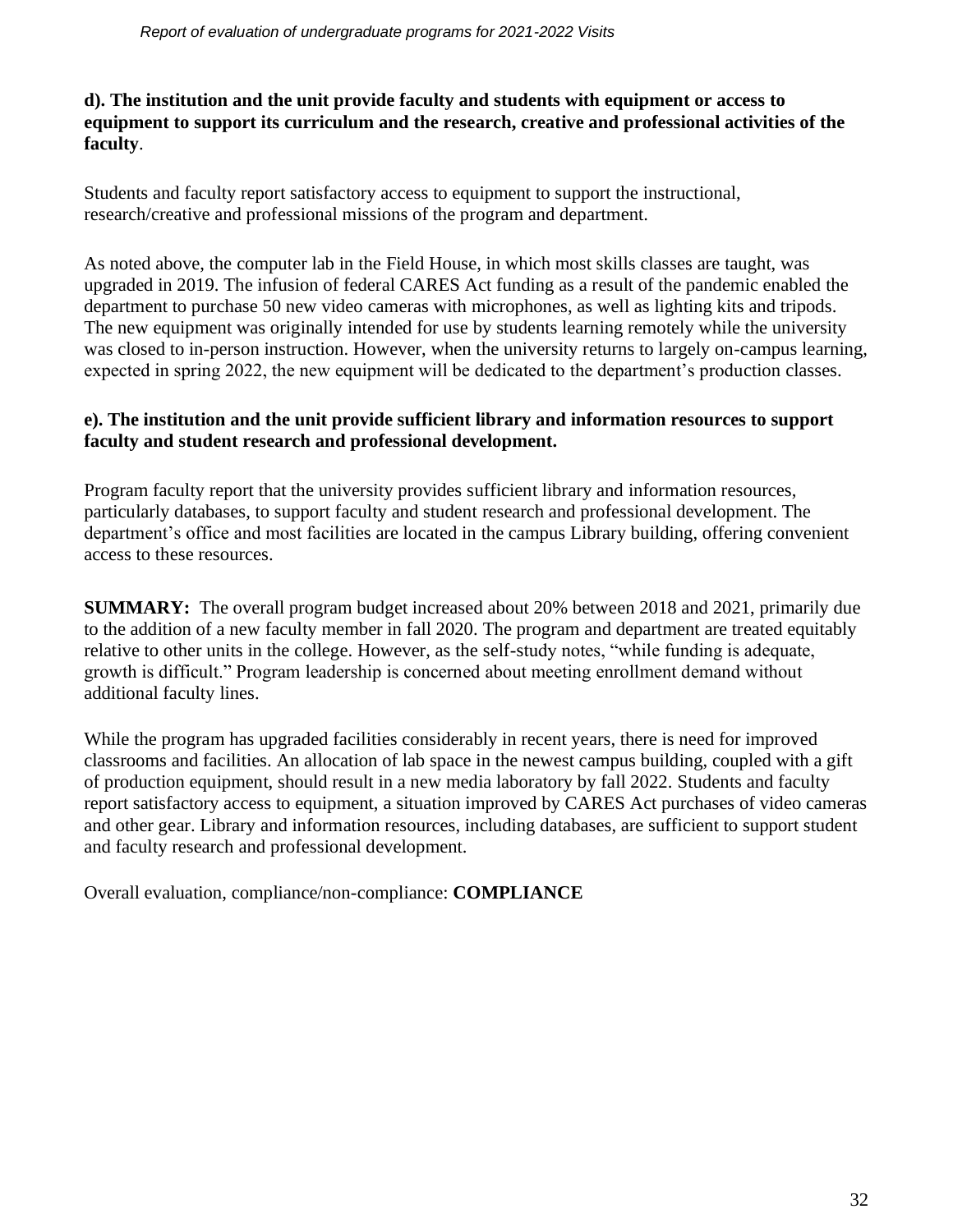## **PART II — Standard 8: Professional and Public Service**

## **Unit performance with regard to indicators:**

#### **a). The unit consults and communicates regularly with its alumni and is actively engaged with alumni, professionals and professional associations to keep curriculum and teaching, whether onsite or online, current and to promote the exchange of ideas.**

The program has increased its communication with alumni by administering a biennial survey, hosting a fall event in conjunction with the Office of Alumni Relations, producing an alumni magazine (*Compendium*, more on it below), and with events. Faculty keep in contact with alumni on a regular basis, including inviting them back to campus as guest speakers.

The Journalism program now has a three-person advisory board made up of industry professionals from broadcast, digital and print journalism, including one alumna. One is a Pulitzer Prize-winning journalist. The program acknowledges it has work to do in growing the advisory board and its ongoing connections with alums.

The advisory board participates in portfolio reviews for senior projects and gives feedback to graduating seniors. Pre-COVID, the advisory board attended the reviews in person. The hope is to return to inperson reviews when the campus resumes face-to-face instruction in spring 2022.

Journalism faculty also maintain connections to industry professionals through the annual World Press Freedom Day event, organized by the Society for Independent Student Journalists club with the mentorship of a faculty member, who facilitates the relationship with prominent journalists and others from diverse media organizations, including the *Los Angeles Times, The Hollywood Reporter, Orange County Register*, Univision, Telemundo, NPR, CNN, and others. In addition to notable keynote speakers, this event features discussion panels with these professional journalists and is moderated by a faculty member.

Faculty regularly host guest speakers from the professions in their classes.

## **b). The unit provides leadership in the development of high standards of professional practice through such activities as offering continuing education, promoting professional ethics, evaluating professional performance, and addressing communication issues of public consequence and concern.**

The Journalism faculty oversee print and digital publications for the campus community and beyond. These include the twice-monthly student-run campus newspaper, *The Bulletin*. The newspaper is distributed throughout the campus as a print publication and is made available online, sometimes with a Spanish-language component. Two of *The Bulletin's* editors-in-chief have received a National Association of Black Journalists Scholarship Award (for two consecutive years) and another went on to complete the DC Scholars Program in Washington, D.C., after her graduation. Journalism students from *The Bulletin* were also recognized in 2020 and 2021 with awards from the Excellence in Student Media Competition sponsored by the California College Media Association. These included several first and second place awards in such categories as Best Newspaper Column, Best Headline Portfolio, Best News Series, and Best Arts and Entertainment story.

Additionally, Journalism students create *Compendium*, a magazine available both digitally and in print for department alumni. The publication focuses on the department faculty, programs, clubs, events,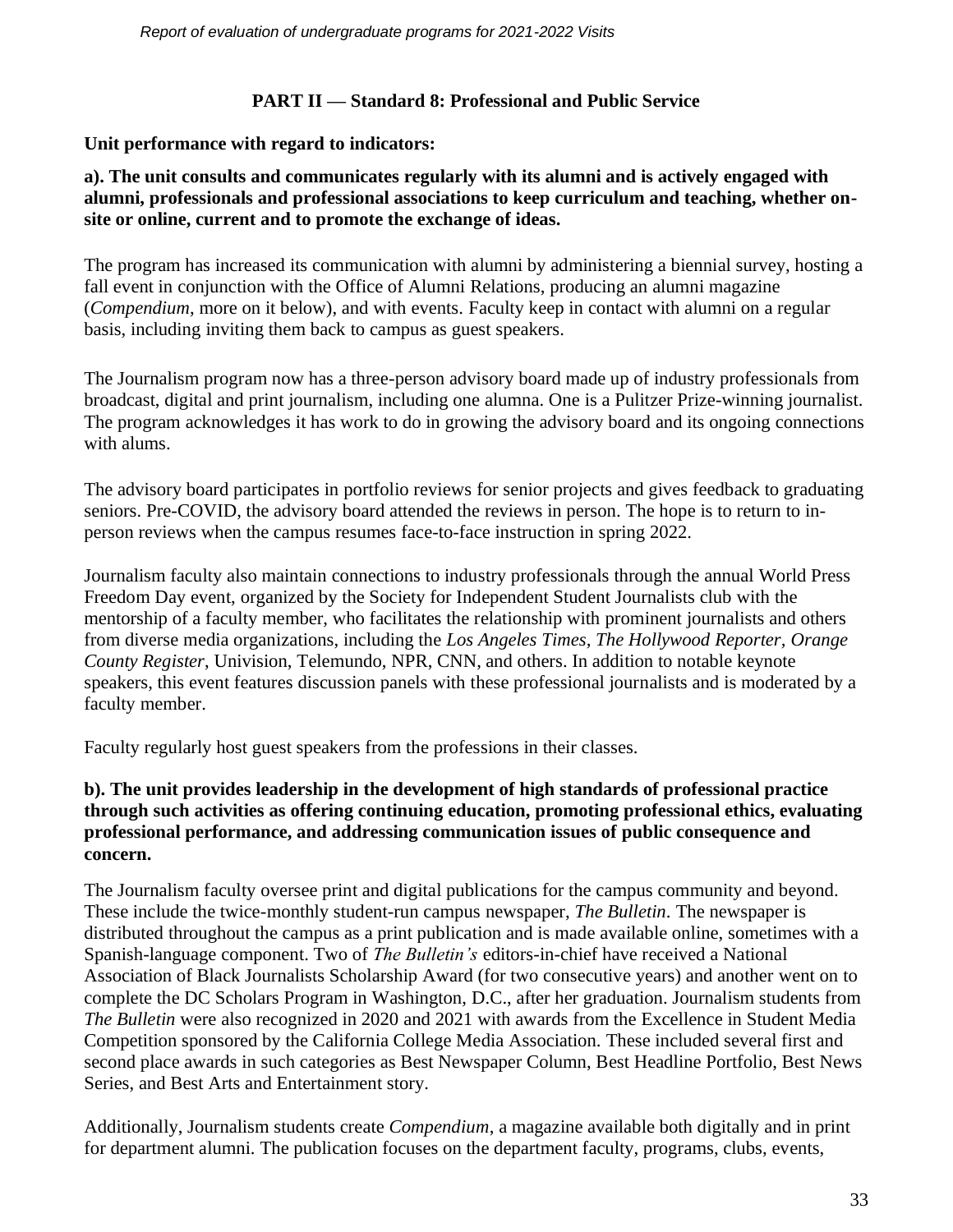students and alumni. The purpose of *Compendium* is to highlight developments within the department as a way to maintain connections among students, faculty and alumni.

In the digital magazine course, Journalism students produce a digital publication, *Medium Magazine*, which explores the intersections between media technologies and culture. This course offers students the opportunity to conduct interviews, research, write, edit and design the publication based on topics related to how media influence or affect culture and society.

## **c). The unit contributes to the improvement of journalism and mass communication as academic disciplines by supporting the faculty's involvement in academic associations and related activities.**

Journalism faculty have presented research at numerous local, national, and international academic conferences, including AEJMC, NCA, and ICA, and had their research published in and served as manuscript reviewers for a variety of academic publications, including *Journalism & Mass Communication Quarterly*, *New Media & Society*, *Computers in Human Behavior*, *Journal of Communication Inquiry*, *Journal of Creative Communications,* and *Qualitative Health Research*.

The Journalism coordinator's research on smartphone addiction has been featured on the national news programs *60 Minutes* and *Good Morning America, America Inside Out* on the National Geographic Channel, and the Netflix series' *Follow This* and *Follow Me*. Another faculty member was a longfeatured commentator on social media issues on an L.A. radio program.

#### **d). The unit contributes to its communities through unit-based service projects and events, service learning of its students and civic engagement of its faculty.**

Students engage in public service through various courses in the curriculum. Designated as "service learning," these courses involve students covering various aspects of the campus and surrounding communities. For instance, in the News Gathering and Reporting course, students write an investigative news piece about a problem facing the community where they live.

#### **e). The unit supports scholastic journalism through such activities as faculty workshops, visiting lectures and critiques of student work.**

The programs does have established relationships with nearby high schools, but is limited by resource constraints. A recent grant proposal to build a sustainable scholastic program was unsuccessful.

Journalism faculty have participated in juried media arts showcases and portfolio reviews for the Pathway Academies of Centinela Valley Union High School District, and served on the advisory boards for the California Technical Education and Pathway Academies of CVUHSD and Compton High School District. They have presented at educational conferences, provided guest lectures and hosted high school field trips to CSUDH.

**SUMMARY:** Service is well-ingrained in the Journalism program. The size of the program and available resources can be a limitation, but there is a steady stream of service through program-based publications, the curriculum and the scholarly work of the faculty.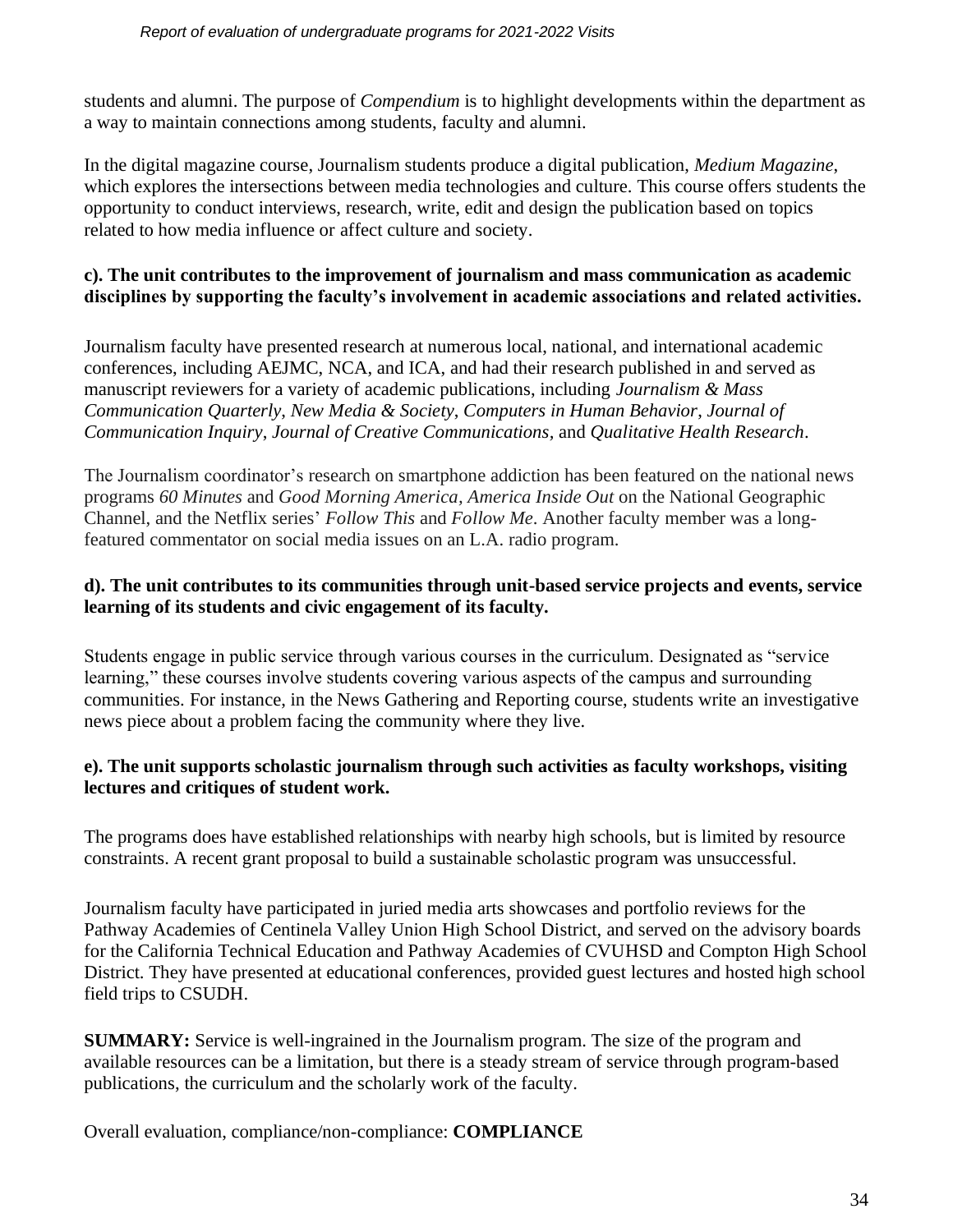# **PART II — Standard 9: Assessment of Learning Outcomes**

## **Unit performance with regard to indicators:**

#### **a). The unit defines the goals for learning that students must achieve, including the "Professional Values and Competencies" of the Council.**

*• Who is in charge of the assessment program (e.g., administrator, sequence coordinator or faculty committee)?*

*• How has the unit verified that core and required courses cover all 12 of ACEJMC's professional values and competencies?*

*• How has the unit ensured that the syllabuses for these courses state learning outcomes that address the values and competencies appropriate for each course?*

Three years of Journalism program assessment reports were included in the self-study. Previous to those, Journalism was included as part of the departmental assessment reports.

The program participates in the yearly university assessment process, which evaluates, reviews and make recommendations for the program's PLOs – program learning outcomes. Three to four PLOs are re-evaluated each academic year. Evidence is gathered during the fall and spring semesters and the evaluation of materials and the report are completed during the following fall semester.

The Journalism Program has 10 Program Learning Outcomes, which are a slightly condensed version of the ACEJMC competencies:

- 1) Identify and apply the principles and laws of freedom of speech and press, including the First Amendment, freedom of speech and press, and the range of systems of freedom of expression around the world, including the right to dissent, to monitor and criticize power, and to assemble for redress of grievances.
- 2) Explain the history of professional journalists and institutions in shaping journalistic practices.
- 3) Explain how gender, race, ethnicity, sexual orientation and, as appropriate, other forms of diversity in domestic society relate to mass communications, and identify and describe the peoples and cultures of mass communications in a global society. Identify and describe the significance and impact of journalism in a global society.
- 4) Apply the theories and concepts related to the use and presentation of information.
- 5) Demonstrate knowledge of the ethical principles of journalists, including fairness, objectivity, independence, diversity, truth and accuracy from a critical perspective.
- 6) Produce and evaluate information and research by methods appropriate to modern journalists from a critical perspective.
- 7) Write in a journalistic style correctly using proper grammar, punctuation, spelling and style; write clearly, creatively, and in forms and styles appropriate for journalists and journalism professions, their audiences and the purposes they serve.
- 8) Critically evaluate their own work and that of others for accuracy, fairness, clarity, appropriate style and grammatical correctness.
- 9) Apply basic numerical and statistical concepts to coursework.
- 10) Apply current tools and technologies appropriate for journalists and demonstrate the ability to deliver information digitally.

#### **b). The unit has a written assessment plan that uses multiple direct and indirect measures to assess student learning.**

• *What direct measures of assessment does the unit use, where in the curriculum and when?*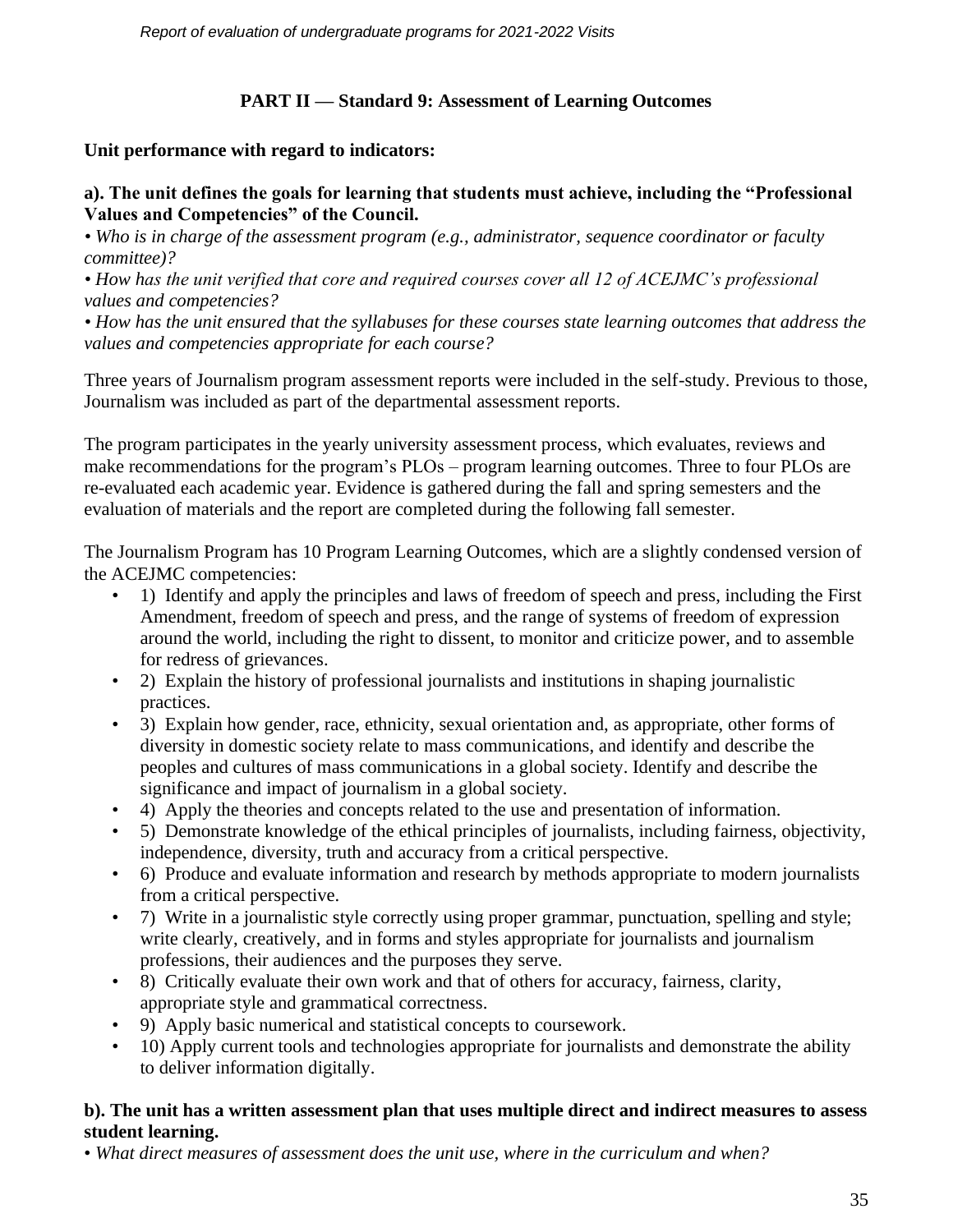- *What indirect measures does it use, where and when?*
- *Are these measures effective for assessing ACEJMC's professional values and competencies?*

The program's plan maps courses to the learning outcomes and uses both direct and indirect measures in its assessment process. Direct measures include faculty evaluation of student work including analytical papers, news, feature, commentary and investigative articles; writing projects; answers to multiple choice, short answer and essay exam questions; multimedia senior portfolios; and answers/essays responding to discussion prompts. Indirect measures include surveys, focus groups, and exit exams.

The exit exam is arguably a direct measure, or could be if it was administered early in students' tenure and then (as it is now) in the senior project course, providing a potentially useful comparison of learning while in the program.

From the self-study: The test consists of 30 multiple choice questions that focus on basic theories, concepts, and practices, such as gatekeeping, agenda setting, objectivity, the First Amendment, framing, newsgathering, attribution, sources, libel, citizen journalism, and plagiarism. There are also two short answer questions, one that lets students demonstrate their understanding of how the digital landscape has had an impact on the field of journalism and the other that asks about their overall experience with the Journalism Program and if they feel it has prepared them for the field.

Initially, the exit exam was administered in-person as a hard copy test in the senior project class, but as a result of the COVID-19 pandemic since spring 2020 the test has been administered digitally through the Blackboard platform. The average class scores were based on the 30 multiple-choice questions that identified understanding of specific topics, practices, and theories. The short answer question regarding how the digital landscape has changed the process of journalism has been used to identify proficiency (Advanced, Proficient, Basic) in Program Learning Outcomes 2 (history) and 10 (technologies).

#### **c). The unit collects and reports data from its assessment activities and applies the data to improve curriculum and instruction.**

*• How does the unit collect and analyze the findings and identify unsatisfactory learning of specific values and competencies?*

- *What specific values and competencies had graduating classes not mastered satisfactorily?*
- *How does the unit decide how to address these areas of concern and what actions did it take to do so?*

*• How does the unit evaluate whether its actions overcame the weaknesses in student learning and what were the results?*

*• Was the program of data analysis and action effective for identifying and overcoming unsatisfactory student learning?* 

The assessment process starts early in the fall semester, when the Journalism faculty meet to review the assessment plan, to discuss any suggested changes from the previous cycle, and to determine whether any changes need to be made in process, the curriculum, syllabi, standards, or pedagogy. Any changes are shared with the entire Journalism faculty for that semester, ensuring that changes are implemented. Decisions are made on the best evidence to collect for each of the PLOs up for assessment, and faculty are instructed on which assignments/exams to collect.

Faculty collect ungraded student work from their respective courses and upload it to a shared folder. At the beginning of the fall semester, the full-time faculty meet to determine the best way to evaluate the materials, usually culminating in creation of rubrics. Depending on the number of papers, projects and/or exam materials, two to four faculty members review each piece of evidence, using the rubrics.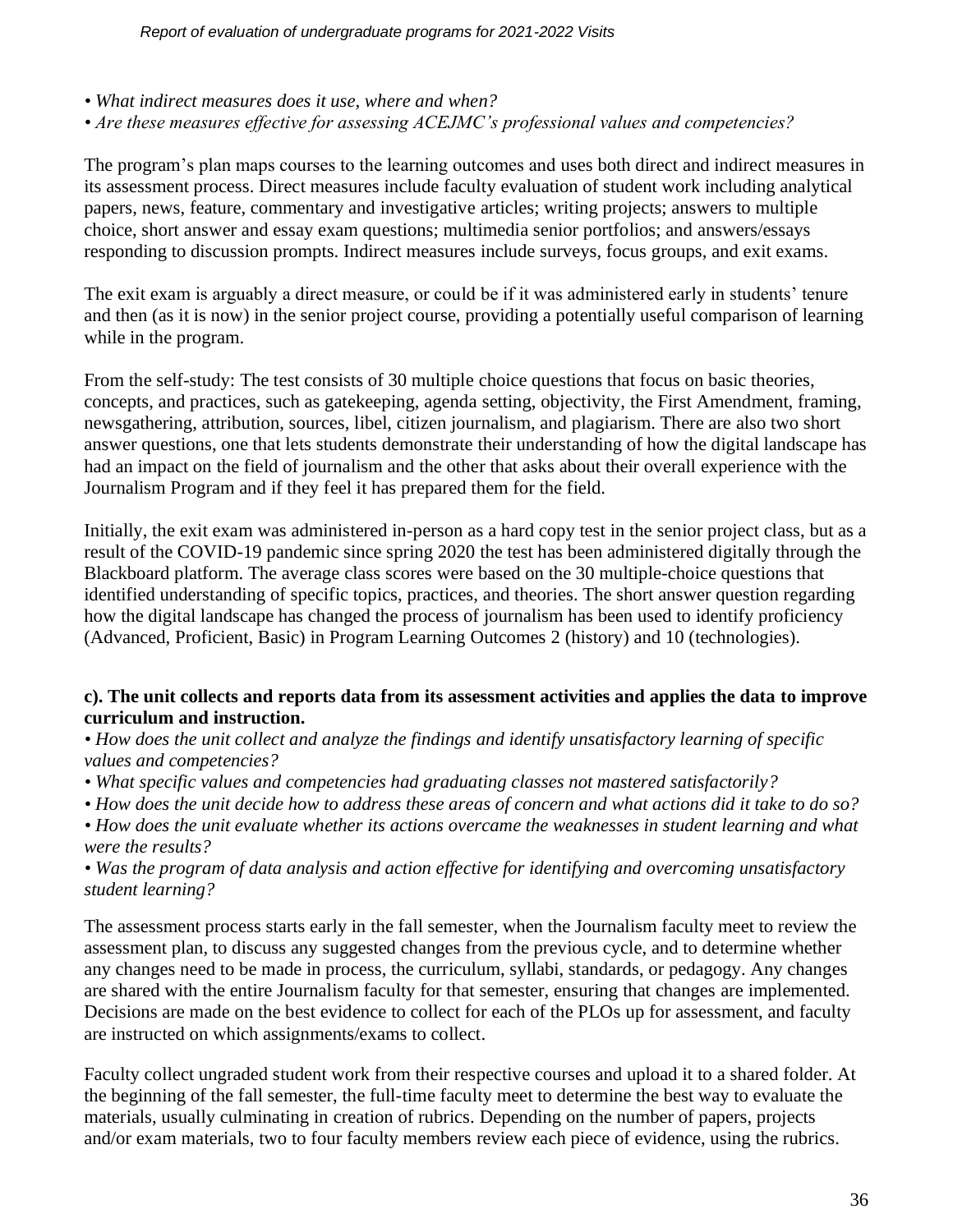Once the faculty complete their ratings, they meet to discuss the findings and their implications. The program coordinator writes the final report.

In late fall the faculty meet again to discuss the previous year's suggested changes or "closing the loop" strategies, and to ensure that they are being implemented. The results of that discussion and review are included in the end-of-year report.

The self-study included numerous example of "loop-closing" activities, though some were stymied by COVID or technology problems. Some suggestions from reports used "could" rather than "should." Nonetheless, the commitment to assessment and closing the loop is clear via this (edited for length) anecdote, which not only shows commitment to assessment, but commitment to the details of effective instruction:

*In response to our assessment of PLO #10: "Critically evaluate their own work and that of others for accuracy, fairness, clarity, appropriate style and grammatical correctness," we came up with the following plan: At the time, we deduced that we needed to do better in teaching students how to critically evaluate others' work, especially in grammar, spelling, punctuation and style. We created a plan for instructors in the lower division journalism courses to put more emphasis on these skills*

*In the spring of 2020, Department Chair … called a meeting of all journalism faculty to discuss ways in which we could improve students' evaluation of other's work and to recognize writing problems. We developed a diagnostic exam called the "mastery challenge" that was administered to all students in our introductory newswriting course. The exam consisted of 50 questions that measured a variety of English language skills. In the summer of 2020, the journalism faculty met again to discuss implementation of the test and how to assist students who did not meet the 75% threshold that we designated as having at least a basic understanding of the concepts. For those who did not meet the 75% correct threshold, instructors could introduce additional coursework to assist students in their understanding of the concepts, and then would re-administer the test mid-semester. We also agreed to include more peer-to-peer evaluation activities in the classes to bolster students' comfort with, and understanding of, the editing process.* 

*In the first week of the fall 2020 semester, all of the intro class instructors administered the Mastery Challenge to students. Unfortunately, the platform did not allow us to re-administer the test. Results showed that of the 136 students enrolled across seven course sections, eight students (6%) fell below the 75% threshold. For those who fell below the 75% threshold, instructors use a variety of interventions, including professional organizations' self-paced coursework, a stronger focus on the English language skills of which students did not demonstrate mastery, and additional readings and diagnostic tests.* 

*We concluded that because instructors were unable to re-administer the Mastery Challenge, we should administer it through (another system that will allow standardized results).*

*The Journalism program will continue to use the diagnostic Mastery Challenge test in all of its beginning newswriting courses to ensure students are meeting our standards of English language usage. In future semesters, the test will be administered twice to students who do not meet the 75% correct threshold during the first week of classes. The changes were implemented during the next assessment cycle of this PLO.*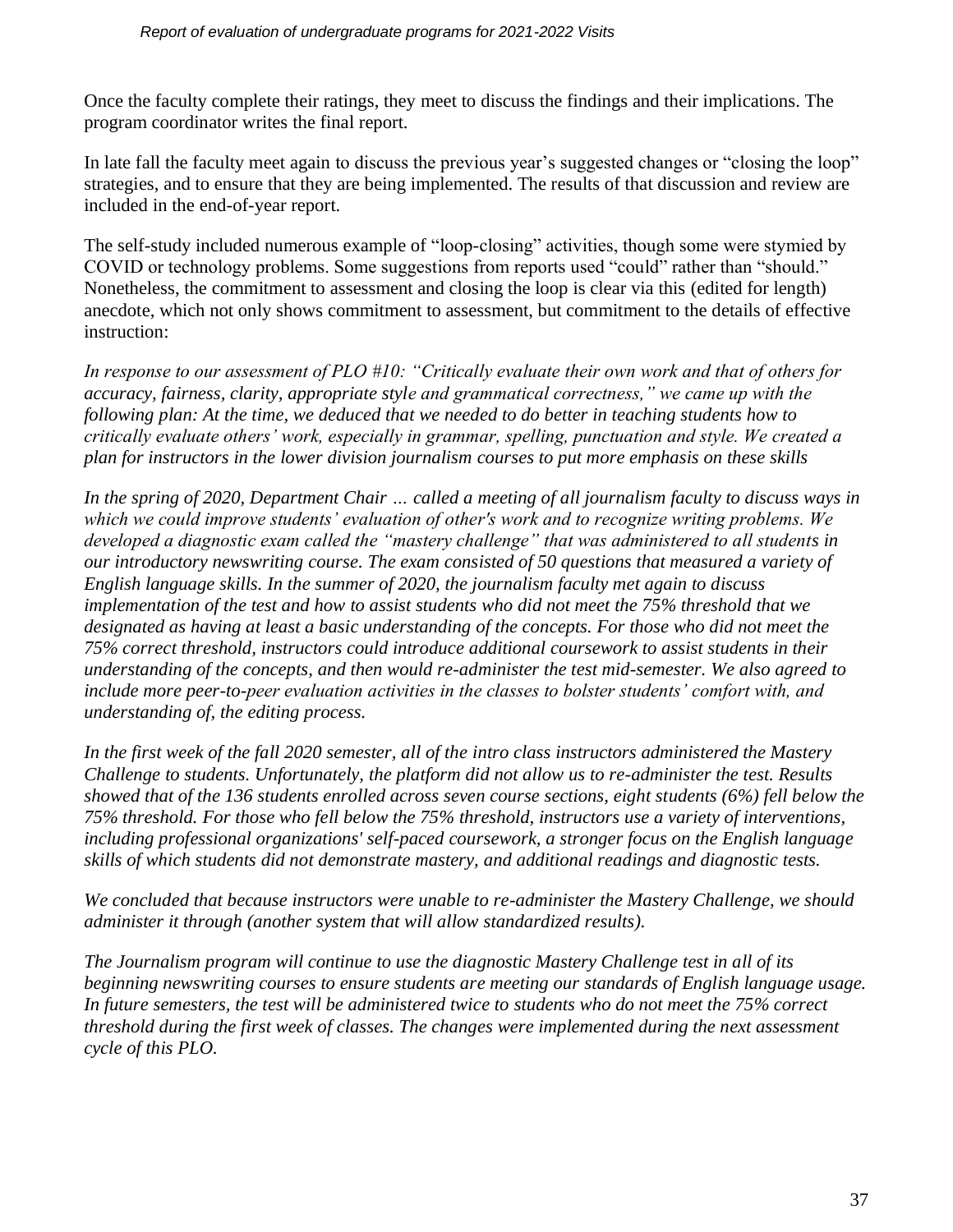#### **d). The unit maintains contact with the alumni to assess these experiences in the professions and to provide suggestions for improving curriculum and instruction.**

The advisory board is small, but engaged and will be an increasing asset to the program.

#### **e). The unit includes members of journalism and mass communication professions in its assessment process.**

Professionals review and comment on the senior portfolios as an indirect measure, but are not part of formal assessment processes as of now.

**SUMMARY:** Assessment is serious business in the Journalism program. The university director of assessment praises Journalism as a "shining star" model for a successful assessment program that "closes the loop" and one that he uses to motivate other academic departments on campus. He notes Journalism assessment often goes beyond what the university requires. This, again, is the product of the dedicated Journalism program coordinator. As noted in Standard 8, engagement with alumni is still a work in progress, but will no doubt influence the assessment process over time.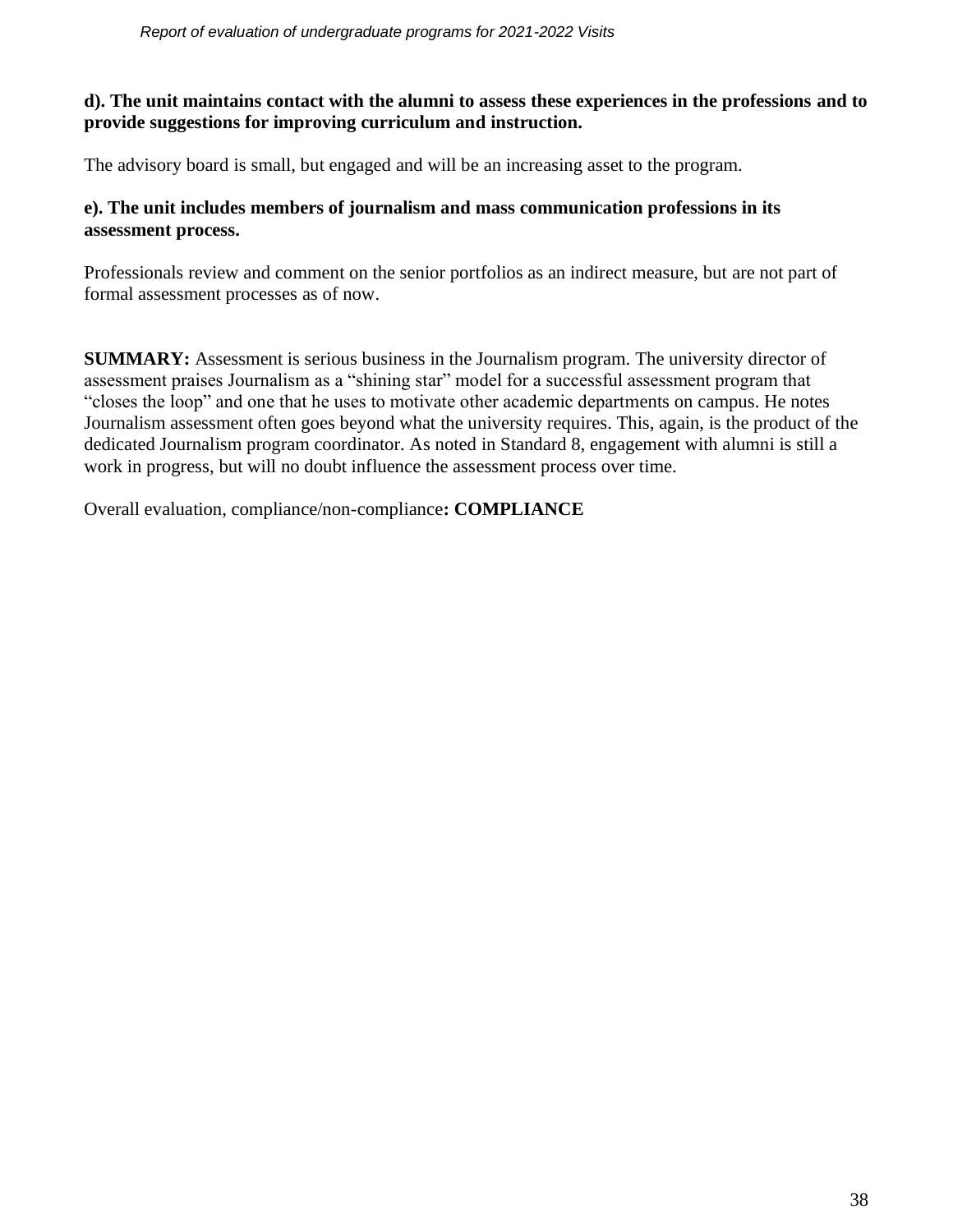# **PART III: Summary by site visit team**

1) Summarize the strengths and weaknesses of the unit.STRENGTHS:

- An extraordinary overall program that is preparing students of color for success in journalism.
- Highly motivated and determined students whose hard work is reflected in the program's success.
- A small but collegial and dedicated faculty that draws raves from students, alumni and university leadership.
- Diversity isn't an aspiration, it is a daily reality with a student body that is far and away majority-minority and that draws on its Los Angeles-area home.
- A strong record of scholarship, especially given the CSU system's dedication to teaching.
- A deep commitment to assessment and using it to improve the student experience.

## WEAKNESSES:

- More faculty are needed in order to deal with the rapid changes in Journalism and requirements for graduates entering the profession. (Example: Data journalism)
- Recent improvements in space are meaningful, but the program needs more in its home in the Library building and will get an up-to-date multimedia lab to assist in teaching and student experience across disciplines. (The interim dean was able to negotiate space in a new campus building for that lab – for which a gift of equipment has also been secured -- while the site team was on campus.)
- Deeper engagement with alumni is needed; the current advisory board has three members.
- More success on grant-seeking and funding streams to support program initiatives; help is needed from university development and communication to get the word out on this program's great success.

2) List the standards with which the unit is not in compliance.

# **N/A**

3) Summarize the problems or deficiencies that should be addressed before the next evaluation (i.e., related to non-compliance with standards).

# **Progress needs to be made on the areas noted in weaknesses above.**

4) In the case of a recommendation for provisional accreditation, list the deficiencies that should be addressed before the provisional status can be removed.

# **N/A**

5) In the case of a recommendation for denial of accreditation, clearly and fully explain the reasons that led to the recommendation.

# **N/A**

6) If the unit was previously accredited, summarize the significant deficiencies noted in the previous report and the actions taken to correct them. If the unit was in noncompliance in the same standard(s) on the previous two visits, identify the standard(s) and the problems noted. Explain actions taken to correct the problems.

# **N/A**